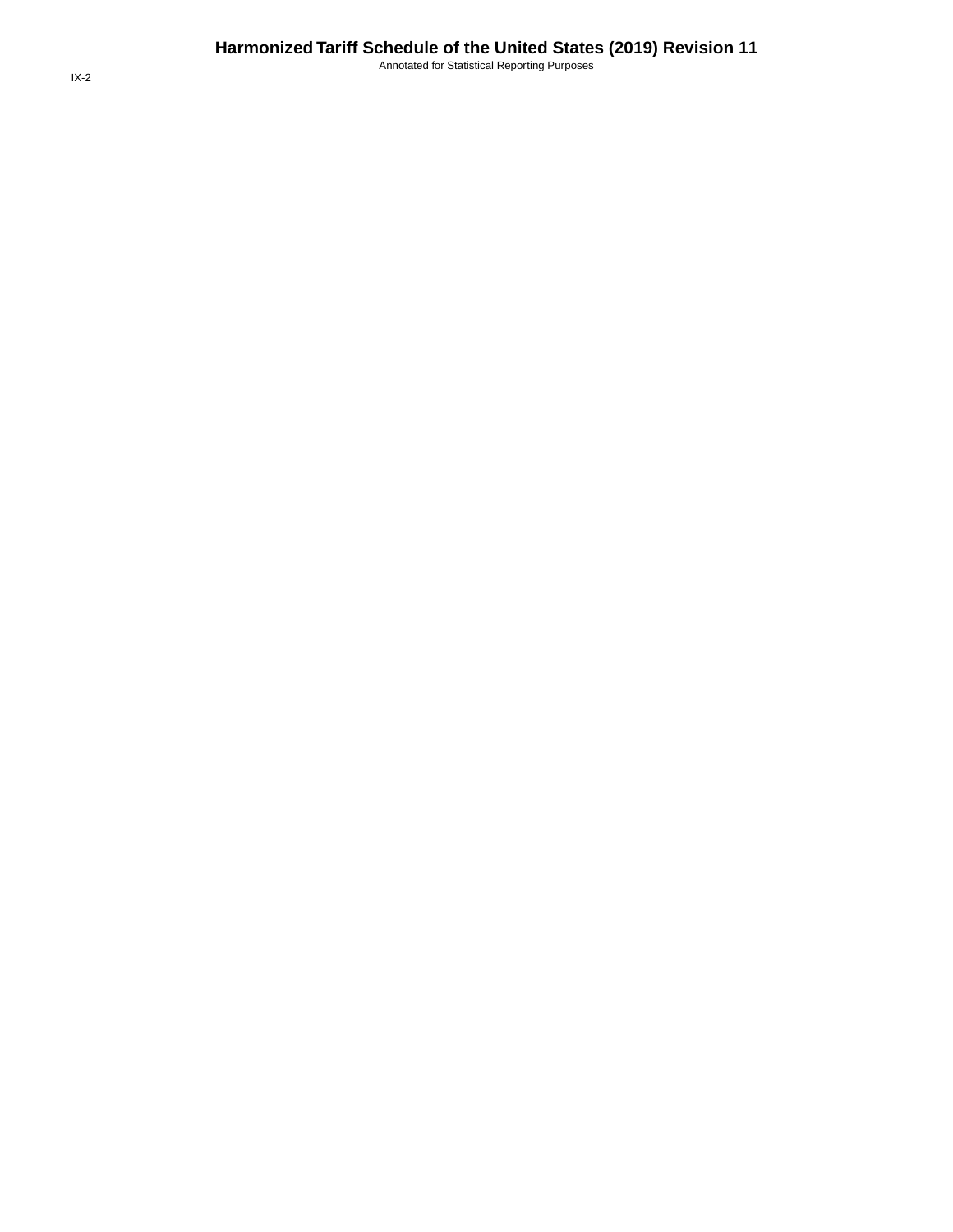Annotated for Statistical Reporting Purposes

#### CHAPTER 44

#### WOOD AND ARTICLES OF WOOD; WOOD CHARCOAL

#### **Notes**

- 1. This chapter does not cover:
	- (a) Wood, in chips, in shavings, crushed, ground or powdered, of a kind used primarily in perfumery, in pharmacy, or for insecticidal, fungicidal or similar purposes (heading 1211);
	- (b) Bamboo or other materials of a woody nature of a kind used primarily for plaiting, in the rough, whether or not split, sawn lengthwise or cut to length (heading 1401);
	- (c) Wood, in chips, in shavings, ground or powdered, of a kind used primarily in dyeing or in tanning (heading 1404);
	- (d) Activated charcoal (heading 3802);
	- (e) Articles of heading 4202;
	- (f) Goods of chapter 46;
	- (g) Footwear or parts thereof of chapter 64;
	- (h) Goods of chapter 66 (for example, umbrellas and walking-sticks and parts thereof);
	- (ij) Goods of heading 6808;
	- (k) Imitation jewelry of heading 7117;
	- (l) Goods of section XVI or section XVII (for example, machine parts, cases, covers, cabinets for machines and apparatus and wheelwrights' wares);
	- (m) Goods of section XVIII (for example, clock cases and musical instruments and parts thereof);
	- (n) Parts of firearms (heading 9305);
	- (o) Articles of chapter 94 (for example, furniture, lamps and lighting fittings, prefabricated buildings);
	- (p) Articles of chapter 95 (for example, toys, games, sports equipment);
	- (q) Articles of chapter 96 (for example, smoking pipes and parts thereof, buttons, pencils, and monopods, bipods, tripods and similar articles) excluding bodies and handles, of wood, for articles of heading 9603; or
	- (r) Articles of chapter 97 (for example, works of art).
- 2. In this chapter, the expression "densified wood" means wood which has been subjected to chemical or physical treatment (being, in the case of layers bonded together, treatment in excess of that needed to insure a good bond), and which has thereby acquired increased density or hardness together with improved mechanical strength or resistance to chemical or electrical agencies.
- 3. Headings 4414 to 4421 apply to articles of the respective descriptions of particle board or similar board, fiberboard, laminated wood or densified wood as they apply to such articles of wood.
- 4. Products of heading 4410, 4411 or 4412 may be worked to form the shapes provided for in respect of the articles of heading 4409, curved, corrugated, perforated, cut or formed to shapes other than square or rectangular or submitted to any other operation provided it does not give them the character of articles of other headings.
- 5. Heading 4417 does not apply to tools in which the blade, working edge, working surface or other working part is formed by any of the materials specified in note 1 to chapter 82.
- 6. Subject to note 1 above and except where the context otherwise requires, any reference to "wood" in a heading of this chapter applies also to bamboo and other materials of a woody nature.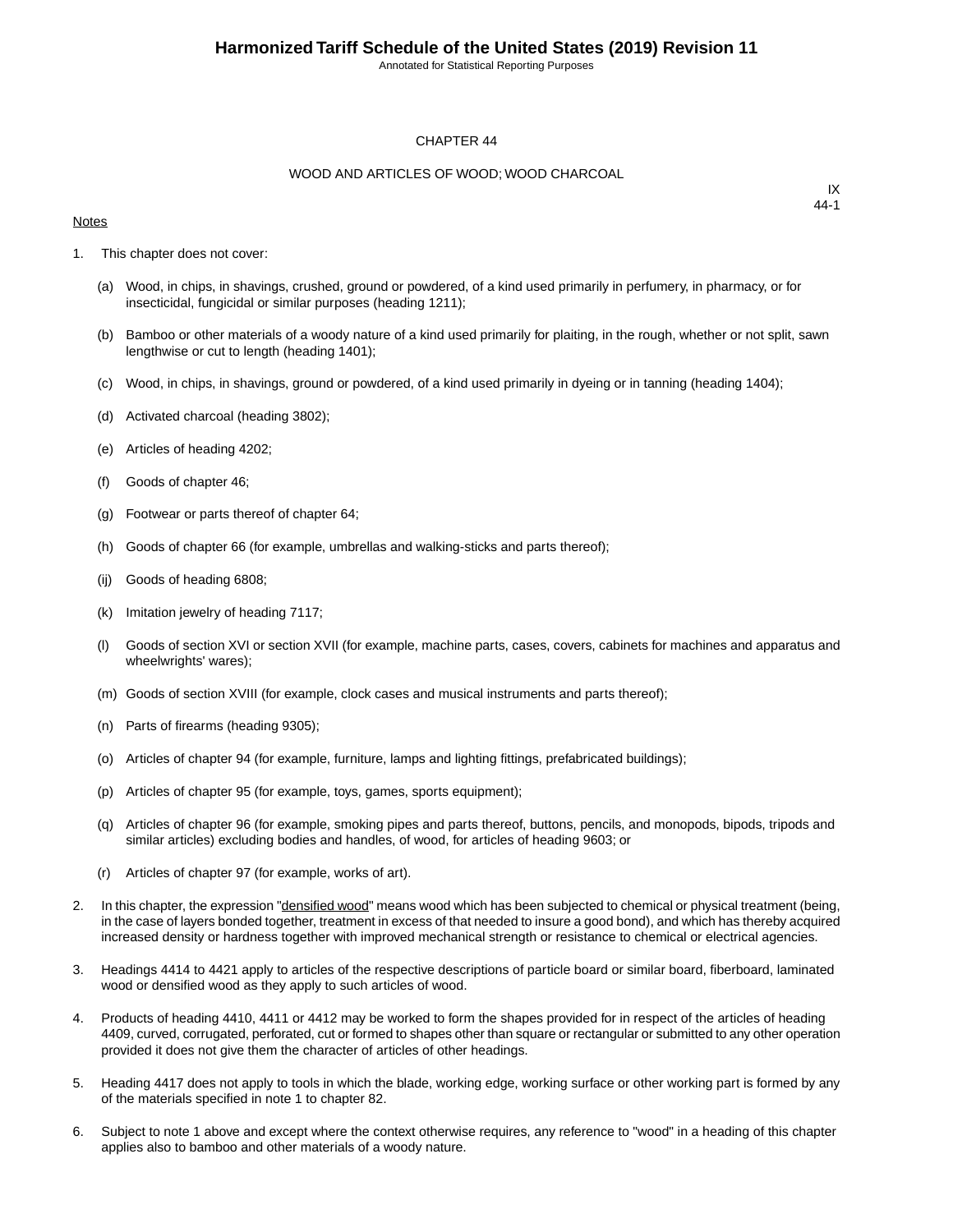Annotated for Statistical Reporting Purposes

Subheading Note IX 44-2

1. For the purposes of subheading 4401.31, the expression "wood pellets" means by-products such as cutter shavings, sawdust or chips, of the mechanical wood processing industry, furniture-making industry or other wood transformation activities, which have been agglomerated either directly by compression or by the addition of a binder in a proportion not exceeding 3 percent by weight. Such pellets are cylindrical, with a diameter not exceeding 25 mm and a length not exceeding 100 mm.

#### Additional U.S. Notes

- 1. In this chapter:
	- (a) The term "wood waste" means residual material other than firewood resulting from the processing of wood, including scraps, shavings, sawdust, veneer clippings, chipper rejects and similar small wood residues, as well as larger or coarser solid types of residual wood such as slabs, edgings, cull pieces and veneer log cores;
	- (b) The term "standard wood moldings" means wood moldings worked to a pattern and having the same profile in cross section throughout their length; and
	- (c) The term "surface covered," as applied to the articles of headings 4411 and 4412, means that one or more exterior surfaces of a product have been treated with creosote or other wood preservatives, or with fillers, sealers, waxes, oils, stains, varnishes, paints or enamels, or have been overlaid with paper, fabric, plastics, base metal, or other material.
- 2. The effectiveness of the proviso to section 304(a)(3)(J) of the Tariff Act of 1930 (19 U.S.C. 1304(a)(3)(J)), to the extent permitted by that section and as provided for in schedule XX to the General Agreement on Tariffs and Trade, is suspended, with the result that sawed lumber and sawed timbers however provided for, telephone, trolley, electric light and telegraph poles of wood and bundles of shingles, other than red cedar shingles, shall not be required to be marked to indicate the country of origin.
- 3. Subheadings 4407.19.05 and 4407.19.06 cover combinations of the named species whose proportions are not readily identifiable.
- 4. Heading 4409 includes articles having a repeating design worked along any edge or face.
- 5. Heading 4418 includes--
	- (a) drilled or notched lumber studs; and
	- (b) multi-layer assembled flooring panels having a face ply 4 mm or more in thickness.

#### **Statistical Note**

1. For the purposes of heading 4407, the term "rough" includes wood that has been edged, resawn, crosscut or trimmed to smaller sizes but it does not include wood that has been dressed or surfaced by planing on one or more edges or faces or has been edge-glued or end-glued.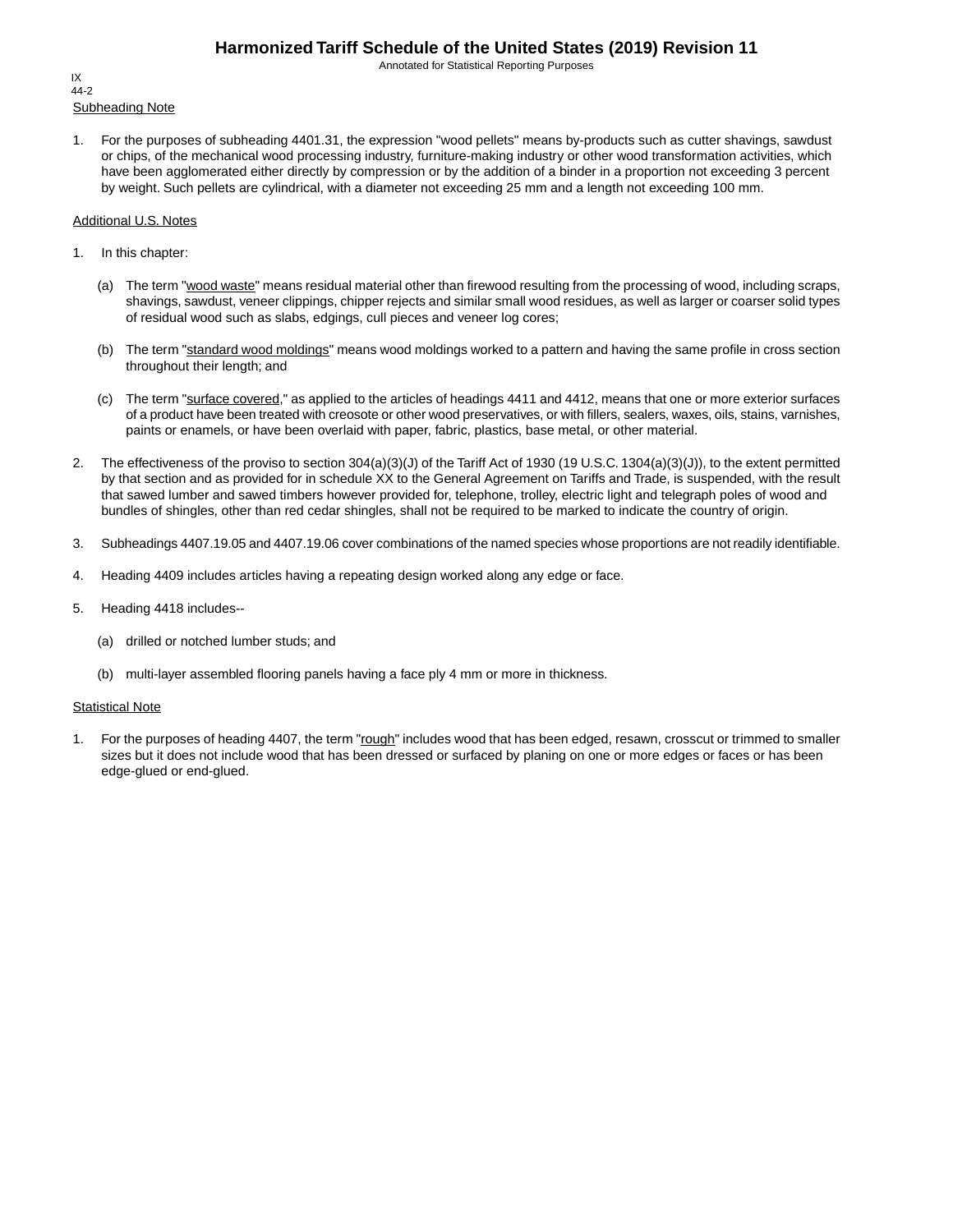Annotated for Statistical Reporting Purposes

| Heading/      | Stat.       |                                                                                                                                                                                                                                                                                                   | Unit           |         | Rates of Duty          |                |
|---------------|-------------|---------------------------------------------------------------------------------------------------------------------------------------------------------------------------------------------------------------------------------------------------------------------------------------------------|----------------|---------|------------------------|----------------|
| Subheading    | Suf-<br>fix | Article Description                                                                                                                                                                                                                                                                               | of<br>Quantity | General | $\mathbf 1$<br>Special | $\overline{2}$ |
| 4401          |             | Fuel wood, in logs, in billets, in twigs, in faggots or in similar<br>forms; wood in chips or particles; sawdust and wood waste<br>and scrap, whether or not agglomerated in logs, briquettes,<br>pellets or similar forms:<br>Fuel wood, in logs, in billets, in twigs, in faggots or in similar |                |         |                        |                |
| 4401.11.00 00 |             | forms:                                                                                                                                                                                                                                                                                            |                |         |                        | 20%            |
| 4401.12.00 00 |             |                                                                                                                                                                                                                                                                                                   |                |         |                        | 20%            |
|               |             | Wood in chips or particles:                                                                                                                                                                                                                                                                       |                |         |                        |                |
| 4401.21.00 00 |             |                                                                                                                                                                                                                                                                                                   |                |         |                        | Free           |
| 4401.22.00 00 |             |                                                                                                                                                                                                                                                                                                   |                |         |                        | Free           |
|               |             | Sawdust and wood waste and scrap, agglomerated in logs,<br>briquettes, pellets or similar forms:                                                                                                                                                                                                  |                |         |                        |                |
| 4401.31.00 00 |             |                                                                                                                                                                                                                                                                                                   |                |         |                        | Free           |
| 4401.39       |             | Other:                                                                                                                                                                                                                                                                                            |                |         |                        |                |
| 4401.39.20 00 |             | Artificial fire logs composed of wax and sawdust,                                                                                                                                                                                                                                                 |                |         |                        | 20%            |
| 4401.39.41    |             |                                                                                                                                                                                                                                                                                                   |                |         |                        | Free           |
|               | 10          |                                                                                                                                                                                                                                                                                                   |                |         |                        |                |
|               | 20          |                                                                                                                                                                                                                                                                                                   |                |         |                        |                |
|               | 90          |                                                                                                                                                                                                                                                                                                   |                |         |                        |                |
| 4401.40.00    |             | Sawdust and wood waste and scrap, not agglomerated      Free <sup>1/</sup>                                                                                                                                                                                                                        |                |         |                        | Free           |
|               | 10          |                                                                                                                                                                                                                                                                                                   |                |         |                        |                |
|               | 20          |                                                                                                                                                                                                                                                                                                   |                |         |                        |                |
|               | 90          |                                                                                                                                                                                                                                                                                                   |                |         |                        |                |
| 4402          |             | Wood charcoal (including shell or nut charcoal), whether or<br>not agglomerated:                                                                                                                                                                                                                  |                |         |                        |                |
| 4402.10.00    | l 00        |                                                                                                                                                                                                                                                                                                   |                |         |                        | Free           |
| 4402.90.00 00 |             |                                                                                                                                                                                                                                                                                                   |                |         |                        | Free           |
|               |             |                                                                                                                                                                                                                                                                                                   |                |         |                        |                |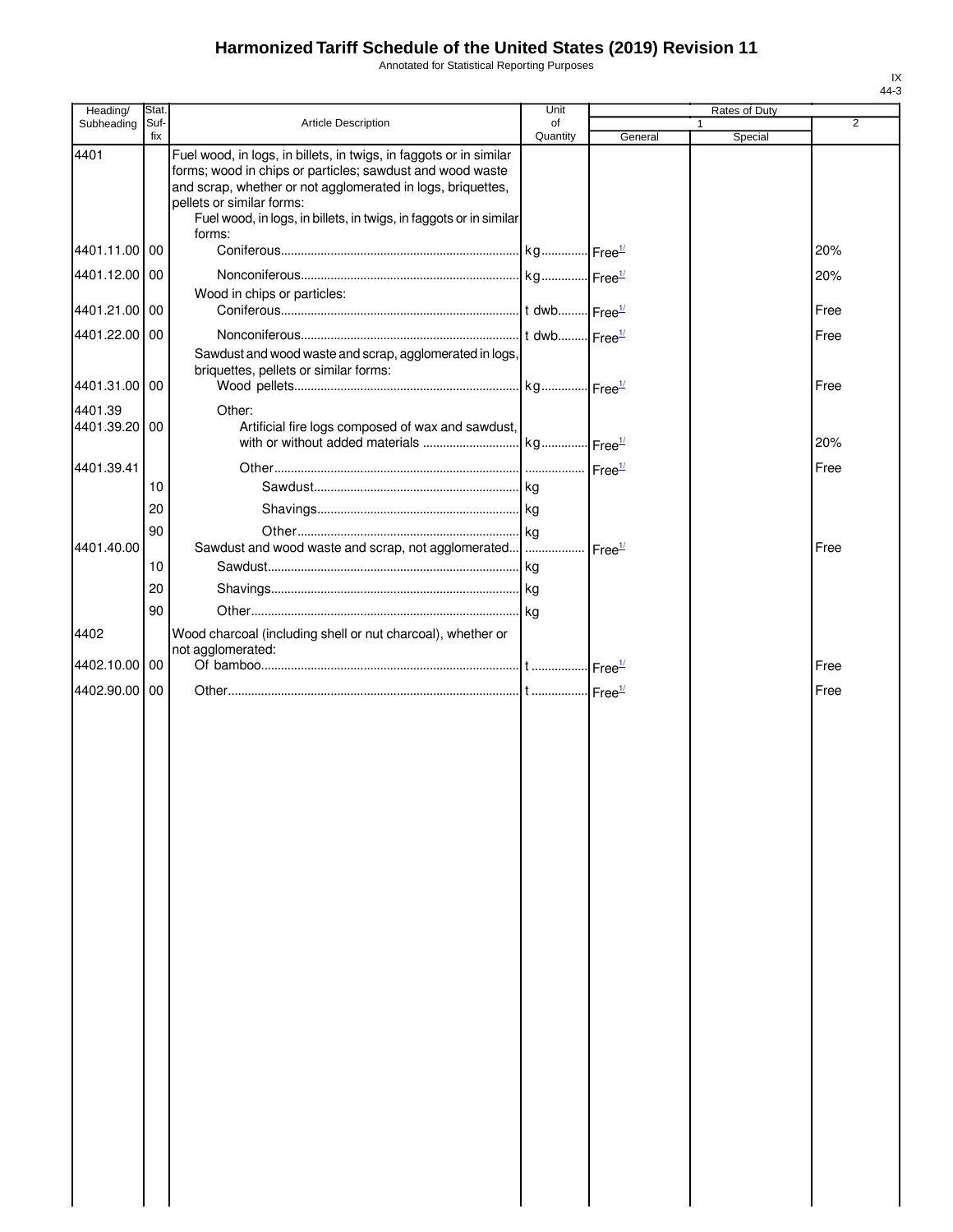Annotated for Statistical Reporting Purposes

| Heading/   | Stat.          |                                                                                                                                                                                                                  | Unit            |         | Rates of Duty |                |
|------------|----------------|------------------------------------------------------------------------------------------------------------------------------------------------------------------------------------------------------------------|-----------------|---------|---------------|----------------|
| Subheading | Suf-<br>fix    | Article Description                                                                                                                                                                                              | of              |         |               | $\overline{2}$ |
| 4403       |                | Wood in the rough, whether or not stripped of bark or sap-<br>wood, or roughly squared:<br>Treated with paint, stain, creosote or other preservatives:                                                           | Quantity        | General | Special       |                |
| 4403.11.00 | 20             | Poles, piles and posts:<br>Telephone, telegraph and electrical power                                                                                                                                             |                 |         |               | Free           |
|            | 40<br>50<br>60 |                                                                                                                                                                                                                  | $\mathsf{m}^3$  |         |               |                |
| 4403.12.00 | 20             | Poles, piles and posts:<br>Telephone, telegraph and electrical power                                                                                                                                             |                 |         |               | Free           |
|            | 40<br>50<br>60 |                                                                                                                                                                                                                  | $\mathsf{Im}^3$ |         |               |                |
| 4403.21.00 |                | Other, coniferous:<br>Of pine (Pinus spp.), of which any cross-sectional<br>Poles, piles and posts:                                                                                                              |                 |         |               | Free           |
|            | 12<br>15       | Telephone, telegraph and electrical power                                                                                                                                                                        |                 |         |               |                |
|            | 16<br>20       | Logs and timber:<br>Southern yellow pine (Loblolly pine (Pinus<br>taeda)), long leaf pine (Pinus palustris), pitch<br>pine (Pinus rigida), short leaf pine (Pinus<br>echinata), slash pine (Pinus elliottii) and |                 |         |               |                |
|            | 25<br>30       | Ponderosa pine (Pinus ponderosa) m <sup>3</sup>                                                                                                                                                                  |                 |         |               |                |
|            | 65             |                                                                                                                                                                                                                  | $\mathsf{Im}^3$ |         |               |                |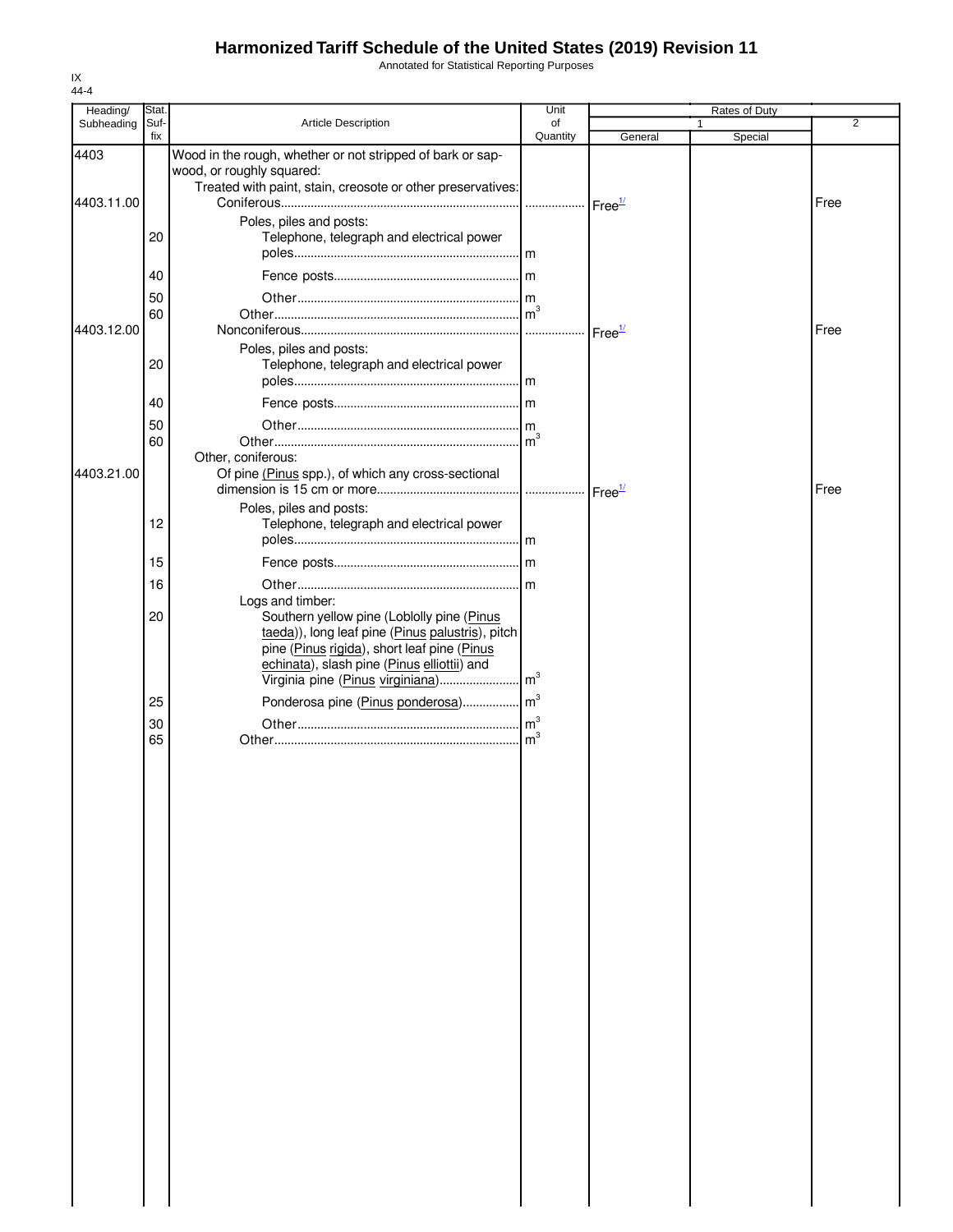Annotated for Statistical Reporting Purposes

| Heading/    | Stat.       |                                                                                                                                                                                                                  | Unit     |                    | Rates of Duty |      |
|-------------|-------------|------------------------------------------------------------------------------------------------------------------------------------------------------------------------------------------------------------------|----------|--------------------|---------------|------|
| Subheading  | Suf-<br>fix | <b>Article Description</b>                                                                                                                                                                                       | of       |                    |               | 2    |
| 4403 (con.) |             | Wood in the rough, whether or not stripped of bark or sap-<br>wood, or roughly squared: (con.)                                                                                                                   | Quantity | General            | Special       |      |
| 4403.22.00  |             | Other, coniferous: (con.)                                                                                                                                                                                        |          |                    |               | Free |
|             | 08          |                                                                                                                                                                                                                  |          |                    |               |      |
|             | 12          | Poles, piles and posts:<br>Telephone, telegraph and electrical power                                                                                                                                             |          |                    |               |      |
|             | 15          |                                                                                                                                                                                                                  |          |                    |               |      |
|             | 16          |                                                                                                                                                                                                                  |          |                    |               |      |
|             | 20          | Logs and timber:<br>Southern yellow pine (Loblolly pine (Pinus<br>taeda)), long leaf pine (Pinus palustris), pitch<br>pine (Pinus rigida), short leaf pine (Pinus<br>echinata), slash pine (Pinus elliottii) and |          |                    |               |      |
|             | 25          |                                                                                                                                                                                                                  |          |                    |               |      |
|             | 30          |                                                                                                                                                                                                                  |          |                    |               |      |
| 4403.23.00  | 65          | Of fir (Abies spp.) and spruce (Picea spp.), of which<br>any cross-sectional dimension is 15 cm or more    Free <sup>1/</sup>                                                                                    |          |                    |               | Free |
|             | 12          | Poles, piles and posts:<br>Telephone, telegraph and electrical power                                                                                                                                             |          |                    |               |      |
|             | 15          |                                                                                                                                                                                                                  |          |                    |               |      |
|             | 16          |                                                                                                                                                                                                                  |          |                    |               |      |
|             | 35          | Logs and timber:                                                                                                                                                                                                 |          |                    |               |      |
|             | 42          |                                                                                                                                                                                                                  |          |                    |               |      |
| 4403.24.00  | 65          | Of fir (Abies spp.) and spruce (Picea spp.), other                                                                                                                                                               |          | Free <sup>1/</sup> |               | Free |
|             | 04          |                                                                                                                                                                                                                  |          |                    |               |      |
|             | 12          | Poles, piles and posts:<br>Telephone, telegraph and electrical power                                                                                                                                             |          |                    |               |      |
|             | 15          |                                                                                                                                                                                                                  |          |                    |               |      |
|             | 16          |                                                                                                                                                                                                                  | m        |                    |               |      |
|             | 35          | Logs and timber:                                                                                                                                                                                                 |          |                    |               |      |
|             | 42          |                                                                                                                                                                                                                  |          |                    |               |      |
|             | 65          |                                                                                                                                                                                                                  |          |                    |               |      |
|             |             |                                                                                                                                                                                                                  |          |                    |               |      |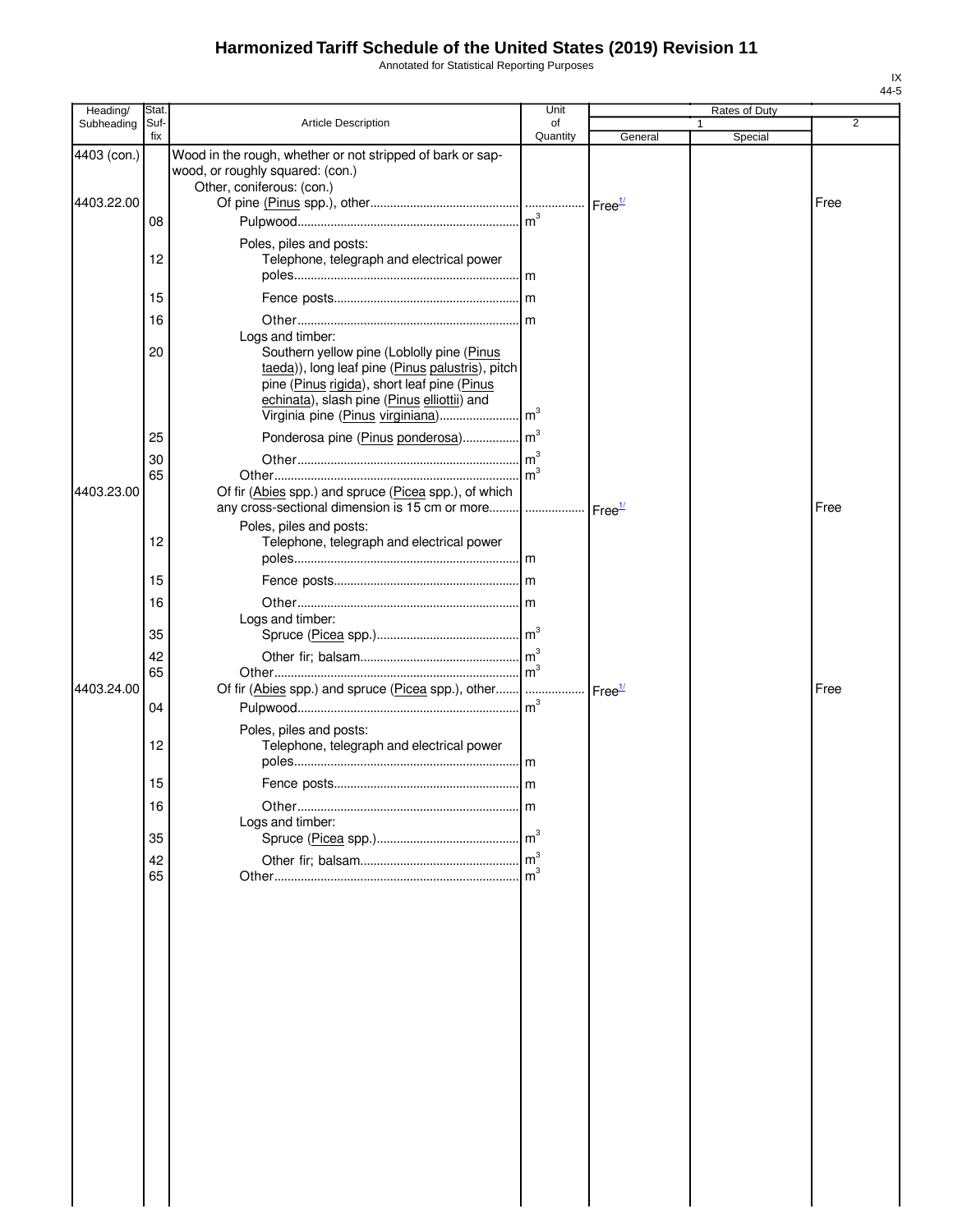Annotated for Statistical Reporting Purposes

| Heading/      | Stat.       |                                                                                                | Unit           |                    | Rates of Duty |                |
|---------------|-------------|------------------------------------------------------------------------------------------------|----------------|--------------------|---------------|----------------|
| Subheading    | Suf-<br>fix | <b>Article Description</b>                                                                     | of<br>Quantity | General            | 1<br>Special  | $\overline{2}$ |
| 4403 (con.)   |             | Wood in the rough, whether or not stripped of bark or sap-<br>wood, or roughly squared: (con.) |                |                    |               |                |
| 4403.25.00    |             | Other, coniferous: (con.)<br>Other, of which any cross-sectional dimension is 15               |                |                    |               | Free           |
|               | 12          | Poles, piles and posts:<br>Telephone, telegraph and electrical power                           |                |                    |               |                |
|               | 15          |                                                                                                |                |                    |               |                |
|               | 16          |                                                                                                |                |                    |               |                |
|               | 40          | Logs and timber:<br>Douglas-fir (Pseudotsuga menziesii) m <sup>3</sup>                         |                |                    |               |                |
|               | 50          | Western hemlock (Tsuga heterophylla) m <sup>3</sup>                                            |                |                    |               |                |
|               | 52          |                                                                                                |                |                    |               |                |
|               | 55          |                                                                                                |                |                    |               |                |
|               | 57          |                                                                                                |                |                    |               |                |
|               | 64          |                                                                                                |                |                    |               |                |
|               | 65          |                                                                                                |                |                    |               |                |
| 4403.26.00    |             |                                                                                                |                | Free <sup>1/</sup> |               | Free           |
|               | 08          |                                                                                                |                |                    |               |                |
|               | 12          | Poles, piles and posts:<br>Telephone, telegraph and electrical power                           |                |                    |               |                |
|               | 15          |                                                                                                |                |                    |               |                |
|               | 16          |                                                                                                |                |                    |               |                |
|               | 40          | Logs and timber:<br>Douglas-fir (Pseudotsuga menziesii) m <sup>3</sup>                         |                |                    |               |                |
|               |             |                                                                                                |                |                    |               |                |
|               | 50          | Western hemlock (Tsuga heterophylla) m <sup>3</sup>                                            |                |                    |               |                |
|               | 52          |                                                                                                |                |                    |               |                |
|               | 55          |                                                                                                |                |                    |               |                |
|               | 57          |                                                                                                |                |                    |               |                |
|               | 64<br>65    |                                                                                                |                |                    |               |                |
|               |             | Other, of tropical wood:                                                                       |                |                    |               |                |
| 4403.41.00 00 |             | Dark Red Meranti, Light Red Meranti and Meranti                                                | $m3$           | Free <sup>1/</sup> |               | Free           |
| 4403.49.01    | 00          |                                                                                                | $m3$           | Free <sup>1/</sup> |               | Free           |
|               |             |                                                                                                |                |                    |               |                |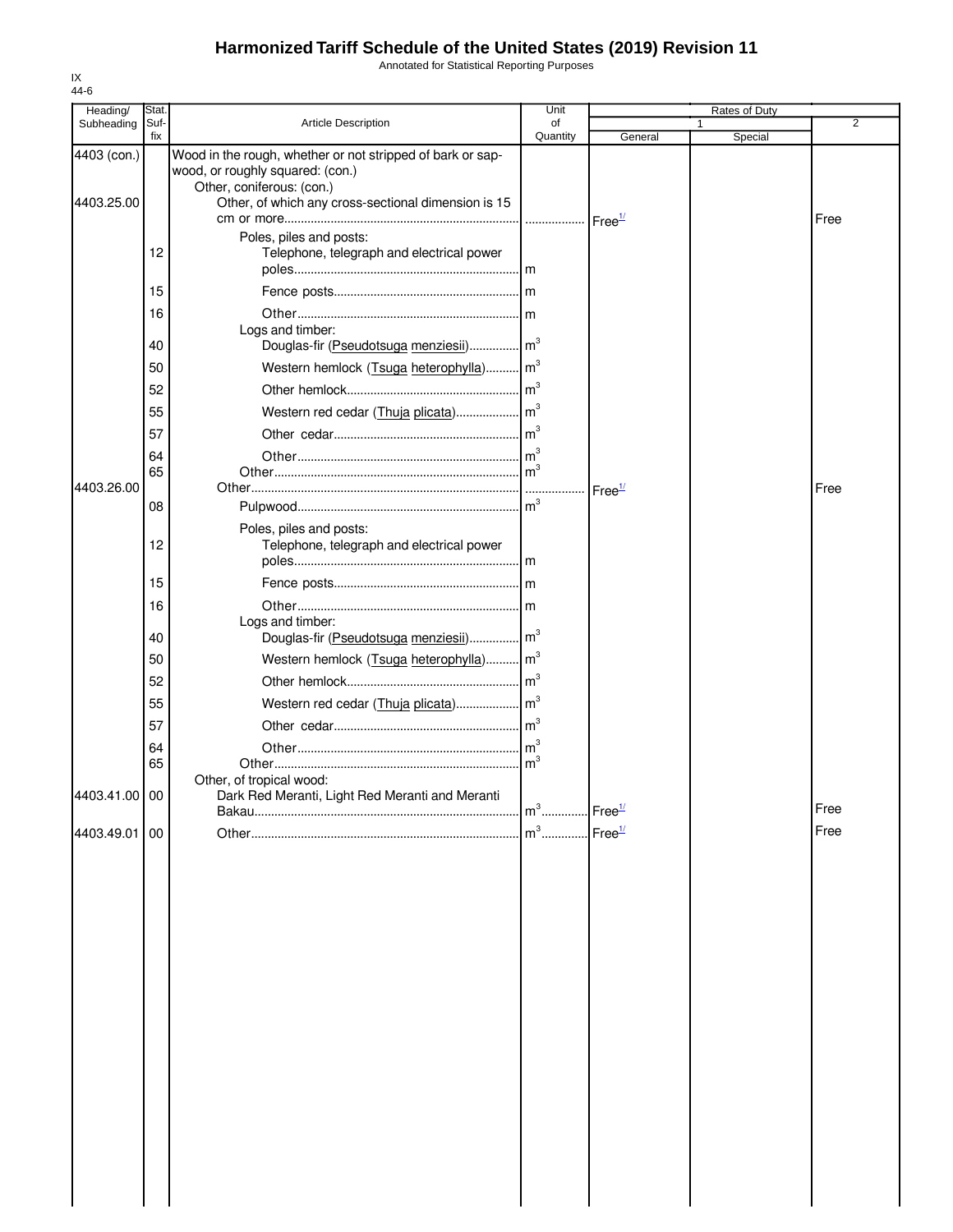Annotated for Statistical Reporting Purposes

| Heading/      | Stat.       |                                                            | Unit            |                                                    | Rates of Duty |      |
|---------------|-------------|------------------------------------------------------------|-----------------|----------------------------------------------------|---------------|------|
| Subheading    | Suf-<br>fix | <b>Article Description</b>                                 | of<br>Quantity  | General                                            | Special       | 2    |
| 4403 (con.)   |             | Wood in the rough, whether or not stripped of bark or sap- |                 |                                                    |               |      |
|               |             | wood, or roughly squared: (con.)                           |                 |                                                    |               |      |
| 4403.91.00    |             | Other:                                                     |                 | Free <sup>1/</sup>                                 |               | Free |
|               | 20          |                                                            | m <sup>3</sup>  |                                                    |               |      |
|               | 40          |                                                            | m <sup>3</sup>  |                                                    |               |      |
| 4403.93.00    | 00          | Of beech (Fagus spp.), of which any cross-sectional        |                 |                                                    |               |      |
|               |             |                                                            | $m^3$           | $\mathsf{Free}^{\underline{\mathsf{1}\mathsf{1}}}$ |               | Free |
| 4403.94.00 00 |             |                                                            | $m^3$           | $\mathsf{I}$ Free $\frac{1}{2}$                    |               | Free |
| 4403.95.00    |             | Of birch (Betula spp.), of which any cross-sectional       |                 |                                                    |               |      |
|               |             |                                                            | m <sup>3</sup>  | Free <sup>1/</sup>                                 |               | Free |
|               | 27          |                                                            | $\mathsf{Im}^3$ |                                                    |               |      |
| 4403.96.00    | 30          |                                                            |                 | $r$ Free $\frac{1}{2}$                             |               | Free |
|               | 23          |                                                            |                 |                                                    |               |      |
|               | 27          |                                                            |                 |                                                    |               |      |
|               | 30          |                                                            | m <sup>3</sup>  |                                                    |               |      |
| 4403.97.00    |             |                                                            |                 | Free <sup>1/</sup>                                 |               | Free |
|               | 22          |                                                            |                 |                                                    |               |      |
|               | 26          |                                                            |                 |                                                    |               |      |
|               |             | Other:                                                     |                 |                                                    |               |      |
|               | 65          | Of yellow poplar (Liriodendron tulipifera) m <sup>3</sup>  |                 |                                                    |               |      |
| 4403.98.00    | 67          | Of other poplar; of aspen or cottonwood m <sup>3</sup>     |                 |                                                    |               | Free |
|               | 23          |                                                            |                 | Free <sup>1/</sup>                                 |               |      |
|               | 28          |                                                            |                 |                                                    |               |      |
|               | 95          |                                                            | $\text{m}^3$    |                                                    |               |      |
| 4403.99.01    |             |                                                            |                 | Free <sup>1/</sup>                                 |               | Free |
|               | 23          |                                                            |                 |                                                    |               |      |
|               | 28          |                                                            |                 |                                                    |               |      |
|               |             | Other:                                                     |                 |                                                    |               |      |
|               | 40          |                                                            |                 |                                                    |               |      |
|               | 50          |                                                            |                 |                                                    |               |      |
|               | 55          |                                                            |                 |                                                    |               |      |
|               | 60          |                                                            | m <sup>3</sup>  |                                                    |               |      |
|               | 70          |                                                            |                 |                                                    |               |      |
|               | 75          | Of paulownia (Paulownia spp.)                              | m <sup>3</sup>  |                                                    |               |      |
|               | 95          |                                                            | m <sup>3</sup>  |                                                    |               |      |
|               |             |                                                            |                 |                                                    |               |      |
|               |             |                                                            |                 |                                                    |               |      |
|               |             |                                                            |                 |                                                    |               |      |
|               |             |                                                            |                 |                                                    |               |      |
|               |             |                                                            |                 |                                                    |               |      |
|               |             |                                                            |                 |                                                    |               |      |
|               |             |                                                            |                 |                                                    |               |      |
|               |             |                                                            |                 |                                                    |               |      |
|               |             |                                                            |                 |                                                    |               |      |
|               |             |                                                            |                 |                                                    |               |      |
|               |             |                                                            |                 |                                                    |               |      |
|               |             |                                                            |                 |                                                    |               |      |
|               |             |                                                            |                 |                                                    |               |      |
|               |             |                                                            |                 |                                                    |               |      |
|               |             |                                                            |                 |                                                    |               |      |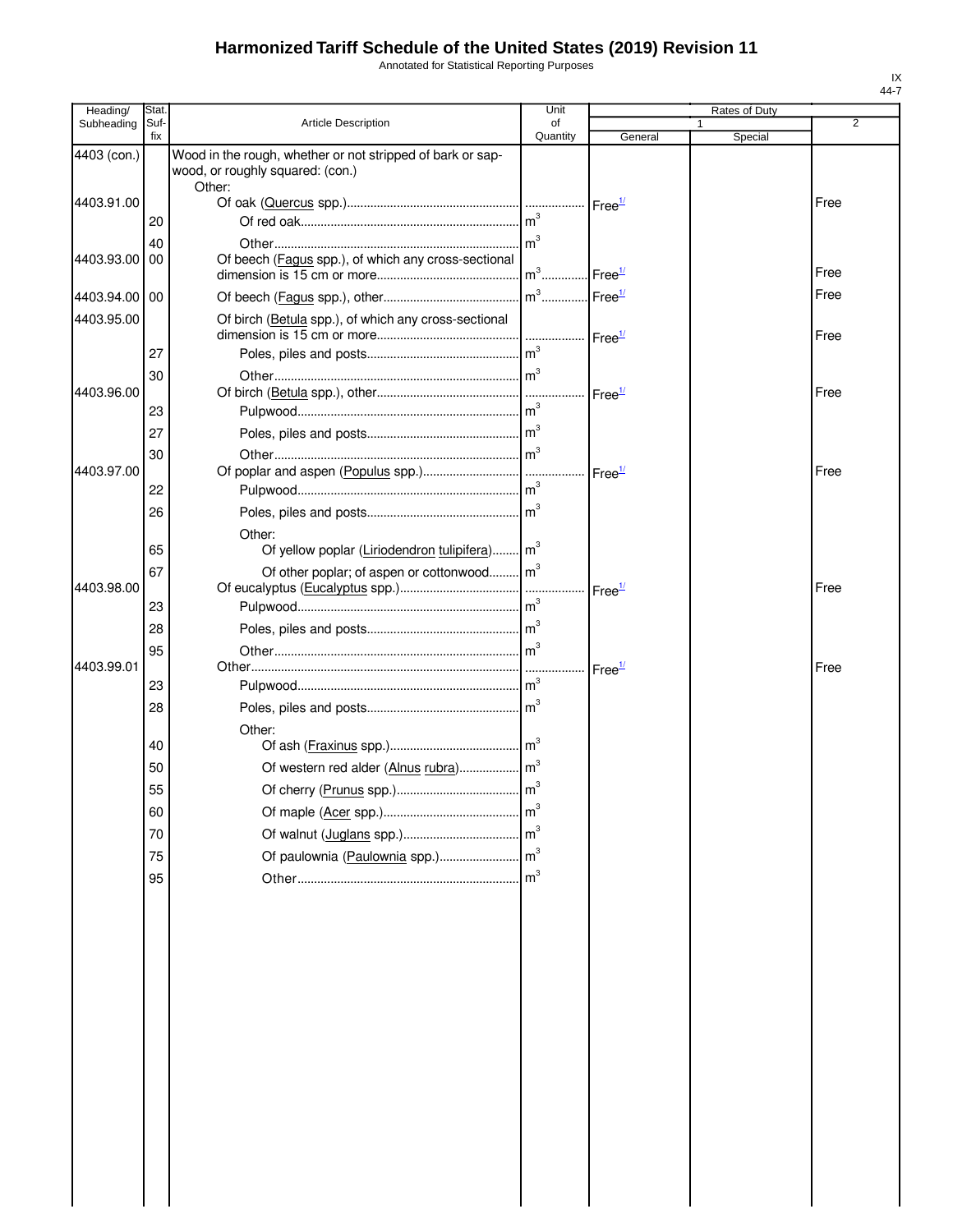Annotated for Statistical Reporting Purposes

| Heading/           | Stat.       |                                                                                                                                                                                                                                                                                             | Unit           | Rates of Duty      |                                                                                        |                |
|--------------------|-------------|---------------------------------------------------------------------------------------------------------------------------------------------------------------------------------------------------------------------------------------------------------------------------------------------|----------------|--------------------|----------------------------------------------------------------------------------------|----------------|
| Subheading         | Suf-<br>fix | Article Description                                                                                                                                                                                                                                                                         | of<br>Quantity | General            | $\mathbf{1}$<br>Special                                                                | $\overline{2}$ |
| 4404<br>4404.10.00 | 40<br>80    | Hoopwood; split poles; piles, pickets and stakes of wood,<br>pointed but not sawn lengthwise; wooden sticks, roughly<br>trimmed but not turned, bent or otherwise worked, suitable for<br>the manufacture of walking-sticks, umbrellas, tool handles or<br>the like; chipwood and the like: |                | Free <sup>1/</sup> |                                                                                        | Free           |
|                    |             |                                                                                                                                                                                                                                                                                             |                |                    |                                                                                        |                |
| 4404.20.00         | 90<br>40    |                                                                                                                                                                                                                                                                                             |                | Free <sup>1/</sup> |                                                                                        | Free           |
|                    | 80          |                                                                                                                                                                                                                                                                                             |                |                    |                                                                                        |                |
|                    | 90          |                                                                                                                                                                                                                                                                                             |                |                    |                                                                                        |                |
| 4405.00.00         |             |                                                                                                                                                                                                                                                                                             |                |                    | Free (A+, AU, BH,<br>CA, CL, CO, D, E,<br>IL, JO, KR, MA,<br>MX, OM, P, PA,<br>PE, SG) | 33 1/3%        |
| 4406               |             | Railway or tramway sleepers (cross-ties) of wood:<br>Not impregnated:                                                                                                                                                                                                                       |                |                    |                                                                                        |                |
| 4406.11.00 00      |             |                                                                                                                                                                                                                                                                                             | $m3$<br>No.    | Free <sup>1/</sup> |                                                                                        | Free           |
| 4406.12.00 00      |             |                                                                                                                                                                                                                                                                                             | $m^3$          | Free <sup>1/</sup> |                                                                                        | Free           |
|                    |             |                                                                                                                                                                                                                                                                                             | No.            |                    |                                                                                        |                |
| 4406.91.00         | 00          | Other:                                                                                                                                                                                                                                                                                      | $m3$ .<br>No.  | Free $\frac{1}{2}$ |                                                                                        | Free           |
| 4406.92.00         | 00          |                                                                                                                                                                                                                                                                                             | $m3$ .<br>No.  | Free <sup>1/</sup> |                                                                                        | Free           |
|                    |             |                                                                                                                                                                                                                                                                                             |                |                    |                                                                                        |                |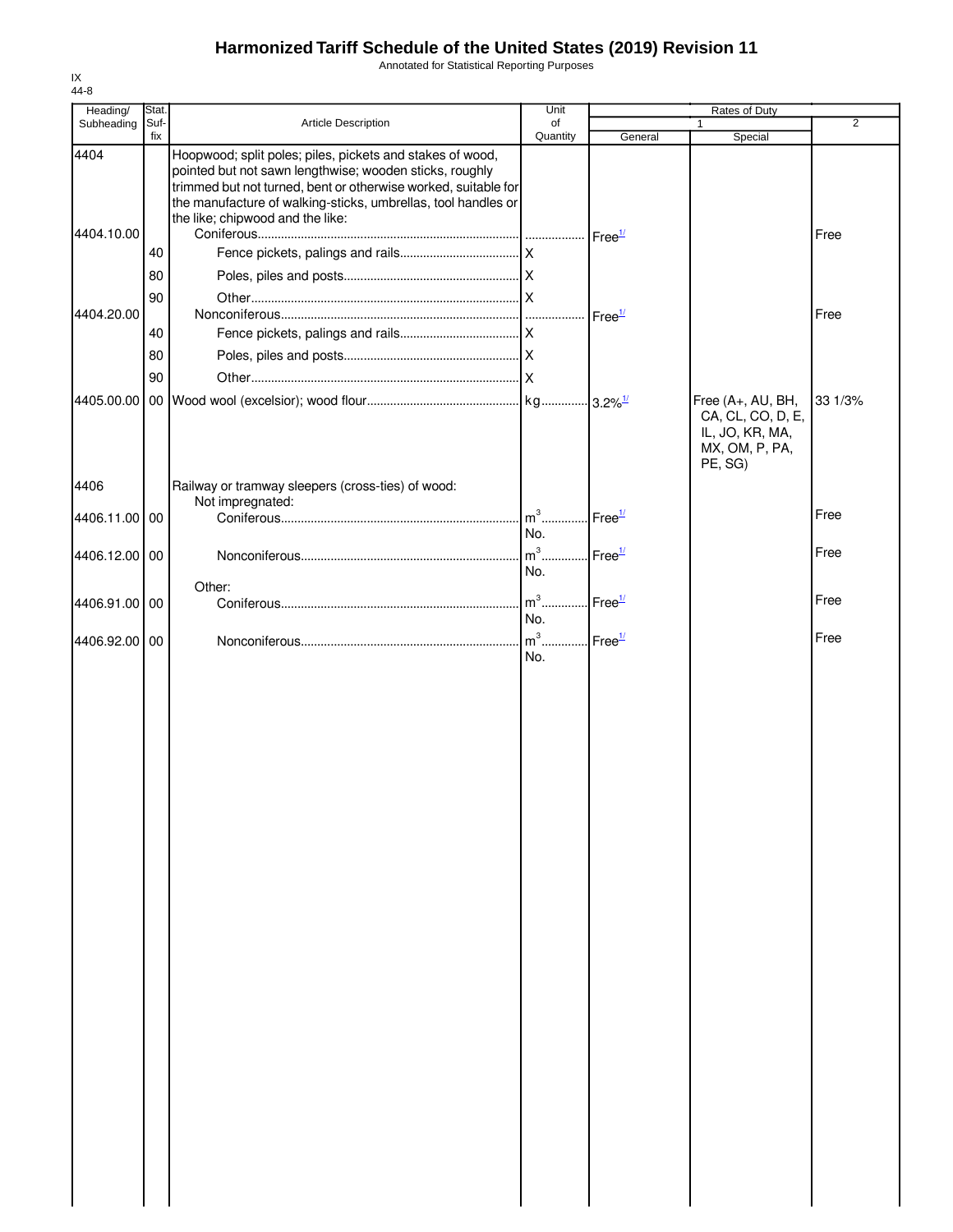Annotated for Statistical Reporting Purposes

| Heading/   | Stat. |                                                                | Unit            |         | Rates of Duty |                       |
|------------|-------|----------------------------------------------------------------|-----------------|---------|---------------|-----------------------|
| Subheading | Suf-  | Article Description                                            | of              |         | 1             | $\overline{2}$        |
|            | fix   |                                                                | Quantity        | General | Special       |                       |
| 4407       |       | Wood sawn or chipped lengthwise, sliced or peeled, whether     |                 |         |               |                       |
|            |       | or not planed, sanded or end-jointed, of a thickness exceeding |                 |         |               |                       |
|            |       | 6 mm:                                                          |                 |         |               |                       |
|            |       | Coniferous:                                                    |                 |         |               |                       |
| 4407.11.00 |       |                                                                |                 |         |               | \$1.70/m <sup>3</sup> |
|            | 01    |                                                                |                 |         |               |                       |
|            |       | Other:                                                         |                 |         |               |                       |
|            | 02    | Treated with paint, stain, creosote or other                   |                 |         |               |                       |
|            |       |                                                                |                 |         |               |                       |
|            |       |                                                                |                 |         |               |                       |
|            |       | Not treated:                                                   |                 |         |               |                       |
|            |       | Eastern white pine (Pinus strobus) and red                     |                 |         |               |                       |
|            |       | pine (Pinus resinosa):                                         |                 |         |               |                       |
|            | 42    |                                                                |                 |         |               |                       |
|            | 43    |                                                                |                 |         |               |                       |
|            |       | Lodgepole pine (Pinus contorta):                               |                 |         |               |                       |
|            | 44    |                                                                |                 |         |               |                       |
|            | 45    |                                                                |                 |         |               |                       |
|            |       | Southern yellow pine (Loblolly pine (Pinus                     |                 |         |               |                       |
|            |       | taeda)), long leaf pine (Pinus palustris),                     |                 |         |               |                       |
|            |       | pitch pine (Pinus rigida), short leaf pine                     |                 |         |               |                       |
|            |       | (Pinus echinata), slash pine (Pinus elliottii)                 |                 |         |               |                       |
|            |       | and Virginia pine (Pinus virginiana):                          |                 |         |               |                       |
|            | 46    |                                                                |                 |         |               |                       |
|            | 47    |                                                                |                 |         |               |                       |
|            |       | Ponderosa pine (Pinus ponderosa):                              |                 |         |               |                       |
|            | 48    |                                                                |                 |         |               |                       |
|            | 49    |                                                                | $\mathsf{Im}^3$ |         |               |                       |
|            |       | Other pine:                                                    |                 |         |               |                       |
|            | 52    |                                                                |                 |         |               |                       |
|            |       |                                                                |                 |         |               |                       |
|            | 53    |                                                                |                 |         |               |                       |
|            |       |                                                                |                 |         |               |                       |
|            |       |                                                                |                 |         |               |                       |
|            |       |                                                                |                 |         |               |                       |
|            |       |                                                                |                 |         |               |                       |
|            |       |                                                                |                 |         |               |                       |
|            |       |                                                                |                 |         |               |                       |
|            |       |                                                                |                 |         |               |                       |
|            |       |                                                                |                 |         |               |                       |
|            |       |                                                                |                 |         |               |                       |
|            |       |                                                                |                 |         |               |                       |
|            |       |                                                                |                 |         |               |                       |
|            |       |                                                                |                 |         |               |                       |
|            |       |                                                                |                 |         |               |                       |
|            |       |                                                                |                 |         |               |                       |
|            |       |                                                                |                 |         |               |                       |
|            |       |                                                                |                 |         |               |                       |
|            |       |                                                                |                 |         |               |                       |
|            |       |                                                                |                 |         |               |                       |
|            |       |                                                                |                 |         |               |                       |
|            |       |                                                                |                 |         |               |                       |
|            |       |                                                                |                 |         |               |                       |
|            |       |                                                                |                 |         |               |                       |
|            |       |                                                                |                 |         |               |                       |
|            |       |                                                                |                 |         |               |                       |
|            |       |                                                                |                 |         |               |                       |
|            |       |                                                                |                 |         |               |                       |
|            |       |                                                                |                 |         |               |                       |
|            |       |                                                                |                 |         |               |                       |
|            |       |                                                                |                 |         |               |                       |
|            |       |                                                                |                 |         |               |                       |
|            |       |                                                                |                 |         |               |                       |
|            |       |                                                                |                 |         |               |                       |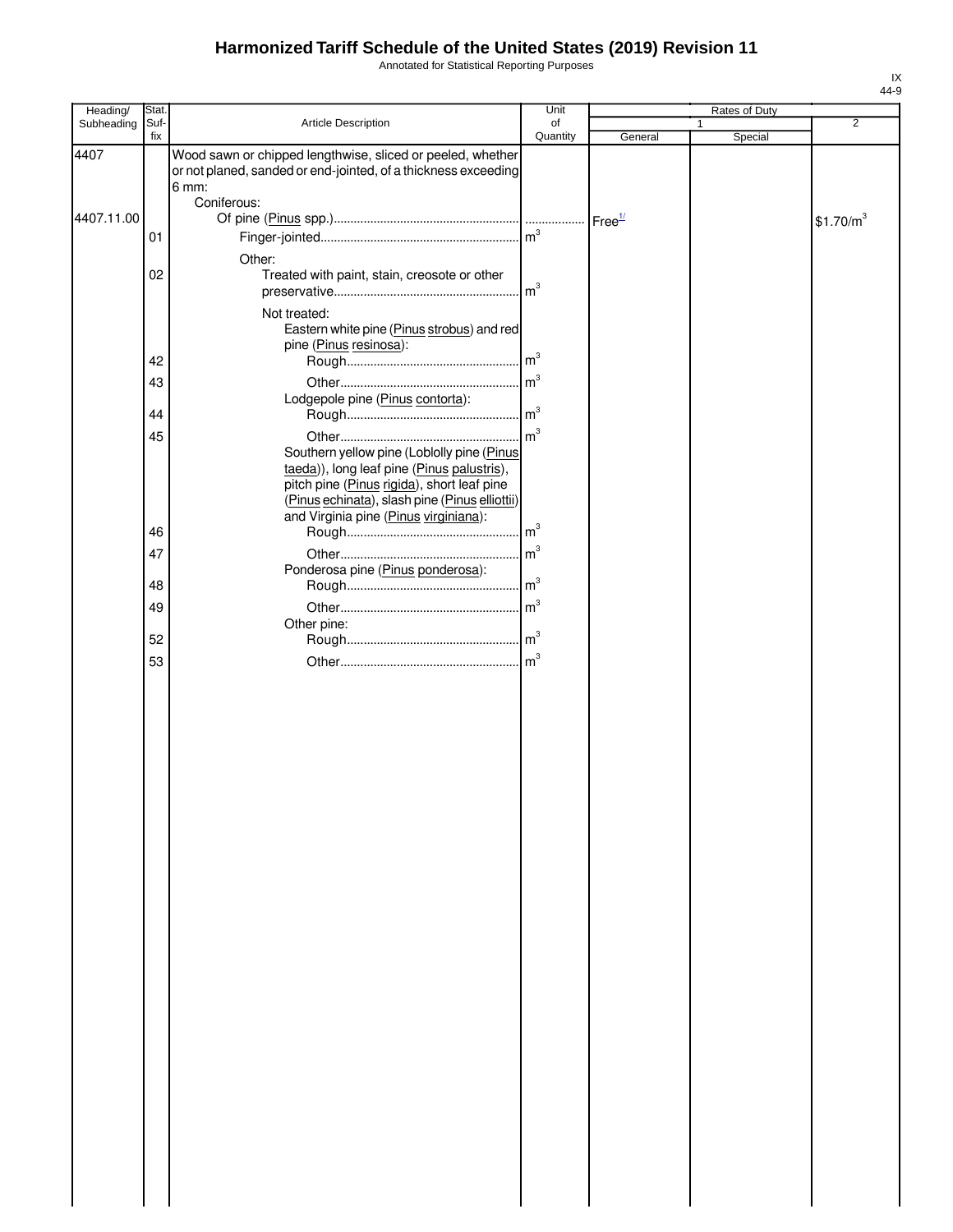Annotated for Statistical Reporting Purposes

| Heading/    | Stat. |                                                                                                                                              | Unit                              |         | Rates of Duty |                       |
|-------------|-------|----------------------------------------------------------------------------------------------------------------------------------------------|-----------------------------------|---------|---------------|-----------------------|
| Subheading  | Suf-  | Article Description                                                                                                                          | of                                |         |               | $\overline{2}$        |
| 4407 (con.) | fix   | Wood sawn or chipped lengthwise, sliced or peeled, whether<br>or not planed, sanded or end-jointed, of a thickness exceeding<br>6 mm: (con.) | Quantity                          | General | Special       |                       |
| 4407.12.00  | 01    | Coniferous: (con.)                                                                                                                           |                                   |         |               | \$1.70/m <sup>3</sup> |
|             | 02    | Other:<br>Treated with paint, stain, creosote or other                                                                                       | $\mathsf{Im}^3$                   |         |               |                       |
|             |       | Not treated:<br>Sitka spruce (Picea sitchensis):                                                                                             |                                   |         |               |                       |
|             | 17    |                                                                                                                                              | $\mathsf{Im}^3$                   |         |               |                       |
|             | 18    | Other spruce:                                                                                                                                | $\mathsf{Im}^3$                   |         |               |                       |
|             | 19    |                                                                                                                                              |                                   |         |               |                       |
|             | 20    | Fir (Abies spp.):                                                                                                                            | m <sup>3</sup>                    |         |               |                       |
|             | 58    |                                                                                                                                              |                                   |         |               |                       |
| 4407.19     | 59    | Other:                                                                                                                                       | $\mathsf{m}^3$                    |         |               |                       |
| 4407.19.05  | 00    | Mixtures of spruce, pine and fir ("S-P-F"), not<br>treated with paint, stain, creosote or other                                              | m <sup>3</sup> Free <sup>1/</sup> |         |               | \$1.70/m <sup>3</sup> |
| 4407.19.06  | 00    | Mixtures of western hemlock and amabilis fir<br>("hem-fir"), not treated with paint, stain, creosote                                         |                                   |         |               |                       |
|             |       |                                                                                                                                              |                                   |         |               | \$1.70/m <sup>3</sup> |
|             |       |                                                                                                                                              |                                   |         |               |                       |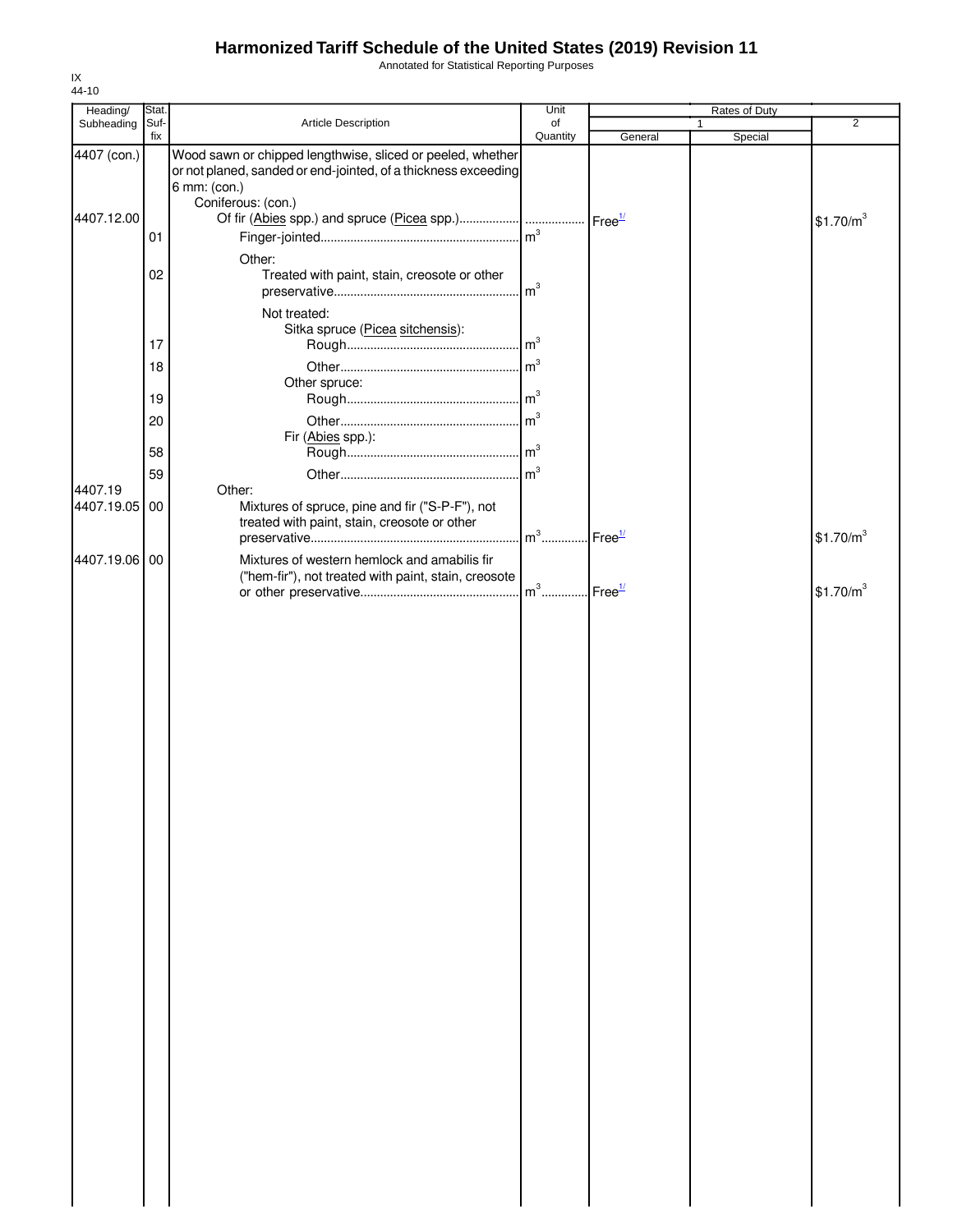Annotated for Statistical Reporting Purposes

| Heading/          | Stat.       |                                                                                                                                                                    | Unit                             |               | Rates of Duty |                       |
|-------------------|-------------|--------------------------------------------------------------------------------------------------------------------------------------------------------------------|----------------------------------|---------------|---------------|-----------------------|
| Subheading        | Suf-<br>fix | Article Description                                                                                                                                                | of<br>Quantity                   | General       | 1<br>Special  | $\overline{2}$        |
| 4407 (con.)       |             | Wood sawn or chipped lengthwise, sliced or peeled, whether<br>or not planed, sanded or end-jointed, of a thickness exceeding<br>6 mm: (con.)<br>Coniferous: (con.) |                                  |               |               |                       |
| 4407.19<br>(con.) |             | Other: (con.)                                                                                                                                                      |                                  |               |               |                       |
| 4407.19.10        |             |                                                                                                                                                                    |                                  | $I$ Free $1/$ |               | \$1.70/m <sup>3</sup> |
|                   | 01          |                                                                                                                                                                    |                                  |               |               |                       |
|                   | 02          | Other:<br>Treated with paint, stain, creosote or other<br>Not treated:                                                                                             |                                  |               |               |                       |
|                   |             | Douglas-fir (Pseudotsuga menziesii):                                                                                                                               |                                  |               |               |                       |
|                   |             | Rough:                                                                                                                                                             |                                  |               |               |                       |
|                   | 54          | Having a minimum dimension<br>less than 5.1 cm                                                                                                                     | m <sup>3</sup>                   |               |               |                       |
|                   | 55          | Having a minimum dimension<br>5.1 cm or more but less than                                                                                                         |                                  |               |               |                       |
|                   | 56          | Having a minimum dimension                                                                                                                                         |                                  |               |               |                       |
|                   | 57          |                                                                                                                                                                    | m <sup>3</sup>                   |               |               |                       |
|                   | 64          | Hemlock (Tsuga spp.):                                                                                                                                              |                                  |               |               |                       |
|                   | 65          |                                                                                                                                                                    |                                  |               |               |                       |
|                   | 66          | Larch (Larix spp.):                                                                                                                                                |                                  |               |               |                       |
|                   | 67          |                                                                                                                                                                    |                                  |               |               |                       |
|                   |             | Western red cedar:                                                                                                                                                 |                                  |               |               |                       |
|                   | 68          |                                                                                                                                                                    |                                  |               |               |                       |
|                   | 69          | Yellow cedar (Chamaecyparis<br>nootkatensis):                                                                                                                      |                                  |               |               |                       |
|                   | 74          |                                                                                                                                                                    | m <sup>3</sup>                   |               |               |                       |
|                   | 75          | Other cedar (Thuja spp., Juniperus<br>spp., Chamaecyparis spp., Cupressus                                                                                          | $\mathsf{Im}^3$                  |               |               |                       |
|                   |             | spp. and Libocedrus spp.):                                                                                                                                         |                                  |               |               |                       |
|                   | 76          |                                                                                                                                                                    | m <sup>3</sup><br>m <sup>3</sup> |               |               |                       |
|                   | 77          | Redwood (Sequoia sempervirens):                                                                                                                                    |                                  |               |               |                       |
|                   | 82          |                                                                                                                                                                    | m <sup>3</sup>                   |               |               |                       |
|                   | 83          |                                                                                                                                                                    |                                  |               |               |                       |
|                   | 92          | Other:                                                                                                                                                             |                                  |               |               |                       |
|                   | 93          |                                                                                                                                                                    | m <sup>3</sup>                   |               |               |                       |
|                   |             |                                                                                                                                                                    |                                  |               |               |                       |
|                   |             |                                                                                                                                                                    |                                  |               |               |                       |
|                   |             |                                                                                                                                                                    |                                  |               |               |                       |
|                   |             |                                                                                                                                                                    |                                  |               |               |                       |
|                   |             |                                                                                                                                                                    |                                  |               |               |                       |
|                   |             |                                                                                                                                                                    |                                  |               |               |                       |
|                   |             |                                                                                                                                                                    |                                  |               |               |                       |
|                   |             |                                                                                                                                                                    |                                  |               |               |                       |
|                   |             |                                                                                                                                                                    |                                  |               |               |                       |
|                   |             |                                                                                                                                                                    |                                  |               |               |                       |
|                   |             |                                                                                                                                                                    |                                  |               |               |                       |
|                   |             |                                                                                                                                                                    |                                  |               |               |                       |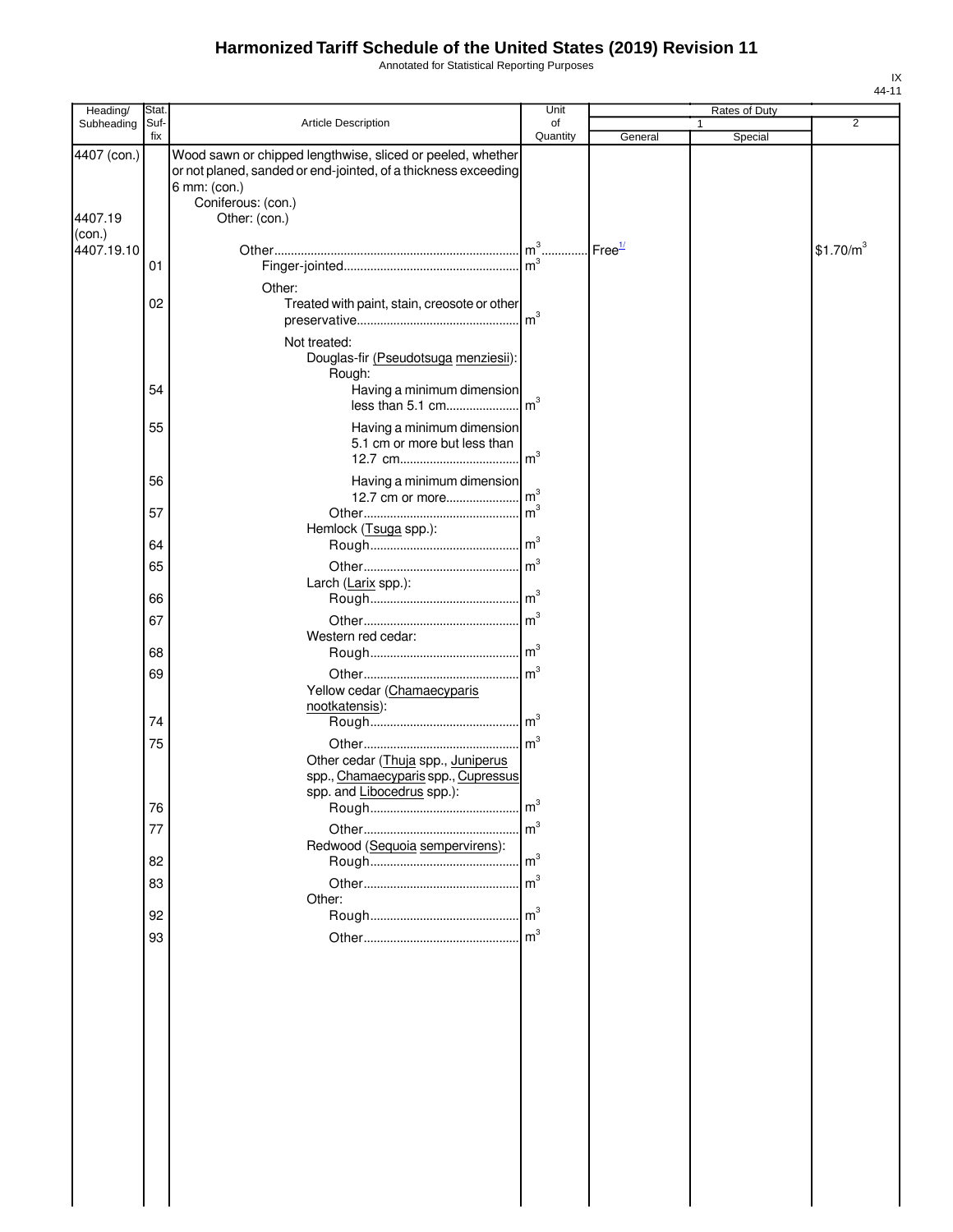Annotated for Statistical Reporting Purposes

| Heading/      | Stat. |                                                                                                     | Unit                              |                    | Rates of Duty |                       |
|---------------|-------|-----------------------------------------------------------------------------------------------------|-----------------------------------|--------------------|---------------|-----------------------|
| Subheading    | Suf-  | Article Description                                                                                 | of                                |                    |               | $\overline{2}$        |
| 4407 (con.)   | fix   | Wood sawn or chipped lengthwise, sliced or peeled, whether                                          | Quantity                          | General            | Special       |                       |
|               |       | or not planed, sanded or end-jointed, of a thickness exceeding<br>6 mm: (con.)<br>Of tropical wood: |                                   |                    |               |                       |
| 4407.21.00 00 |       |                                                                                                     |                                   |                    |               | \$1.27/m <sup>3</sup> |
| 4407.22.00    |       |                                                                                                     |                                   |                    |               | \$1.27/m <sup>3</sup> |
|               | 06    |                                                                                                     |                                   |                    |               |                       |
|               | 91    |                                                                                                     |                                   |                    |               |                       |
| 4407.25.00 00 |       | Dark Red Meranti, Light Red Meranti and Meranti                                                     | $m^3$                             | Free <sup>1/</sup> |               | \$1.27/m <sup>3</sup> |
| 4407.26.00 00 |       | White Lauan, White Meranti, White Seraya, Yellow                                                    | m <sup>3</sup> Free <sup>1/</sup> |                    |               | \$1.27/m <sup>3</sup> |
| 4407.27.00 00 |       |                                                                                                     |                                   |                    |               | \$1.27/m <sup>3</sup> |
| 4407.28.00 00 |       |                                                                                                     |                                   |                    |               | \$1.27/m <sup>3</sup> |
| 4407.29.01    |       |                                                                                                     |                                   |                    |               | \$1.27/m <sup>3</sup> |
|               | 06    | Acajou d'Afrique (Khaya spp.), also known as                                                        |                                   |                    |               |                       |
|               | 11    | Aningre (Aningeria spp.), also known as Aniegre                                                     |                                   |                    |               |                       |
|               | 16    |                                                                                                     |                                   |                    |               |                       |
|               | 21    |                                                                                                     |                                   |                    |               |                       |
|               | 31    |                                                                                                     |                                   |                    |               |                       |
|               | 40    | Andiroba (Carapa guianensis and C. procera),<br>Padauk (Pterocarpus spp.), also known as            | $\mathsf{Im}^3$                   |                    |               |                       |
|               | 60    | Cedro (Cedrela spp.), also known as Spanish                                                         | $\mathsf{Im}^3$                   |                    |               |                       |
|               | 85    | Jatoba (Hymenaea spp.), also known as Brazilian                                                     |                                   |                    |               |                       |
|               | 90    |                                                                                                     |                                   |                    |               |                       |
|               |       |                                                                                                     |                                   |                    |               |                       |
|               |       |                                                                                                     |                                   |                    |               |                       |
|               |       |                                                                                                     |                                   |                    |               |                       |
|               |       |                                                                                                     |                                   |                    |               |                       |
|               |       |                                                                                                     |                                   |                    |               |                       |
|               |       |                                                                                                     |                                   |                    |               |                       |
|               |       |                                                                                                     |                                   |                    |               |                       |
|               |       |                                                                                                     |                                   |                    |               |                       |
|               |       |                                                                                                     |                                   |                    |               |                       |
|               |       |                                                                                                     |                                   |                    |               |                       |
|               |       |                                                                                                     |                                   |                    |               |                       |
|               |       |                                                                                                     |                                   |                    |               |                       |
|               |       |                                                                                                     |                                   |                    |               |                       |
|               |       |                                                                                                     |                                   |                    |               |                       |
|               |       |                                                                                                     |                                   |                    |               |                       |
|               |       |                                                                                                     |                                   |                    |               |                       |
|               |       |                                                                                                     |                                   |                    |               |                       |
|               |       |                                                                                                     |                                   |                    |               |                       |
|               |       |                                                                                                     |                                   |                    |               |                       |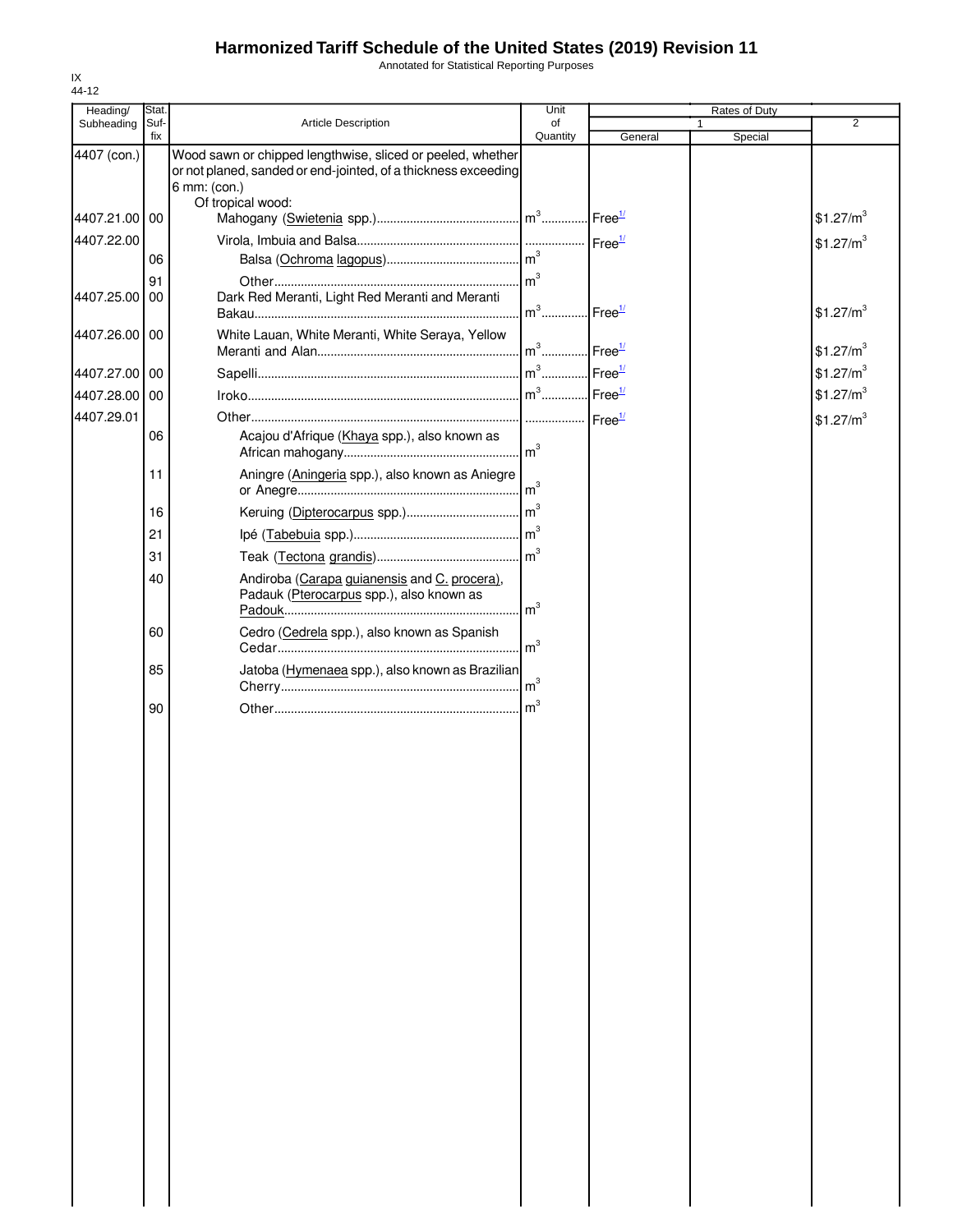Annotated for Statistical Reporting Purposes

| Heading/      | Stat.       |                                                                                                                                                        | Unit           |                    | Rates of Duty           |                       |
|---------------|-------------|--------------------------------------------------------------------------------------------------------------------------------------------------------|----------------|--------------------|-------------------------|-----------------------|
| Subheading    | Suf-<br>fix | Article Description                                                                                                                                    | of<br>Quantity | General            | $\mathbf{1}$<br>Special | 2                     |
| 4407 (con.)   |             | Wood sawn or chipped lengthwise, sliced or peeled, whether<br>or not planed, sanded or end-jointed, of a thickness exceeding<br>6 mm: (con.)<br>Other: |                |                    |                         |                       |
| 4407.91.00    | 22          |                                                                                                                                                        |                | Free <sup>1/</sup> |                         | \$1.27/m <sup>3</sup> |
| 4407.92.00    | 63<br>00    |                                                                                                                                                        |                | Free $\frac{1}{2}$ |                         | \$1.27/m <sup>3</sup> |
| 4407.93.00    | 10          |                                                                                                                                                        |                | Free <sup>1/</sup> |                         | \$1.27/m <sup>3</sup> |
| 4407.94.00    | 20<br>00    |                                                                                                                                                        |                | Free <sup>1/</sup> |                         | \$1.27/m <sup>3</sup> |
| 4407.95.00 00 |             |                                                                                                                                                        |                |                    |                         | \$1.27/m <sup>3</sup> |
| 4407.96.00    | 11          | North American (Betula alleghaniensis, Betula                                                                                                          |                |                    |                         | \$1.27/m <sup>3</sup> |
|               | 13          | European (Betula pendula, Betula pubescens),<br>also known as Baltic, Russian or Chinese birch m <sup>3</sup>                                          |                |                    |                         |                       |
| 4407.97.00    | 19          |                                                                                                                                                        | m <sup>3</sup> | Free <sup>1/</sup> |                         | \$1.27/m <sup>3</sup> |
|               | 72          |                                                                                                                                                        |                |                    |                         |                       |
| 4407.99.02    | 79          |                                                                                                                                                        | .              | Free <sup>1/</sup> |                         | \$1.27/m <sup>3</sup> |
|               | 42          | Hickory (Carya spp.) and pecan (Carya illinoensis,                                                                                                     |                |                    |                         |                       |
|               | 61          |                                                                                                                                                        |                |                    |                         |                       |
|               | 63          |                                                                                                                                                        |                |                    |                         |                       |
|               | 95          |                                                                                                                                                        |                |                    |                         |                       |
|               |             |                                                                                                                                                        |                |                    |                         |                       |
|               |             |                                                                                                                                                        |                |                    |                         |                       |
|               |             |                                                                                                                                                        |                |                    |                         |                       |
|               |             |                                                                                                                                                        |                |                    |                         |                       |
|               |             |                                                                                                                                                        |                |                    |                         |                       |
|               |             |                                                                                                                                                        |                |                    |                         |                       |
|               |             |                                                                                                                                                        |                |                    |                         |                       |
|               |             |                                                                                                                                                        |                |                    |                         |                       |
|               |             |                                                                                                                                                        |                |                    |                         |                       |
|               |             |                                                                                                                                                        |                |                    |                         |                       |
|               |             |                                                                                                                                                        |                |                    |                         |                       |
|               |             |                                                                                                                                                        |                |                    |                         |                       |
|               |             |                                                                                                                                                        |                |                    |                         |                       |
|               |             |                                                                                                                                                        |                |                    |                         |                       |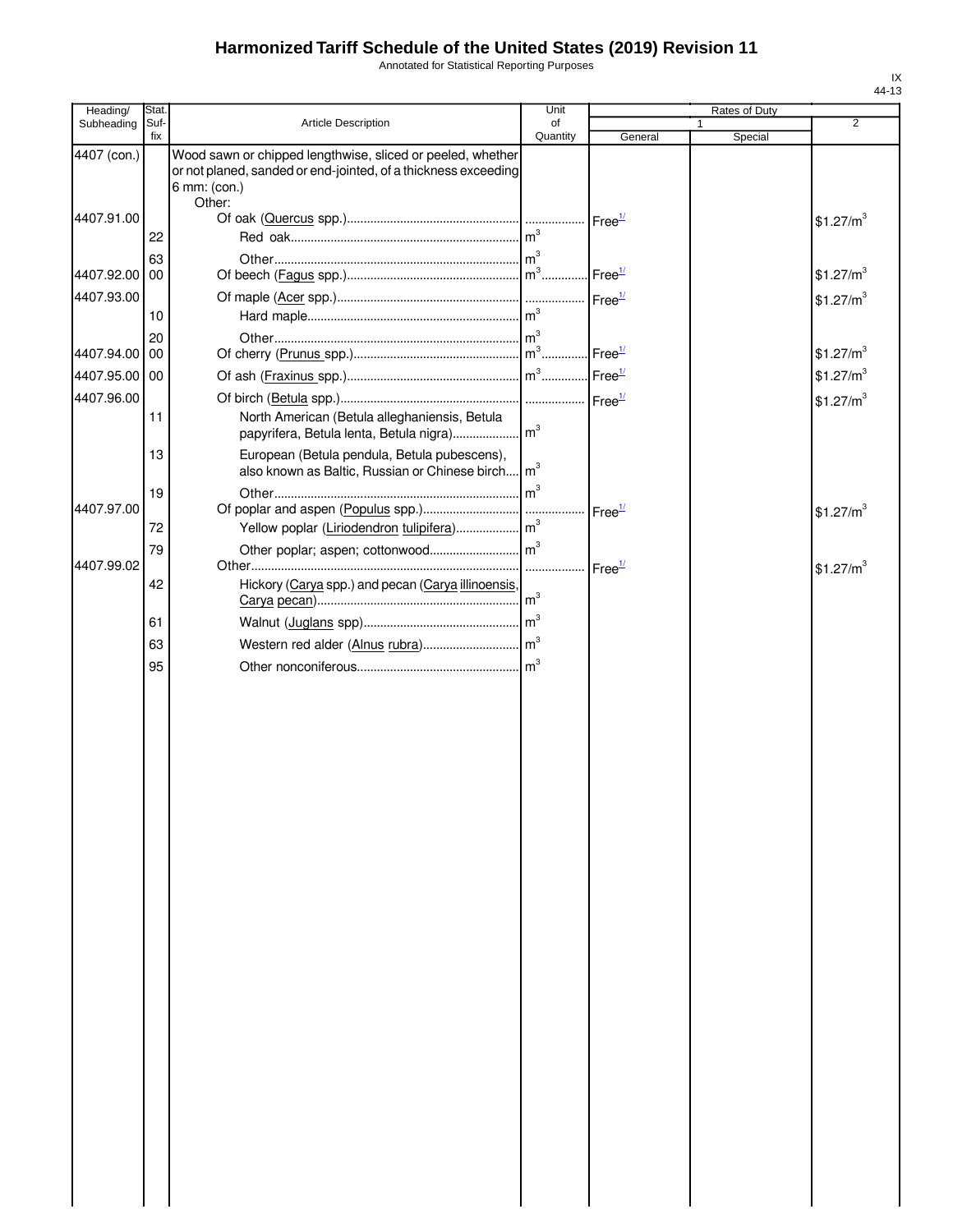Annotated for Statistical Reporting Purposes

| Heading/   | Stat.       |                                                                                                                                                                                                                                                                               | Unit            |                    | Rates of Duty |     |
|------------|-------------|-------------------------------------------------------------------------------------------------------------------------------------------------------------------------------------------------------------------------------------------------------------------------------|-----------------|--------------------|---------------|-----|
| Subheading | Suf-<br>fix | <b>Article Description</b>                                                                                                                                                                                                                                                    | of<br>Quantity  | General            | Special       | 2   |
| 4408       |             | Sheets for veneering (including those obtained by slicing<br>laminated wood), for plywood or for similar laminated wood<br>and other wood, sawn lengthwise, sliced or peeled, whether<br>or not planed, sanded, spliced or end-jointed, of a thickness<br>not exceeding 6 mm: |                 |                    |               |     |
| 4408.10.01 |             |                                                                                                                                                                                                                                                                               |                 | Free <sup>1/</sup> |               | 20% |
|            | 25          |                                                                                                                                                                                                                                                                               |                 |                    |               |     |
|            | 45          |                                                                                                                                                                                                                                                                               |                 |                    |               |     |
| 4408.31.01 | 00          | Of tropical wood:<br>Dark Red Meranti, Light Red Meranti and Meranti                                                                                                                                                                                                          | $m2$            | Free <sup>1/</sup> |               | 20% |
| 4408.39.02 |             |                                                                                                                                                                                                                                                                               |                 | Free <sup>1/</sup> |               | 20% |
|            | 10          |                                                                                                                                                                                                                                                                               |                 |                    |               |     |
|            | 90          |                                                                                                                                                                                                                                                                               | $\mathsf{Im}^2$ |                    |               |     |
| 4408.90.01 |             |                                                                                                                                                                                                                                                                               |                 | Free <sup>1/</sup> |               | 20% |
|            | 05          | Spliced or end-jointed:                                                                                                                                                                                                                                                       |                 |                    |               |     |
|            |             |                                                                                                                                                                                                                                                                               |                 |                    |               |     |
|            | 10          |                                                                                                                                                                                                                                                                               |                 |                    |               |     |
|            | 15          |                                                                                                                                                                                                                                                                               |                 |                    |               |     |
|            | 21          |                                                                                                                                                                                                                                                                               |                 |                    |               |     |
|            | 31          | Oak (Quercus spp.):                                                                                                                                                                                                                                                           |                 |                    |               |     |
|            | 37          |                                                                                                                                                                                                                                                                               |                 |                    |               |     |
|            | 45          |                                                                                                                                                                                                                                                                               |                 |                    |               |     |
|            | 51          |                                                                                                                                                                                                                                                                               |                 |                    |               |     |
|            | 56          | Other:                                                                                                                                                                                                                                                                        |                 |                    |               |     |
|            | 61          |                                                                                                                                                                                                                                                                               |                 |                    |               |     |
|            | 66          |                                                                                                                                                                                                                                                                               |                 |                    |               |     |
|            | 71          |                                                                                                                                                                                                                                                                               |                 |                    |               |     |
|            |             |                                                                                                                                                                                                                                                                               |                 |                    |               |     |
|            | 76          | Oak (Quercus spp.):                                                                                                                                                                                                                                                           |                 |                    |               |     |
|            | 81          |                                                                                                                                                                                                                                                                               |                 |                    |               |     |
|            | 87          |                                                                                                                                                                                                                                                                               |                 |                    |               |     |
|            | 97          |                                                                                                                                                                                                                                                                               | $\mathsf{Im}^2$ |                    |               |     |
|            |             |                                                                                                                                                                                                                                                                               |                 |                    |               |     |
|            |             |                                                                                                                                                                                                                                                                               |                 |                    |               |     |
|            |             |                                                                                                                                                                                                                                                                               |                 |                    |               |     |
|            |             |                                                                                                                                                                                                                                                                               |                 |                    |               |     |
|            |             |                                                                                                                                                                                                                                                                               |                 |                    |               |     |
|            |             |                                                                                                                                                                                                                                                                               |                 |                    |               |     |
|            |             |                                                                                                                                                                                                                                                                               |                 |                    |               |     |
|            |             |                                                                                                                                                                                                                                                                               |                 |                    |               |     |
|            |             |                                                                                                                                                                                                                                                                               |                 |                    |               |     |
|            |             |                                                                                                                                                                                                                                                                               |                 |                    |               |     |
|            |             |                                                                                                                                                                                                                                                                               |                 |                    |               |     |
|            |             |                                                                                                                                                                                                                                                                               |                 |                    |               |     |
|            |             |                                                                                                                                                                                                                                                                               |                 |                    |               |     |
|            |             |                                                                                                                                                                                                                                                                               |                 |                    |               |     |
|            |             |                                                                                                                                                                                                                                                                               |                 |                    |               |     |
|            |             |                                                                                                                                                                                                                                                                               |                 |                    |               |     |
|            |             |                                                                                                                                                                                                                                                                               |                 |                    |               |     |
|            |             |                                                                                                                                                                                                                                                                               |                 |                    |               |     |
|            |             |                                                                                                                                                                                                                                                                               |                 |                    |               |     |
|            |             |                                                                                                                                                                                                                                                                               |                 |                    |               |     |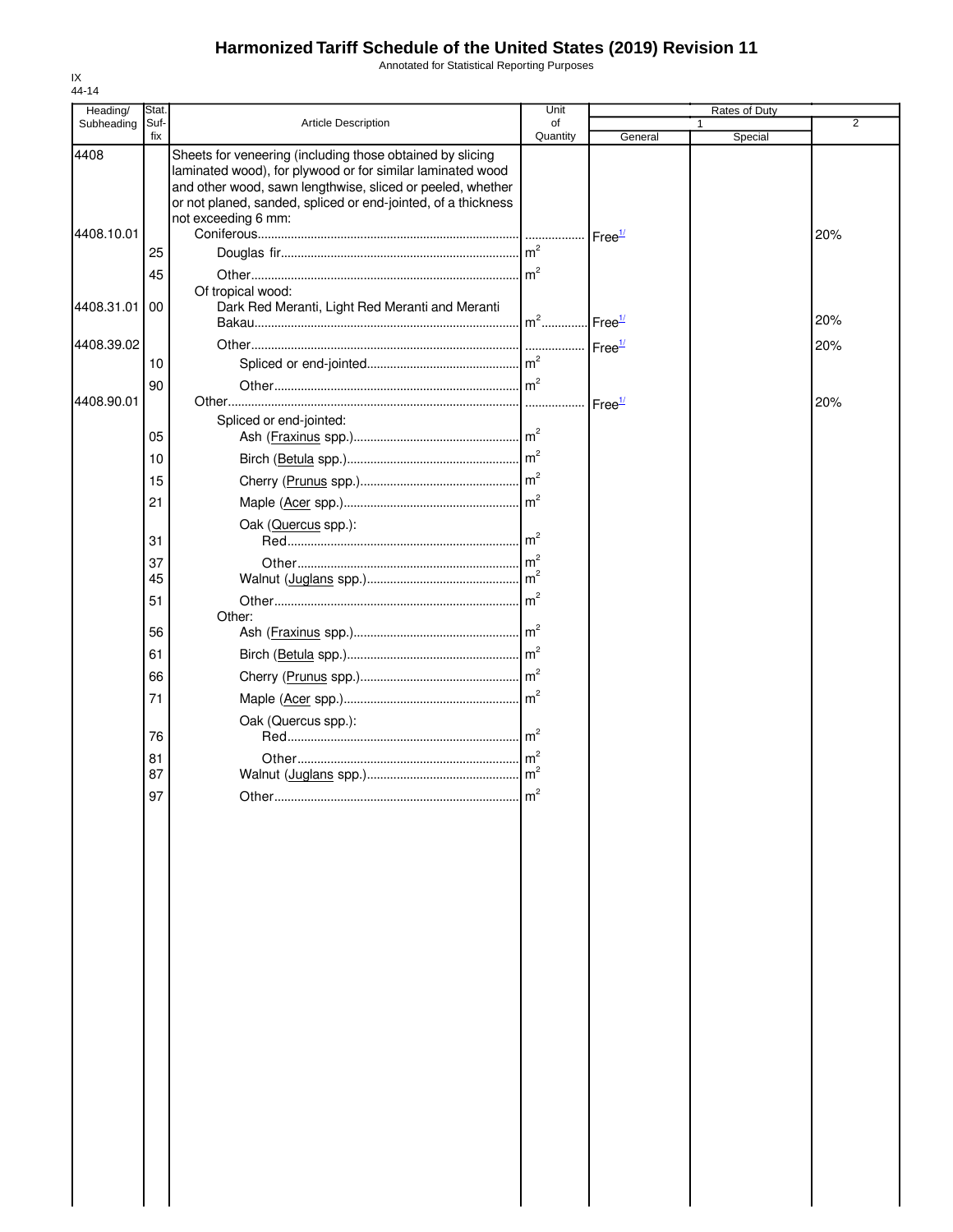Annotated for Statistical Reporting Purposes

| Heading/                      | <b>Stat</b> |                                                                                                                                                                                                                                                                                                                                                                                                                                                                       | Unit                                    |                        | Rates of Duty                                                               |                        |
|-------------------------------|-------------|-----------------------------------------------------------------------------------------------------------------------------------------------------------------------------------------------------------------------------------------------------------------------------------------------------------------------------------------------------------------------------------------------------------------------------------------------------------------------|-----------------------------------------|------------------------|-----------------------------------------------------------------------------|------------------------|
| Subheading                    | Suf-<br>fix | Article Description                                                                                                                                                                                                                                                                                                                                                                                                                                                   | of<br>Quantity                          | General                | 1<br>Special                                                                | $\overline{2}$         |
| 4409<br>4409.10<br>4409.10.05 | 00          | Wood (including strips and friezes for parquet flooring, not<br>assembled) continuously shaped (tongued, grooved, rebated,<br>chamfered, V-jointed, beaded, molded, rounded or the like)<br>along any of its edges, ends or faces, whether or not planed,<br>sanded or end-jointed:<br>Coniferous:<br>Wood continuously shaped along any of its ends,<br>whether or not also continuously shaped along any of<br>its edges or faces, all the foregoing whether or not |                                         |                        | Free (A, AU, BH,<br>CA, CL, CO, D, E,                                       | 33 1/3%                |
|                               |             | Other:                                                                                                                                                                                                                                                                                                                                                                                                                                                                |                                         |                        | IL, JO, MA, MX,<br>OM, P, PA, PE,<br>SG)<br>$0.6\%$ (KR)                    |                        |
| 4409.10.10                    |             |                                                                                                                                                                                                                                                                                                                                                                                                                                                                       |                                         |                        |                                                                             | $2.2$ ¢/m <sup>2</sup> |
|                               |             | Resawn bevel siding:                                                                                                                                                                                                                                                                                                                                                                                                                                                  |                                         |                        |                                                                             |                        |
|                               | 20          |                                                                                                                                                                                                                                                                                                                                                                                                                                                                       | m <sup>3</sup>                          |                        |                                                                             |                        |
|                               | 40          | Other:                                                                                                                                                                                                                                                                                                                                                                                                                                                                | m <sup>3</sup>                          |                        |                                                                             |                        |
|                               | 60          |                                                                                                                                                                                                                                                                                                                                                                                                                                                                       | m <sup>3</sup>                          |                        |                                                                             |                        |
|                               | 80          |                                                                                                                                                                                                                                                                                                                                                                                                                                                                       | m <sup>3</sup>                          |                        |                                                                             |                        |
| 4409.10.20 00                 |             |                                                                                                                                                                                                                                                                                                                                                                                                                                                                       | m <sup>3</sup>                          | Free <sup>1/</sup>     |                                                                             | 33 1/3%                |
| 4409.10.40                    | 10          | Wood moldings:<br>Standard wood molding:                                                                                                                                                                                                                                                                                                                                                                                                                              |                                         |                        |                                                                             | 5%                     |
|                               | 90          |                                                                                                                                                                                                                                                                                                                                                                                                                                                                       |                                         |                        |                                                                             |                        |
| 4409.10.45                    | 00          |                                                                                                                                                                                                                                                                                                                                                                                                                                                                       |                                         |                        |                                                                             | 5%                     |
| 4409.10.50 00                 |             | Wood dowel rods:                                                                                                                                                                                                                                                                                                                                                                                                                                                      |                                         |                        |                                                                             | 40%                    |
| 4409.10.60 00                 |             | Plain                                                                                                                                                                                                                                                                                                                                                                                                                                                                 | m  Free <sup>1/</sup><br>m <sup>3</sup> |                        |                                                                             | 5%                     |
| 4409.10.65 00                 |             | Sanded, grooved, or otherwise advanced in                                                                                                                                                                                                                                                                                                                                                                                                                             | m <sup>3</sup>                          | $.4.9\%$ <sup>1/</sup> | Free (A+, AU, BH,<br>CA, CL, CO, D, E,<br>IL, JO, MA, MX,<br>OM, P, PA, PE, | 33 1/3%                |
|                               |             |                                                                                                                                                                                                                                                                                                                                                                                                                                                                       |                                         |                        | SG)<br>$0.9%$ (KR)                                                          |                        |
| 4409.10.90                    | 20          |                                                                                                                                                                                                                                                                                                                                                                                                                                                                       | m <sup>3</sup>                          | Free <sup>1/</sup>     |                                                                             | \$1.70/m <sup>3</sup>  |
|                               | 40          |                                                                                                                                                                                                                                                                                                                                                                                                                                                                       | m <sup>3</sup>                          |                        |                                                                             |                        |
|                               |             |                                                                                                                                                                                                                                                                                                                                                                                                                                                                       |                                         |                        |                                                                             |                        |
|                               |             |                                                                                                                                                                                                                                                                                                                                                                                                                                                                       |                                         |                        |                                                                             |                        |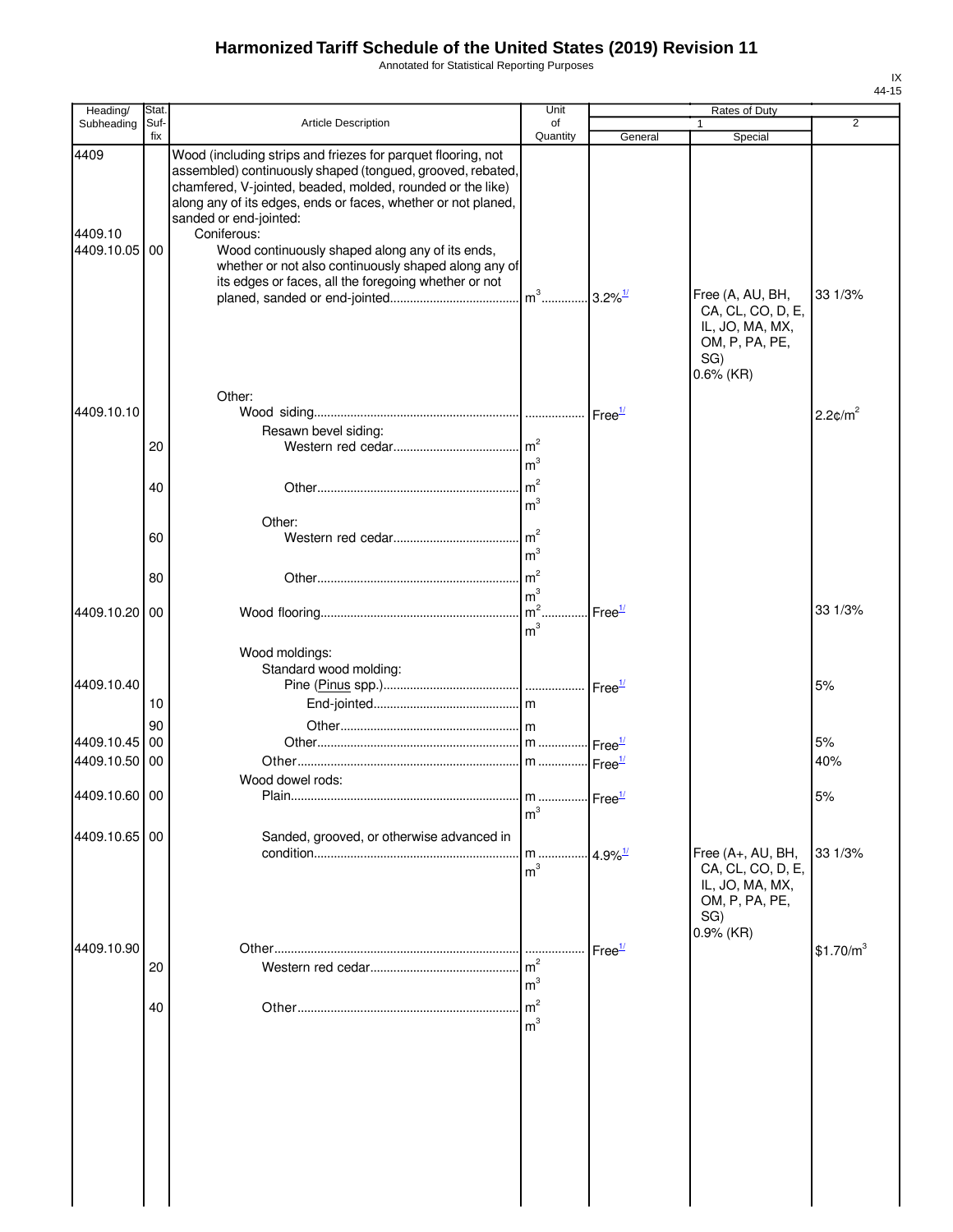Annotated for Statistical Reporting Purposes

| Heading/                                | Stat. |                                                                                                                                                                                                                                                                                                                                                                                                                                                                                           | Unit           |         | Rates of Duty                                            |                       |
|-----------------------------------------|-------|-------------------------------------------------------------------------------------------------------------------------------------------------------------------------------------------------------------------------------------------------------------------------------------------------------------------------------------------------------------------------------------------------------------------------------------------------------------------------------------------|----------------|---------|----------------------------------------------------------|-----------------------|
| Subheading Suf-                         | fix   | Article Description                                                                                                                                                                                                                                                                                                                                                                                                                                                                       | of<br>Quantity | General | $\mathbf{1}$<br>Special                                  | $\overline{2}$        |
| 4409 (con.)<br>4409.21<br>4409.21.05 00 |       | Wood (including strips and friezes for parquet flooring, not<br>assembled) continuously shaped (tongued, grooved, rebated,<br>chamfered, V-jointed, beaded, molded, rounded or the like)<br>along any of its edges, ends or faces, whether or not planed,<br>sanded or end-jointed: (con.)<br>Nonconiferous:<br>Of bamboo:<br>Wood continuously shaped along any of its ends,<br>whether or not also continuously shaped along any<br>of its edges or faces, all the foregoing whether or |                |         | Free (A, AU, BH,<br>CA, CL, CO, D, E,<br>IL, JO, MA, MX, | 33 1/3%               |
| 4409.21.90 00                           |       |                                                                                                                                                                                                                                                                                                                                                                                                                                                                                           |                |         | OM, P, PA, PE,<br>SG)<br>$0.6\%$ (KR)                    | \$1.70/m <sup>3</sup> |
|                                         |       |                                                                                                                                                                                                                                                                                                                                                                                                                                                                                           |                |         |                                                          |                       |
|                                         |       |                                                                                                                                                                                                                                                                                                                                                                                                                                                                                           |                |         |                                                          |                       |
|                                         |       |                                                                                                                                                                                                                                                                                                                                                                                                                                                                                           |                |         |                                                          |                       |
|                                         |       |                                                                                                                                                                                                                                                                                                                                                                                                                                                                                           |                |         |                                                          |                       |
|                                         |       |                                                                                                                                                                                                                                                                                                                                                                                                                                                                                           |                |         |                                                          |                       |
|                                         |       |                                                                                                                                                                                                                                                                                                                                                                                                                                                                                           |                |         |                                                          |                       |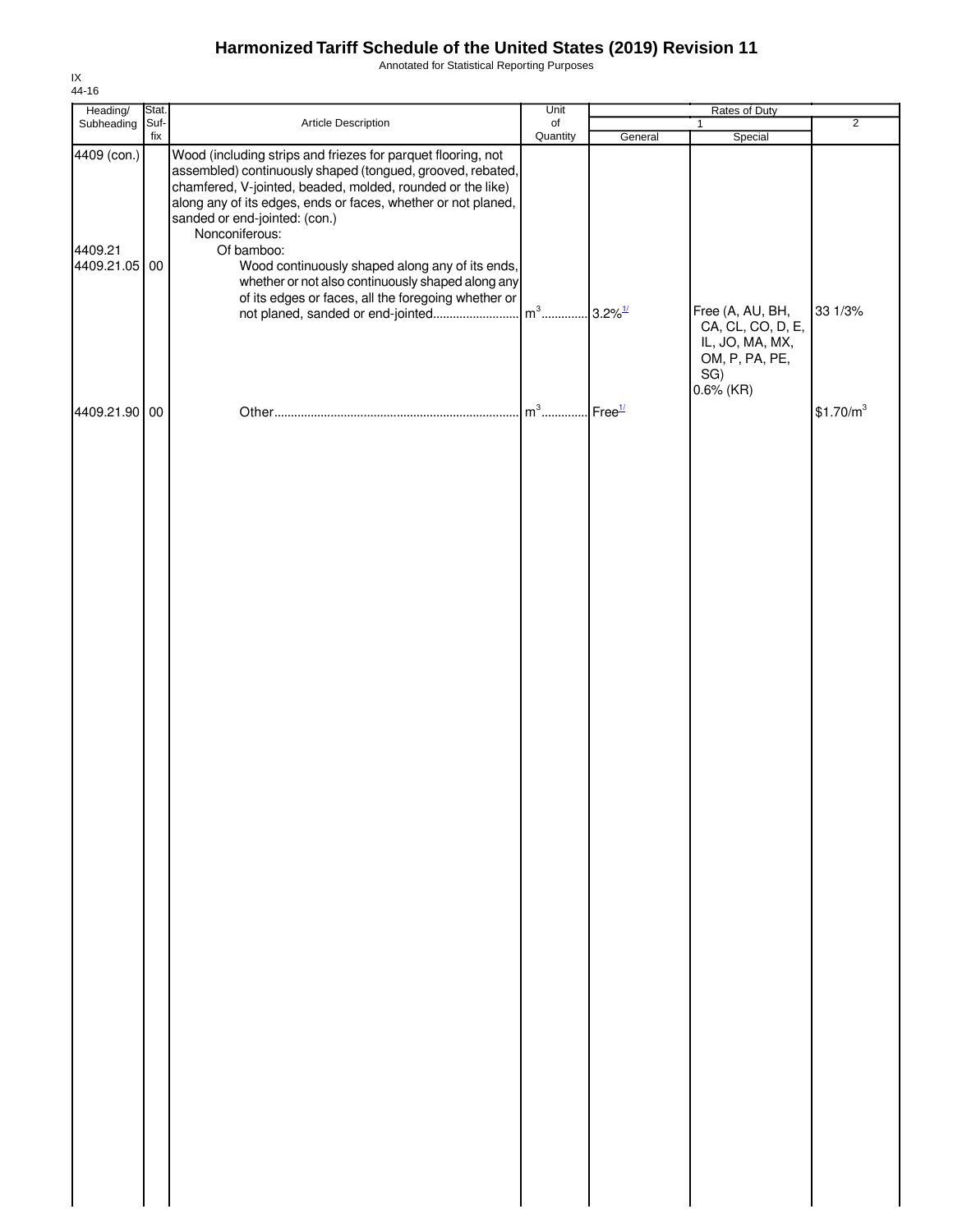Annotated for Statistical Reporting Purposes

| Heading/                             | Stat.       |                                                                                                                                                                                                                                                                                                                                                                                                                                                                                                         | Unit                                               |                    | Rates of Duty                                                                                      |                        |
|--------------------------------------|-------------|---------------------------------------------------------------------------------------------------------------------------------------------------------------------------------------------------------------------------------------------------------------------------------------------------------------------------------------------------------------------------------------------------------------------------------------------------------------------------------------------------------|----------------------------------------------------|--------------------|----------------------------------------------------------------------------------------------------|------------------------|
| Subheading                           | Suf-<br>fix | <b>Article Description</b>                                                                                                                                                                                                                                                                                                                                                                                                                                                                              | of<br>Quantity                                     | General            | Special                                                                                            | $\overline{2}$         |
| 4409 (con.)<br>4409.22<br>4409.22.05 |             | Wood (including strips and friezes for parquet flooring, not<br>assembled) continuously shaped (tongued, grooved, rebated,<br>chamfered, V-jointed, beaded, molded, rounded or the like)<br>along any of its edges, ends or faces, whether or not planed,<br>sanded or end-jointed: (con.)<br>Nonconiferous: (con.)<br>Of tropical wood:<br>Wood continuously shaped along any of its ends,<br>whether or not also continuously shaped along any<br>of its edges or faces, all the foregoing whether or |                                                    |                    |                                                                                                    | 33 1/3%                |
|                                      | 15          | Wood flooring (end-matched):<br>Jatoba (Hymenaea spp.), also known as                                                                                                                                                                                                                                                                                                                                                                                                                                   | $\mathsf{Im}^2$                                    |                    | Free (A*, AU, BH,<br>CA, CL, CO, D, E,<br>IL, JO, MA, MX,<br>OM, P, PA, PE,<br>SG)<br>$0.6\%$ (KR) |                        |
|                                      | 25          | Ipe (Tabebuia spp.), also known as<br>Tahibo, LaPacho, Brazilian walnut, and                                                                                                                                                                                                                                                                                                                                                                                                                            | m <sup>3</sup><br>m <sup>2</sup><br>m <sup>3</sup> |                    |                                                                                                    |                        |
|                                      | 35          | Santos' mahogany (Myroxylon balsamum)<br>also known as Cabreuva                                                                                                                                                                                                                                                                                                                                                                                                                                         | m <sup>2</sup><br>m <sup>3</sup>                   |                    |                                                                                                    |                        |
|                                      | 45          | Cumaru (Dipteryx spp.), also known as                                                                                                                                                                                                                                                                                                                                                                                                                                                                   | m <sup>2</sup><br>m <sup>3</sup>                   |                    |                                                                                                    |                        |
|                                      | 55          |                                                                                                                                                                                                                                                                                                                                                                                                                                                                                                         | m <sup>2</sup><br>m <sup>3</sup>                   |                    |                                                                                                    |                        |
|                                      | 90          |                                                                                                                                                                                                                                                                                                                                                                                                                                                                                                         | m <sup>2</sup><br>m <sup>3</sup>                   |                    |                                                                                                    |                        |
| 4409.22.10                           | 00          | Other:                                                                                                                                                                                                                                                                                                                                                                                                                                                                                                  |                                                    | Free <sup>1/</sup> |                                                                                                    | $4.3$ c/m <sup>2</sup> |
| 4409.22.25                           | 00          |                                                                                                                                                                                                                                                                                                                                                                                                                                                                                                         | m <sup>3</sup>                                     |                    |                                                                                                    | 8%                     |
| 4409.22.40 00                        |             | Wood moldings:                                                                                                                                                                                                                                                                                                                                                                                                                                                                                          |                                                    | Free $\frac{1}{2}$ |                                                                                                    | 5%                     |
| 4409.22.50 00                        |             |                                                                                                                                                                                                                                                                                                                                                                                                                                                                                                         |                                                    | Free <sup>1/</sup> |                                                                                                    | 40%                    |
|                                      |             | Wood dowel rods:                                                                                                                                                                                                                                                                                                                                                                                                                                                                                        |                                                    |                    |                                                                                                    |                        |
| 4409.22.60 00<br>4409.22.65 00       |             | Sanded, grooved or otherwise advanced                                                                                                                                                                                                                                                                                                                                                                                                                                                                   | $\lfloor m \dots \dots \dots \rfloor 4.9\%$        |                    | Free (A+, AU, BH,                                                                                  | 5%<br>33 1/3%          |
|                                      |             |                                                                                                                                                                                                                                                                                                                                                                                                                                                                                                         |                                                    |                    | CA, CL, CO, D, E,<br>IL, JO, MA, MX,<br>OM, P, PA, PE,<br>SG)<br>0.9% (KR)                         |                        |
| 4409.22.90                           | 00          |                                                                                                                                                                                                                                                                                                                                                                                                                                                                                                         | $m^3$                                              | Free <sup>1/</sup> |                                                                                                    | \$1.70/m <sup>3</sup>  |
|                                      |             |                                                                                                                                                                                                                                                                                                                                                                                                                                                                                                         |                                                    |                    |                                                                                                    |                        |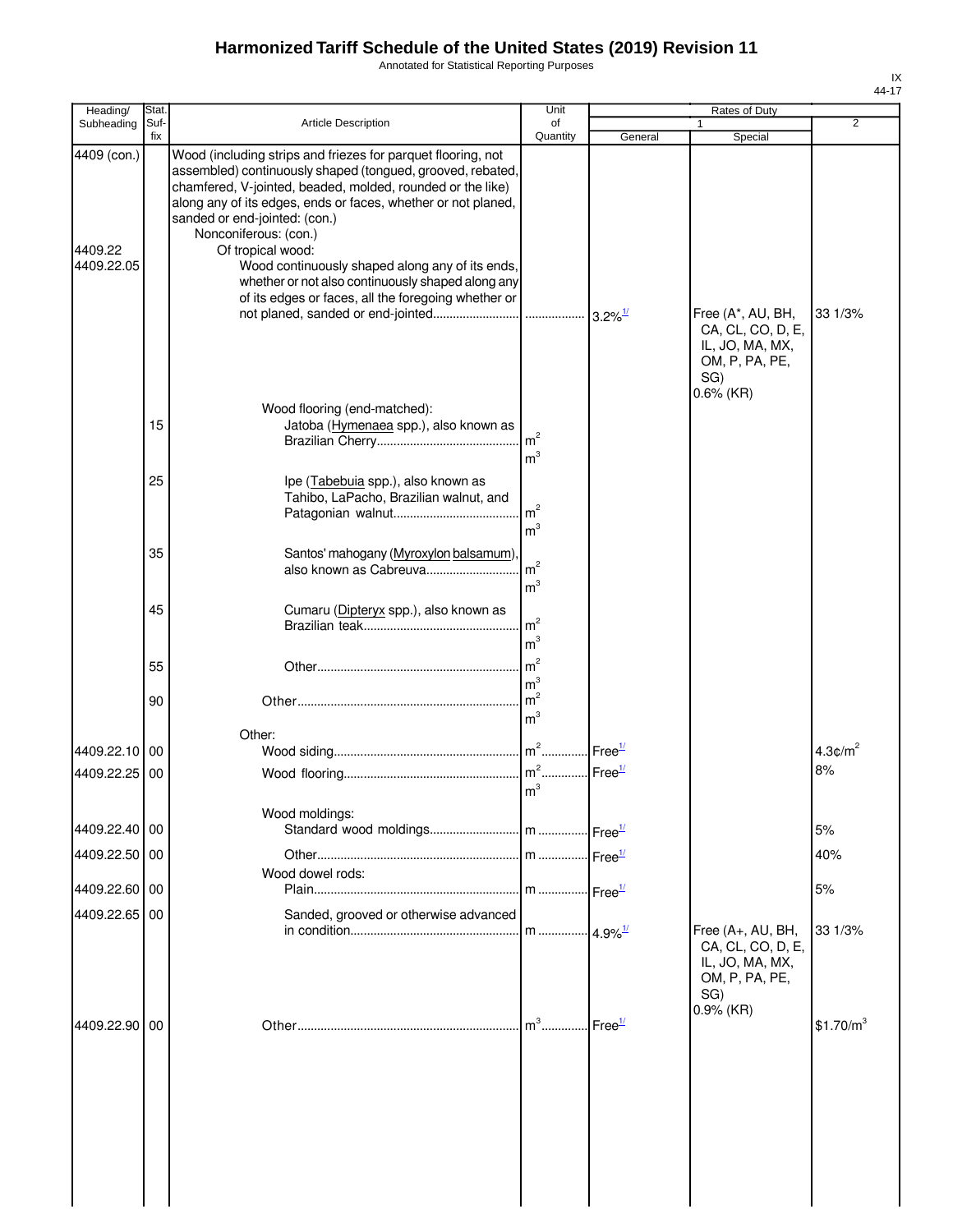Annotated for Statistical Reporting Purposes

| Heading/                             | Stat.       |                                                                                                                                                                                                                                                                                                                                                                                                                                                                                              | Unit           |                    | Rates of Duty                                                                                           |                        |
|--------------------------------------|-------------|----------------------------------------------------------------------------------------------------------------------------------------------------------------------------------------------------------------------------------------------------------------------------------------------------------------------------------------------------------------------------------------------------------------------------------------------------------------------------------------------|----------------|--------------------|---------------------------------------------------------------------------------------------------------|------------------------|
| Subheading                           | Suf-<br>fix | Article Description                                                                                                                                                                                                                                                                                                                                                                                                                                                                          | of<br>Quantity | General            | $\mathbf{1}$<br>Special                                                                                 | $\overline{2}$         |
| 4409 (con.)<br>4409.29<br>4409.29.06 |             | Wood (including strips and friezes for parquet flooring, not<br>assembled) continuously shaped (tongued, grooved, rebated,<br>chamfered, V-jointed, beaded, molded, rounded or the like)<br>along any of its edges, ends or faces, whether or not planed,<br>sanded or end-jointed: (con.)<br>Nonconiferous: (con.)<br>Other:<br>Wood continuously shaped along any of its ends,<br>whether or not also continuously shaped along any<br>of its edges or faces, all the foregoing whether or |                |                    | Free (A*, AU, BH,<br>CA, CL, CO, D, E,<br>IL, JO, MA, MX,<br>OM, P, PA, PE,<br>SG)                      | 33 1/3%                |
|                                      | 55          |                                                                                                                                                                                                                                                                                                                                                                                                                                                                                              | m <sup>3</sup> |                    | $0.6\%$ (KR)                                                                                            |                        |
|                                      | 65          |                                                                                                                                                                                                                                                                                                                                                                                                                                                                                              | m <sup>3</sup> |                    |                                                                                                         |                        |
| 4409.29.11                           | 00          | Other:                                                                                                                                                                                                                                                                                                                                                                                                                                                                                       |                |                    |                                                                                                         | $4.3$ ¢/m <sup>2</sup> |
| 4409.29.26                           |             |                                                                                                                                                                                                                                                                                                                                                                                                                                                                                              |                |                    |                                                                                                         | 8%                     |
|                                      | 30          |                                                                                                                                                                                                                                                                                                                                                                                                                                                                                              | m <sup>3</sup> |                    |                                                                                                         |                        |
|                                      | 50          | Birch (Betula spp.) and beech (Fagus                                                                                                                                                                                                                                                                                                                                                                                                                                                         | m <sup>3</sup> |                    |                                                                                                         |                        |
|                                      | 60          |                                                                                                                                                                                                                                                                                                                                                                                                                                                                                              | m <sup>3</sup> |                    |                                                                                                         |                        |
|                                      |             | Wood moldings:                                                                                                                                                                                                                                                                                                                                                                                                                                                                               |                |                    |                                                                                                         |                        |
| 4409.29.41 00                        |             |                                                                                                                                                                                                                                                                                                                                                                                                                                                                                              |                |                    |                                                                                                         | 5%                     |
| 4409.29.51                           | <b>100</b>  | Wood dowel rods:                                                                                                                                                                                                                                                                                                                                                                                                                                                                             |                |                    |                                                                                                         | 40%                    |
| 4409.29.61 00                        |             |                                                                                                                                                                                                                                                                                                                                                                                                                                                                                              |                |                    |                                                                                                         | 5%                     |
| 4409.29.66 00                        |             | Sanded, grooved or otherwise advanced                                                                                                                                                                                                                                                                                                                                                                                                                                                        |                |                    | Free (A+, AU, BH, 33 1/3%<br>CA, CL, CO, D, E,<br>IL, JO, MA, MX,<br>OM, P, PA, PE,<br>SG)<br>0.9% (KR) |                        |
| 4409.29.91 00                        |             |                                                                                                                                                                                                                                                                                                                                                                                                                                                                                              | $m3$           | Free $\frac{1}{2}$ |                                                                                                         | \$1.70/m <sup>3</sup>  |
|                                      |             |                                                                                                                                                                                                                                                                                                                                                                                                                                                                                              |                |                    |                                                                                                         |                        |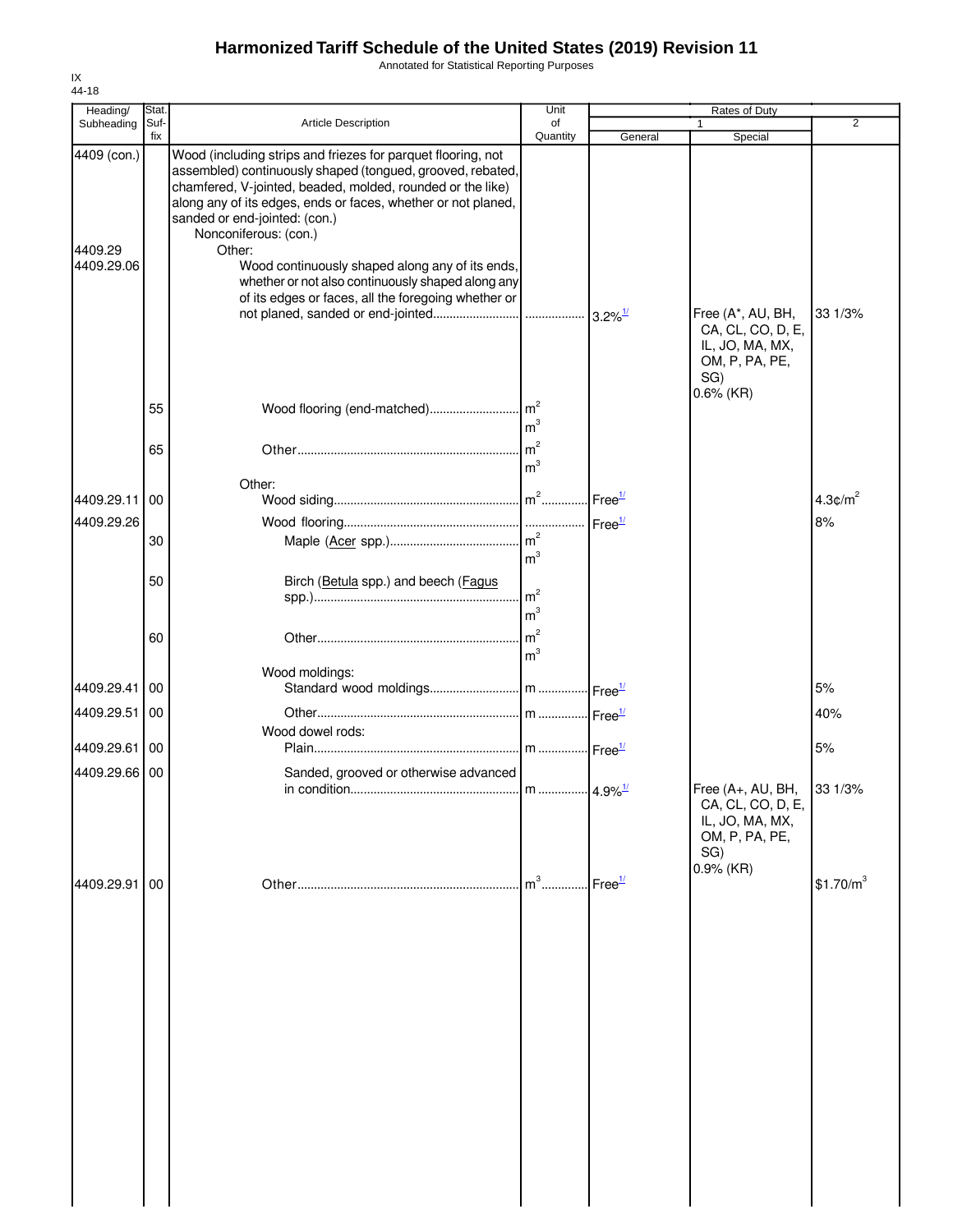Annotated for Statistical Reporting Purposes

| Heading/   | Stat.       |                                                                                                                                                                                                                                | Unit                       |                    | Rates of Duty           |                |
|------------|-------------|--------------------------------------------------------------------------------------------------------------------------------------------------------------------------------------------------------------------------------|----------------------------|--------------------|-------------------------|----------------|
| Subheading | Suf-<br>fix | Article Description                                                                                                                                                                                                            | of<br>Quantity             | General            | $\mathbf{1}$<br>Special | $\overline{2}$ |
| 4410       |             | Particle board, oriented strand board (OSB) and similar board<br>(for example, waferboard) of wood or other ligneous materials,<br>whether or not agglomerated with resins or other organic<br>binding substances:<br>Of wood: |                            |                    |                         |                |
| 4410.11.00 |             |                                                                                                                                                                                                                                |                            | Free <sup>1/</sup> |                         | 40%            |
|            | 10          | Unworked or not further worked than sanded                                                                                                                                                                                     | $\mathsf{Im}^3$<br>kg      |                    |                         |                |
|            | 20          | Surface-covered with melamine-impregnated                                                                                                                                                                                      | m <sup>3</sup>             |                    |                         |                |
|            | 30          | Surface-covered with decorative laminates of                                                                                                                                                                                   | kg<br>$\mathsf{m}^3$<br>kg |                    |                         |                |
|            | 60          |                                                                                                                                                                                                                                | m <sup>3</sup><br>kg       |                    |                         |                |
| 4410.12.00 |             |                                                                                                                                                                                                                                |                            | Free <sup>1/</sup> |                         | 40%            |
|            | 10          | Unworked or not further worked than sanded                                                                                                                                                                                     | $\mathsf{Im}^3$<br>kg      |                    |                         |                |
| 4410.19.00 | 20          |                                                                                                                                                                                                                                | m <sup>3</sup><br>kg       |                    |                         | 40%            |
|            | 10          | Unworked or not further worked than sanded m <sup>3</sup>                                                                                                                                                                      | kg                         | Free <sup>1/</sup> |                         |                |
|            | 20          | Surface-covered with melamine-impregnated                                                                                                                                                                                      | $\mathsf{Im}^3$<br>kg      |                    |                         |                |
|            | 30          | Surface-covered with decorative laminates of                                                                                                                                                                                   | $\mathsf{Im}^3$<br>kg      |                    |                         |                |
|            | 60          |                                                                                                                                                                                                                                | m <sup>3</sup><br>kg       |                    |                         |                |
| 4410.90.00 | 00          |                                                                                                                                                                                                                                | $m3$ .<br>kg               | Free <sup>1/</sup> |                         | 20%            |
|            |             |                                                                                                                                                                                                                                |                            |                    |                         |                |
|            |             |                                                                                                                                                                                                                                |                            |                    |                         |                |
|            |             |                                                                                                                                                                                                                                |                            |                    |                         |                |
|            |             |                                                                                                                                                                                                                                |                            |                    |                         |                |
|            |             |                                                                                                                                                                                                                                |                            |                    |                         |                |
|            |             |                                                                                                                                                                                                                                |                            |                    |                         |                |
|            |             |                                                                                                                                                                                                                                |                            |                    |                         |                |
|            |             |                                                                                                                                                                                                                                |                            |                    |                         |                |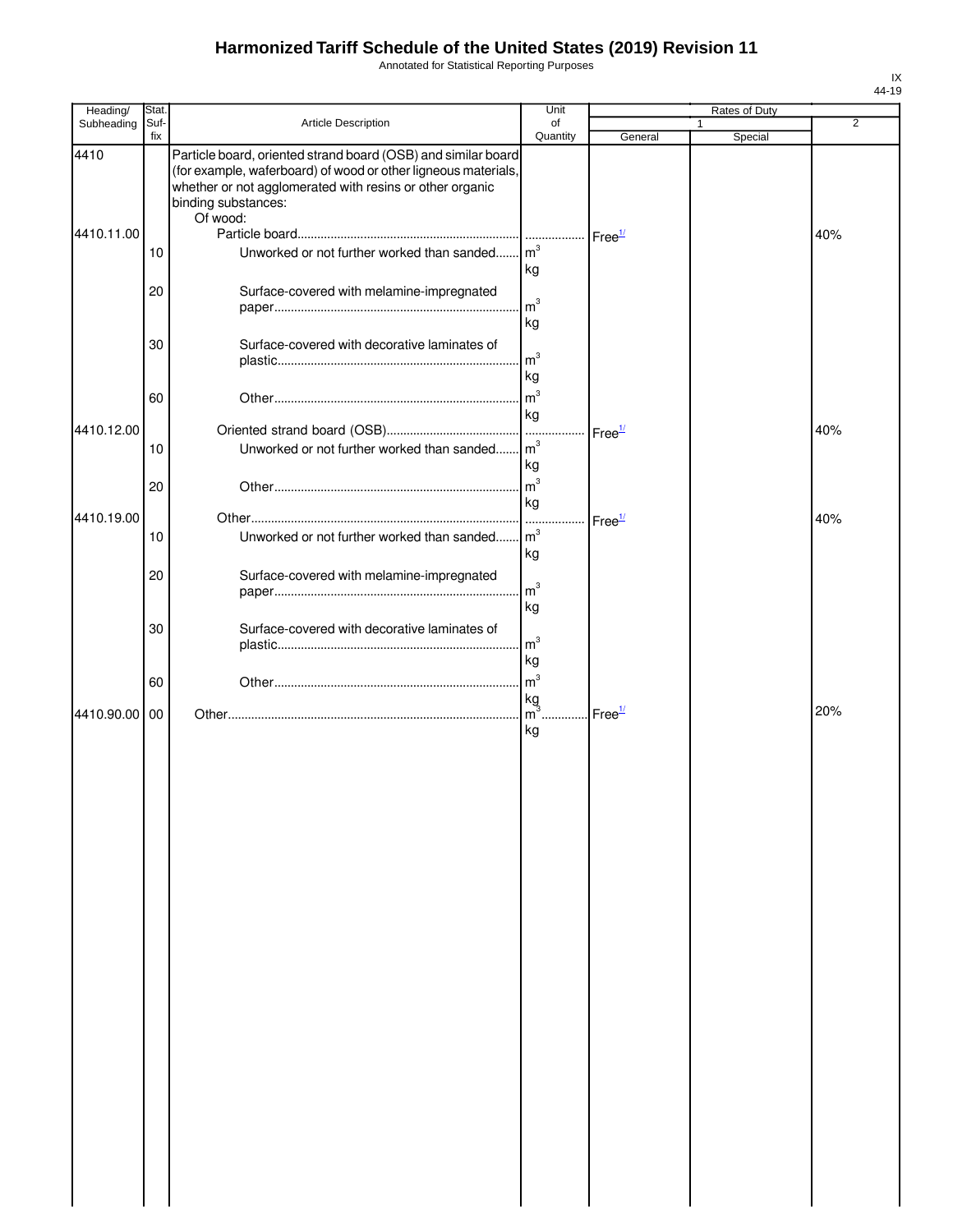Annotated for Statistical Reporting Purposes

| Heading/                      | Stat.       |                                                                                                                                                                                                                                                                                       | Unit                              |         | Rates of Duty                                                                                                                               |                |
|-------------------------------|-------------|---------------------------------------------------------------------------------------------------------------------------------------------------------------------------------------------------------------------------------------------------------------------------------------|-----------------------------------|---------|---------------------------------------------------------------------------------------------------------------------------------------------|----------------|
| Subheading                    | Suf-<br>fix | Article Description                                                                                                                                                                                                                                                                   | of<br>Quantity                    | General | 1<br>Special                                                                                                                                | $\overline{2}$ |
| 4411<br>4411.12<br>4411.12.10 | 00          | Fiberboard of wood or other ligneous materials, whether or not<br>bonded with resins or other organic substances:<br>Medium density fiberboard (MDF):<br>Of a thickness not exceeding 5 mm:<br>Not mechanically worked or surface covered m <sup>3</sup> Free <sup>1/</sup><br>Other: |                                   |         |                                                                                                                                             | 30%            |
| 4411.12.20 00                 |             | Tongued, grooved or rabbetted continuously<br>along any of its edges and dedicated for use<br>in the construction of walls, ceilings or other<br>parts of buildings:<br>Laminated boards bonded in whole or in<br>part, or impregnated, with synthetic                                | m <sup>3</sup>                    |         | kg 1.9¢/kg + 1.5% <sup>1/</sup> Free (A, AU, BH,<br>CA, CL, CO, D, E,<br>IL, JO, MA, MX,<br>OM, P, PA, PE,<br>SG)<br>$0.3$ ¢/kg + 0.3% (KR) | $33¢/kg + 25%$ |
| 4411.12.30 00                 |             | Other:                                                                                                                                                                                                                                                                                | m <sup>3</sup> Free <sup>1/</sup> |         |                                                                                                                                             | 20%            |
| 4411.12.60 00                 |             | Not surface covered (except for oil                                                                                                                                                                                                                                                   |                                   |         |                                                                                                                                             | 30%            |
| 4411.12.90                    |             |                                                                                                                                                                                                                                                                                       |                                   |         | Free (A*, AU, BH,<br>CA, CL, CO, D, E,<br>IL, JO, MA, MX,<br>OM, P, PA, PE,<br>SG)<br>$0.7\%$ (KR)                                          | 45%            |
|                               | 10          |                                                                                                                                                                                                                                                                                       |                                   |         |                                                                                                                                             |                |
|                               |             |                                                                                                                                                                                                                                                                                       |                                   |         |                                                                                                                                             |                |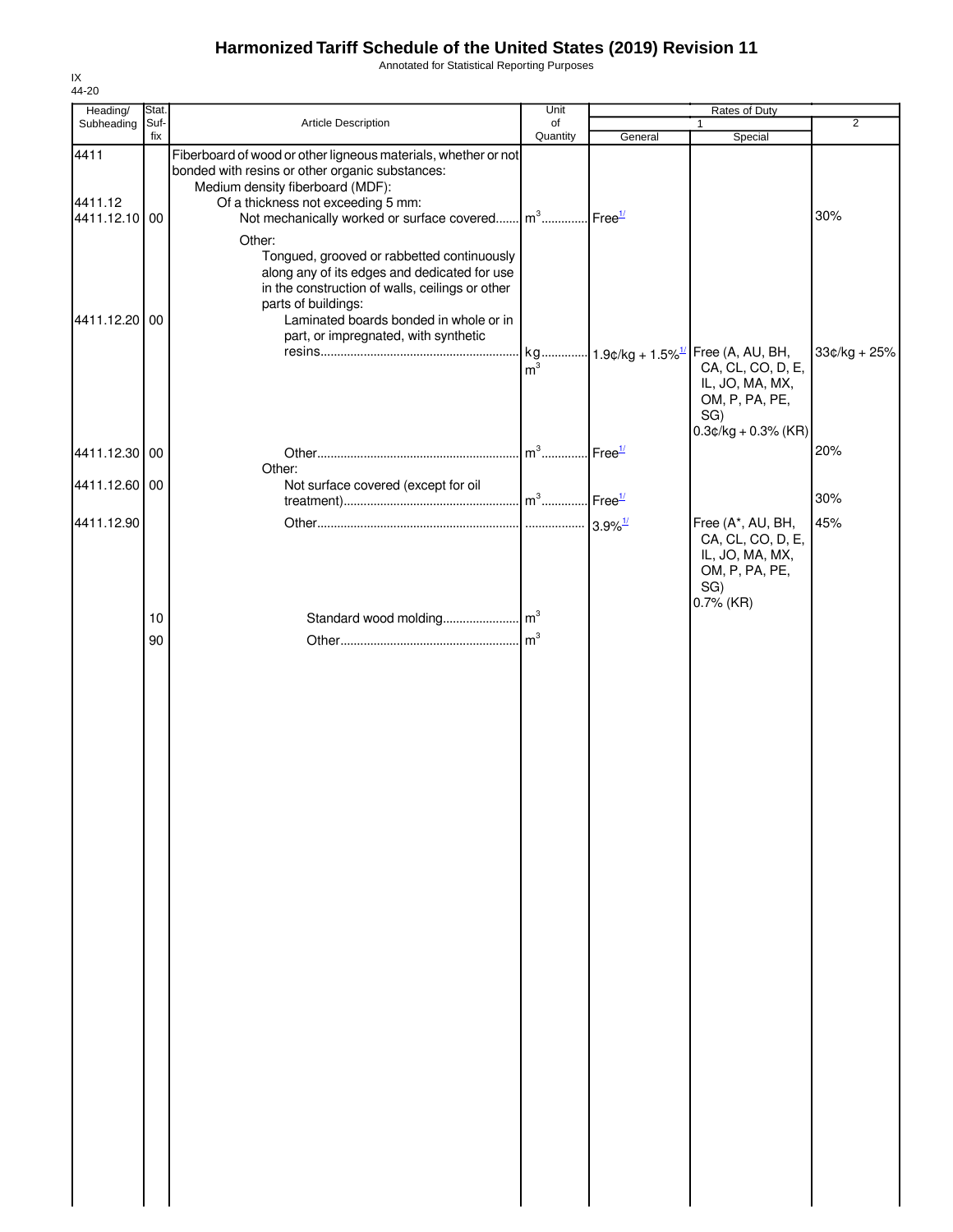Annotated for Statistical Reporting Purposes

| Heading/      | Stat.       |                                                                                                                                                                                                                                                                  | Unit                              |         | Rates of Duty                                                              |                |
|---------------|-------------|------------------------------------------------------------------------------------------------------------------------------------------------------------------------------------------------------------------------------------------------------------------|-----------------------------------|---------|----------------------------------------------------------------------------|----------------|
| Subheading    | Suf-<br>fix | Article Description                                                                                                                                                                                                                                              | of<br>Quantity                    | General | $\mathbf{1}$<br>Special                                                    | $\overline{2}$ |
| 4411 (con.)   |             | Fiberboard of wood or other ligneous materials, whether or not<br>bonded with resins or other organic substances: (con.)<br>Medium density fiberboard (MDF): (con.)                                                                                              |                                   |         |                                                                            |                |
| 4411.13       |             | Of a thickness exceeding 5 mm but not exceeding 9<br>mm:                                                                                                                                                                                                         |                                   |         |                                                                            |                |
| 4411.13.10 00 |             | Not mechanically worked or surface covered m <sup>3</sup> Free <sup>1/</sup>                                                                                                                                                                                     |                                   |         |                                                                            | 30%            |
| 4411.13.20 00 |             | Other:<br>Tongued, grooved or rabbetted continuously<br>along any of its edges and dedicated for use<br>in the construction of walls, ceilings or other<br>parts of buildings:<br>Laminated boards bonded in whole or in<br>part, or impregnated, with synthetic | m <sup>3</sup>                    |         | kg $1.9¢/kg + 1.5\%$ <sup>1/</sup> Free (A, AU, BH,<br>CA, CL, CO, D, E,   | $33¢/kg + 25%$ |
|               |             |                                                                                                                                                                                                                                                                  |                                   |         | IL, JO, MA, MX,<br>OM, P, PA, PE,<br>SG)<br>$0.3$ ¢/kg + 0.3% (KR)         |                |
| 4411.13.30 00 |             |                                                                                                                                                                                                                                                                  | m <sup>3</sup> Free <sup>1/</sup> |         |                                                                            | 20%            |
| 4411.13.60 00 |             | Other:<br>Not surface covered (except for oil                                                                                                                                                                                                                    |                                   |         |                                                                            | 30%            |
| 4411.13.90    |             |                                                                                                                                                                                                                                                                  |                                   |         | Free (A, AU, BH,                                                           | 45%            |
|               |             |                                                                                                                                                                                                                                                                  |                                   |         | CA, CL, CO, D, E,<br>IL, JO, MA, MX,<br>OM, P, PA, PE,<br>SG)<br>0.7% (KR) |                |
|               | 10<br>90    |                                                                                                                                                                                                                                                                  |                                   |         |                                                                            |                |
|               |             |                                                                                                                                                                                                                                                                  |                                   |         |                                                                            |                |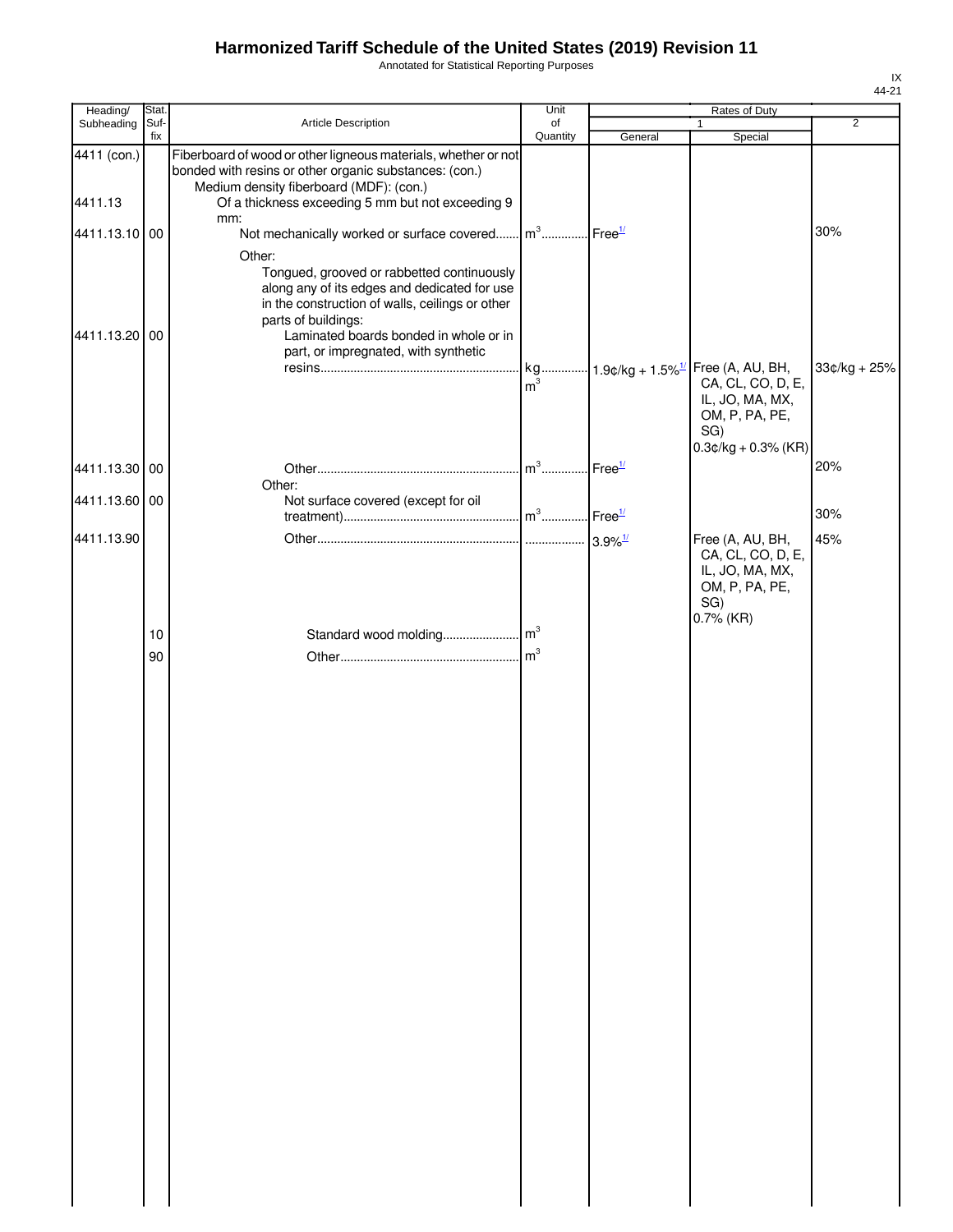Annotated for Statistical Reporting Purposes

| Heading/                                | Stat.       |                                                                                                                                                                                                                                                                                                                  | Unit                    |         | Rates of Duty                                                                                                                              |                |
|-----------------------------------------|-------------|------------------------------------------------------------------------------------------------------------------------------------------------------------------------------------------------------------------------------------------------------------------------------------------------------------------|-------------------------|---------|--------------------------------------------------------------------------------------------------------------------------------------------|----------------|
| Subheading                              | Suf-<br>fix | Article Description                                                                                                                                                                                                                                                                                              | of<br>Quantity          | General | $\mathbf{1}$<br>Special                                                                                                                    | $\overline{2}$ |
| 4411 (con.)<br>4411.14<br>4411.14.10 00 |             | Fiberboard of wood or other ligneous materials, whether or not<br>bonded with resins or other organic substances: (con.)<br>Medium density fiberboard (MDF): (con.)<br>Of a thickness exceeding 9 mm:<br>Not mechanically worked or surface covered $\left  \mathsf{m}^3 \ldots \right $ Free $^{1/2}$<br>Other: |                         |         |                                                                                                                                            | 30%            |
| 4411.14.20                              | 00          | Tongued, grooved or rabbetted continuously<br>along any of its edges and dedicated for use<br>in the construction of walls, ceilings or other<br>parts of buildings:<br>Laminated boards bonded in whole or in<br>part, or impregnated, with synthetic                                                           | m <sup>3</sup>          |         | kg 1.9¢/kg + 1.5% <sup>1/</sup> Free (A, AU, BH,<br>CA, CL, CO, D, E,<br>IL, JO, MA, MX,<br>OM, P, PA, PE,<br>SG)<br>$0.3¢/kg + 0.3%$ (KR) | $33¢/kg + 25%$ |
| 4411.14.30 00                           |             | Other:                                                                                                                                                                                                                                                                                                           | $m3$ Free <sup>1/</sup> |         |                                                                                                                                            | 20%            |
| 4411.14.60 00                           |             | Not surface covered (except for oil                                                                                                                                                                                                                                                                              |                         |         |                                                                                                                                            | 30%            |
| 4411.14.90                              | 10          |                                                                                                                                                                                                                                                                                                                  |                         |         | Free (A, AU, BH,<br>CA, CL, CO, D, E,<br>IL, JO, MA, MX,<br>OM, P, PA, PE,<br>SG)<br>$0.7\%$ (KR)                                          | 45%            |
|                                         | 90          |                                                                                                                                                                                                                                                                                                                  |                         |         |                                                                                                                                            |                |
|                                         |             |                                                                                                                                                                                                                                                                                                                  |                         |         |                                                                                                                                            |                |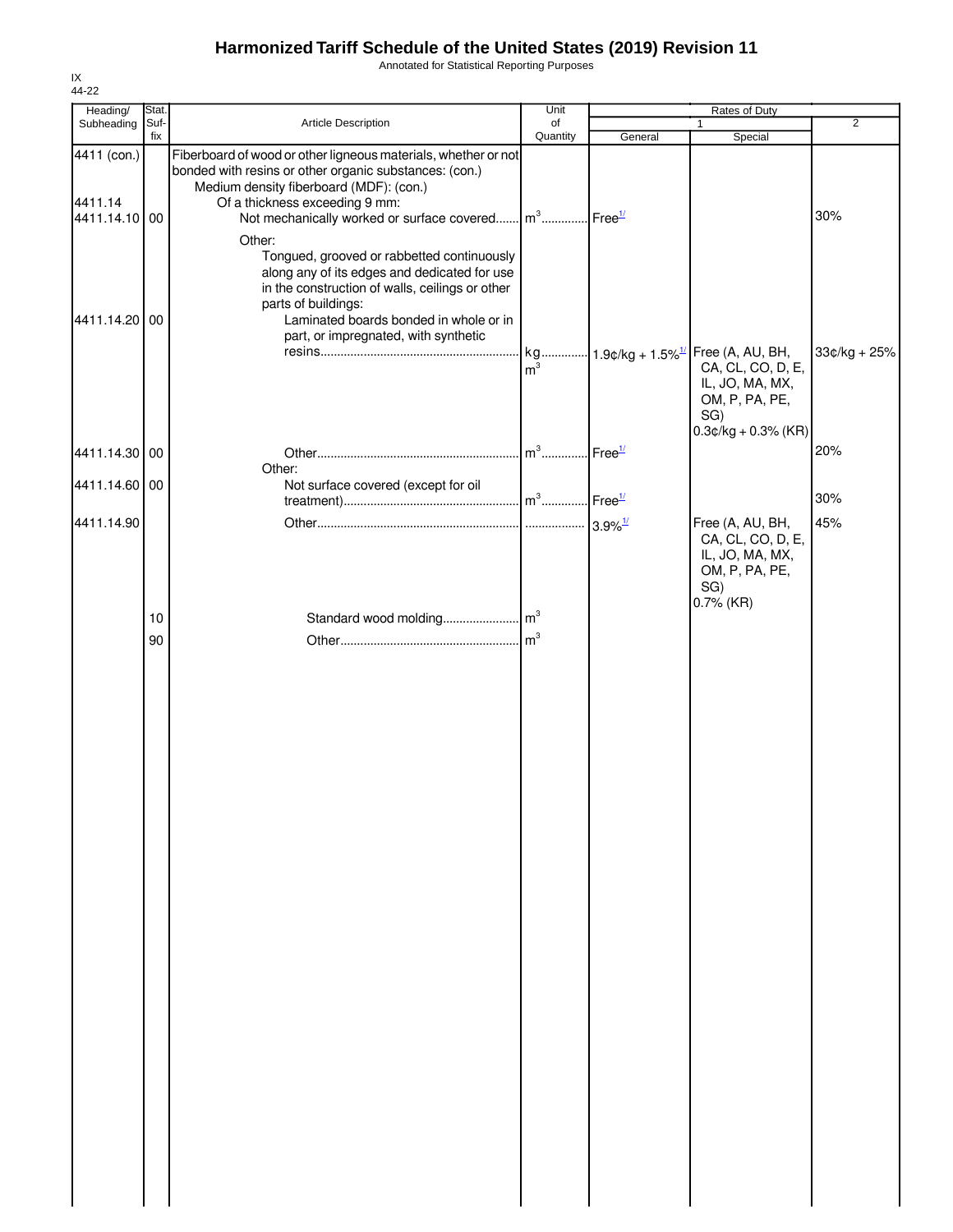Annotated for Statistical Reporting Purposes

| Heading/                 | Stat.       |                                                                                                                                                                                                                                                                  | Unit                              |         | Rates of Duty                                                                                     |                |
|--------------------------|-------------|------------------------------------------------------------------------------------------------------------------------------------------------------------------------------------------------------------------------------------------------------------------|-----------------------------------|---------|---------------------------------------------------------------------------------------------------|----------------|
| Subheading               | Suf-<br>fix | Article Description                                                                                                                                                                                                                                              | of<br>Quantity                    | General | Special                                                                                           | 2              |
| 4411 (con.)              |             | Fiberboard of wood or other ligneous materials, whether or not<br>bonded with resins or other organic substances: (con.)<br>Other:                                                                                                                               |                                   |         |                                                                                                   |                |
| 4411.92<br>4411.92.10 00 |             | Of a density exceeding $0.8$ g/cm <sup>3</sup> :<br>Not mechanically worked or surface covered m <sup>3</sup> Free <sup>1/</sup>                                                                                                                                 |                                   |         |                                                                                                   | 30%            |
| 4411.92.20 00            |             | Other:<br>Not surface covered (except for oil                                                                                                                                                                                                                    | m <sup>3</sup> Free <sup>1/</sup> |         |                                                                                                   | 30%            |
| 4411.92.30 00            |             | Other:<br>Tileboard which has been continuously<br>worked along any of its edges and is<br>dedicated for use in the construction of<br>walls, ceilings or other parts of                                                                                         |                                   |         |                                                                                                   | 20%            |
| 4411.92.40 00            |             |                                                                                                                                                                                                                                                                  |                                   |         | Free (A, AU, BH,                                                                                  | 45%            |
| 4411.93                  |             | Of a density exceeding $0.5$ g/cm <sup>3</sup> but not exceeding                                                                                                                                                                                                 |                                   |         | CA, CL, CO, D, E,<br>IL, JO, MA, MX,<br>OM, P, PA, PE,<br>SG)<br>1.2% (KR)                        |                |
|                          |             | 0.8 $g/cm^{3}$ :                                                                                                                                                                                                                                                 |                                   |         |                                                                                                   |                |
| 4411.93.10 00            |             | Not mechanically worked or surface covered m <sup>3</sup> Free <sup>1/</sup>                                                                                                                                                                                     |                                   |         |                                                                                                   | 30%            |
| 4411.93.20 00            |             | Other:<br>Tongued, grooved or rabbetted continuously<br>along any of its edges and dedicated for use<br>in the construction of walls, ceilings or other<br>parts of buildings:<br>Laminated boards bonded in whole or in<br>part, or impregnated, with synthetic |                                   |         |                                                                                                   |                |
|                          |             |                                                                                                                                                                                                                                                                  | m <sup>3</sup>                    |         | CA, CL, CO, D, E,<br>IL, JO, MA, MX,<br>OM, P, PA, PE,<br>SG)<br>$0.3$ ¢/kg + 0.3% (KR)           | $33¢/kg + 25%$ |
| 4411.93.30 00            |             |                                                                                                                                                                                                                                                                  | m <sup>3</sup> Free <sup>1/</sup> |         |                                                                                                   | 20%            |
| 4411.93.60 00            |             | Other:<br>Not surface covered (except for oil                                                                                                                                                                                                                    |                                   |         |                                                                                                   |                |
|                          |             |                                                                                                                                                                                                                                                                  |                                   |         |                                                                                                   | 30%            |
| 4411.93.90               |             |                                                                                                                                                                                                                                                                  |                                   |         | Free (A, AU, BH,<br>CA, CL, CO, D, E,<br>IL, JO, MA, MX,<br>OM, P, PA, PE,<br>SG)<br>$0.7\%$ (KR) | 45%            |
|                          | 10          |                                                                                                                                                                                                                                                                  |                                   |         |                                                                                                   |                |
|                          | 90          |                                                                                                                                                                                                                                                                  | m <sup>3</sup>                    |         |                                                                                                   |                |
|                          |             |                                                                                                                                                                                                                                                                  |                                   |         |                                                                                                   |                |
|                          |             |                                                                                                                                                                                                                                                                  |                                   |         |                                                                                                   |                |
|                          |             |                                                                                                                                                                                                                                                                  |                                   |         |                                                                                                   |                |
|                          |             |                                                                                                                                                                                                                                                                  |                                   |         |                                                                                                   |                |
|                          |             |                                                                                                                                                                                                                                                                  |                                   |         |                                                                                                   |                |
|                          |             |                                                                                                                                                                                                                                                                  |                                   |         |                                                                                                   |                |
|                          |             |                                                                                                                                                                                                                                                                  |                                   |         |                                                                                                   |                |
|                          |             |                                                                                                                                                                                                                                                                  |                                   |         |                                                                                                   |                |
|                          |             |                                                                                                                                                                                                                                                                  |                                   |         |                                                                                                   |                |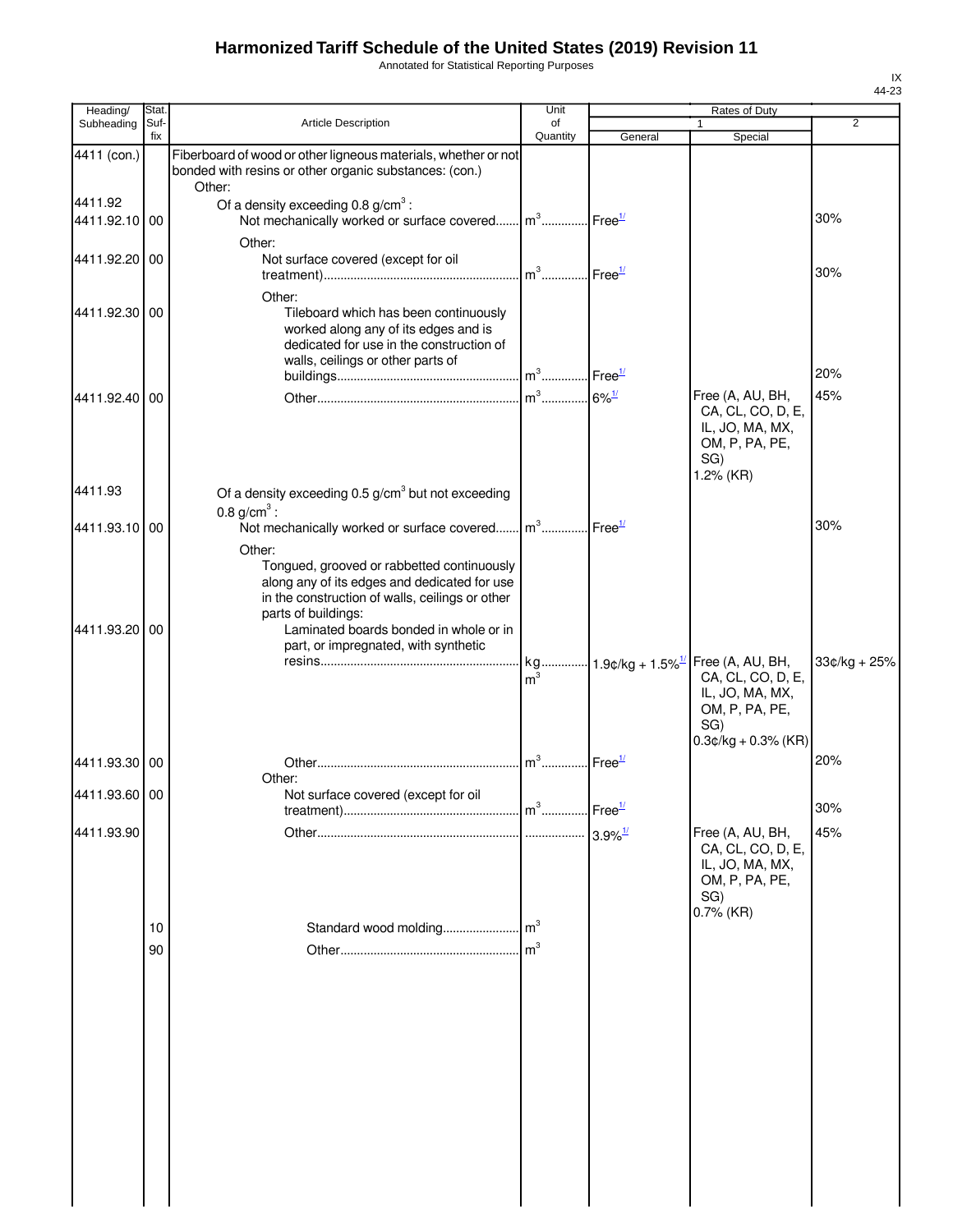Annotated for Statistical Reporting Purposes

|      | Heading/      | Stat.       |                                                                                                                                           | Unit           |         | Rates of Duty                                                              |                |
|------|---------------|-------------|-------------------------------------------------------------------------------------------------------------------------------------------|----------------|---------|----------------------------------------------------------------------------|----------------|
|      | Subheading    | Suf-<br>fix | Article Description                                                                                                                       | of<br>Quantity |         | 1                                                                          | $\overline{2}$ |
|      | 4411 (con.)   |             | Fiberboard of wood or other ligneous materials, whether or not<br>bonded with resins or other organic substances: (con.)<br>Other: (con.) |                | General | Special                                                                    |                |
|      | 4411.94.00    |             |                                                                                                                                           |                |         |                                                                            | 20%            |
|      |               |             | Of a density exceeding $0.35$ g/cm <sup>3</sup> but not                                                                                   |                |         |                                                                            |                |
|      |               |             | exceeding $0.5$ g/cm <sup>3</sup> :                                                                                                       |                |         |                                                                            |                |
|      |               |             | Not mechanically worked or surface covered:                                                                                               |                |         |                                                                            |                |
|      |               | 10          |                                                                                                                                           |                |         |                                                                            |                |
|      |               | 20          |                                                                                                                                           |                |         |                                                                            |                |
|      |               |             | Other:                                                                                                                                    |                |         |                                                                            |                |
|      |               | 30          |                                                                                                                                           |                |         |                                                                            |                |
|      |               | 40          |                                                                                                                                           |                |         |                                                                            |                |
|      |               |             | Other:<br>Not mechanically worked or surface covered:                                                                                     |                |         |                                                                            |                |
|      |               | 50          |                                                                                                                                           |                |         |                                                                            |                |
|      |               | 60          |                                                                                                                                           |                |         |                                                                            |                |
|      |               |             | Other:                                                                                                                                    |                |         |                                                                            |                |
|      |               | 70          |                                                                                                                                           |                |         |                                                                            |                |
|      |               | 80          |                                                                                                                                           | m <sup>3</sup> |         |                                                                            |                |
| 4412 |               |             | Plywood, veneered panels and similar laminated wood:                                                                                      |                |         |                                                                            |                |
|      | 4412.10       |             | Of bamboo:                                                                                                                                |                |         |                                                                            |                |
|      | 4412.10.05 00 |             |                                                                                                                                           |                |         | Free (A*, AU, BH,                                                          | 40%            |
|      |               |             |                                                                                                                                           |                |         | CA, CL, CO, D, E,<br>IL, JO, MA, MX,<br>OM, P, PA, PE,<br>SG)<br>1.6% (KR) |                |
|      | 4412.10.90 00 |             |                                                                                                                                           |                |         |                                                                            | 40%            |
|      |               |             |                                                                                                                                           |                |         |                                                                            |                |
|      |               |             |                                                                                                                                           |                |         |                                                                            |                |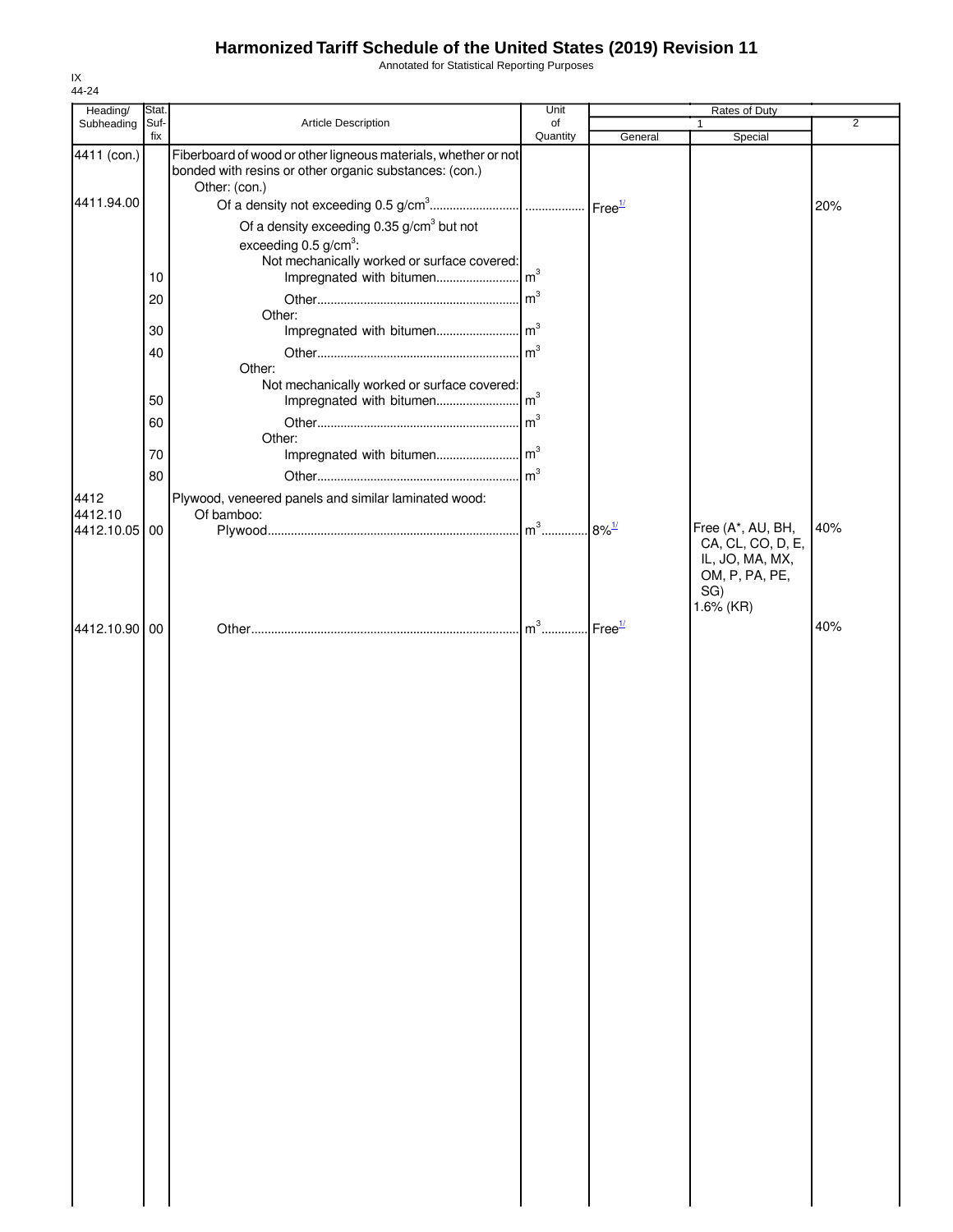Annotated for Statistical Reporting Purposes

| Heading/               | Stat.       |                                                                                                                                                                                                                                                                                                                                                                                             | Unit           |         | Rates of Duty                                         |                |
|------------------------|-------------|---------------------------------------------------------------------------------------------------------------------------------------------------------------------------------------------------------------------------------------------------------------------------------------------------------------------------------------------------------------------------------------------|----------------|---------|-------------------------------------------------------|----------------|
| Subheading             | Suf-<br>fix | Article Description                                                                                                                                                                                                                                                                                                                                                                         | of             |         | $\mathbf{1}$                                          | $\overline{2}$ |
| 4412 (con.)<br>4412.31 |             | Plywood, veneered panels and similar laminated wood: (con.)<br>Other plywood consisting solely of sheets of wood (other<br>than bamboo), each ply not exceeding 6 mm in thickness:<br>With at least one outer ply of tropical wood:<br>Not surface covered, or surface covered with a<br>clear or transparent material which does not<br>obscure the grain, texture or markings of the face | Quantity       | General | Special                                               |                |
| 4412.31.06             | 20          | ply:<br>Panels not exceeding in any dimension 3.6<br>mm in thickness, 1.2 m in width and 2.2 m                                                                                                                                                                                                                                                                                              | m <sup>3</sup> |         |                                                       | 50%            |
| 4412.31.26             | 40<br>60    | Other:<br>With a face ply of Spanish cedar (Cedrela                                                                                                                                                                                                                                                                                                                                         | m <sup>3</sup> |         | Free (A*, AU, BH,<br>CA, CL, CO, D, E,                | 40%            |
|                        | 10          | With a face ply of Spanish cedar (Cedrela                                                                                                                                                                                                                                                                                                                                                   | m <sup>3</sup> |         | IL, JO, MA, MX,<br>OM, P, PA, PE,<br>SG)<br>1.6% (KR) |                |
|                        | 20          | With a face ply of walnut $($ <u>Juglans</u> spp. $)$ m <sup>3</sup>                                                                                                                                                                                                                                                                                                                        |                |         |                                                       |                |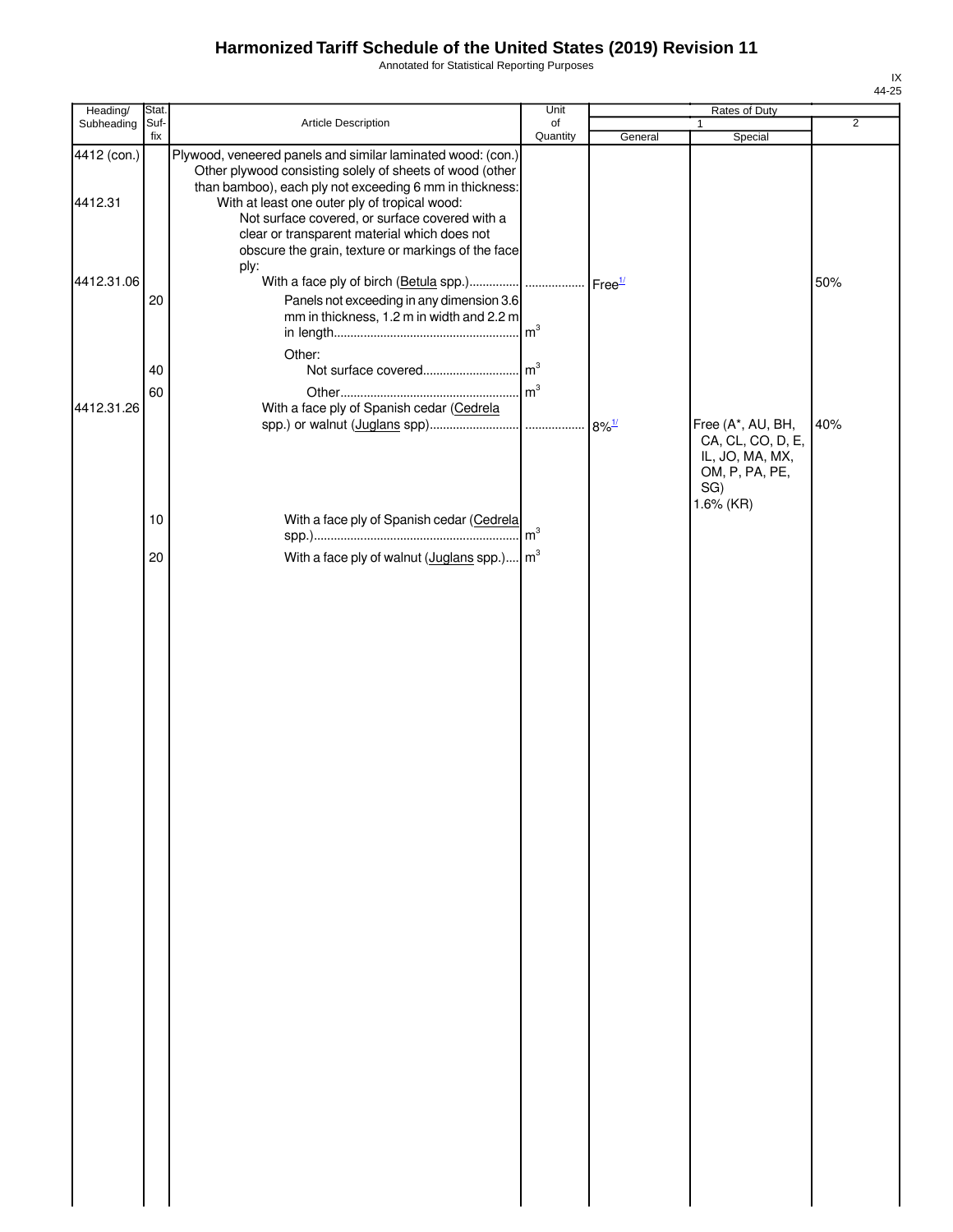Annotated for Statistical Reporting Purposes

| Heading/          | Stat.       |                                                                                                                                                                                                                                                                | Unit            |                     | Rates of Duty                                                                                   |                |
|-------------------|-------------|----------------------------------------------------------------------------------------------------------------------------------------------------------------------------------------------------------------------------------------------------------------|-----------------|---------------------|-------------------------------------------------------------------------------------------------|----------------|
| Subheading        | Suf-<br>fix | <b>Article Description</b>                                                                                                                                                                                                                                     | of<br>Quantity  | General             | Special                                                                                         | $\overline{2}$ |
| 4412 (con.)       |             | Plywood, veneered panels and similar laminated wood: (con.)<br>Other plywood consisting solely of sheets of wood (other<br>than bamboo), each ply not exceeding 6 mm in thickness:                                                                             |                 |                     |                                                                                                 |                |
| 4412.31<br>(con.) |             | (con.)<br>With at least one outer ply of tropical wood: (con.)                                                                                                                                                                                                 |                 |                     |                                                                                                 |                |
|                   |             | Not surface covered, or surface covered with a<br>clear or transparent material which does not<br>obscure the grain, texture or markings of the face<br>ply: (con.)<br>Other:                                                                                  |                 |                     |                                                                                                 |                |
| 4412.31.41        |             | With at least one outer ply of the following<br>tropical woods: Dark Red Meranti, Light<br>Red Meranti, White Lauan, Sipo, Limba,<br>Okoumé, Obeche, Acajou d'Afrique,<br>Sapelli, Virola, Mahogany, Palissandre de<br>Para, Palissandre de Rio or Palissandre |                 |                     |                                                                                                 |                |
|                   |             |                                                                                                                                                                                                                                                                |                 | $8\%$ <sup>1/</sup> | Free (A*, AU, BH,<br>CA, CL, CO, D, E,<br>IL, JO, MA, MX,<br>OM, P, PA, PE,<br>SG)<br>1.6% (KR) | 40%            |
|                   | 40          | With a face ply of mahogany<br>(Swietenia spp. or Khaya spp.) m <sup>3</sup><br>Other:                                                                                                                                                                         |                 |                     |                                                                                                 |                |
|                   | 50          | Panels not exceeding 3.6 mm in<br>thickness:<br>Not exceeding 1.2 m in width                                                                                                                                                                                   |                 |                     |                                                                                                 |                |
|                   | 55          |                                                                                                                                                                                                                                                                | m <sup>3</sup>  |                     |                                                                                                 |                |
|                   | 65          | Other:<br>Not surface covered m <sup>3</sup>                                                                                                                                                                                                                   |                 |                     |                                                                                                 |                |
|                   | 75          | Other:<br>Wood flooring m <sup>3</sup>                                                                                                                                                                                                                         |                 |                     |                                                                                                 |                |
| 4412.31.52        | 80          |                                                                                                                                                                                                                                                                |                 |                     | Free (A*, AU, BH,                                                                               | 40%            |
|                   |             |                                                                                                                                                                                                                                                                |                 | $8\%$ <sup>1/</sup> | CA, CL, CO, D, E,<br>IL, JO, MA, MX,<br>OM, P, PA, PE,<br>SG)<br>1.6% (KR)                      |                |
|                   | 25          |                                                                                                                                                                                                                                                                |                 |                     |                                                                                                 |                |
|                   | 35          | Other:<br>With a face ply of sen (Kalopanax                                                                                                                                                                                                                    | m <sup>3</sup>  |                     |                                                                                                 |                |
|                   | 55          | Other:<br>Panels not exceeding in any<br>dimension 3.6 mm in<br>thickness, 1.2 m in width and<br>2.2 m in length                                                                                                                                               | $\mathsf{Im}^3$ |                     |                                                                                                 |                |
|                   |             | Other:                                                                                                                                                                                                                                                         |                 |                     |                                                                                                 |                |
|                   | 65<br>75    | Not surface covered m <sup>3</sup>                                                                                                                                                                                                                             |                 |                     |                                                                                                 |                |
|                   |             |                                                                                                                                                                                                                                                                |                 |                     |                                                                                                 |                |
|                   |             |                                                                                                                                                                                                                                                                |                 |                     |                                                                                                 |                |
|                   |             |                                                                                                                                                                                                                                                                |                 |                     |                                                                                                 |                |
|                   |             |                                                                                                                                                                                                                                                                |                 |                     |                                                                                                 |                |

IX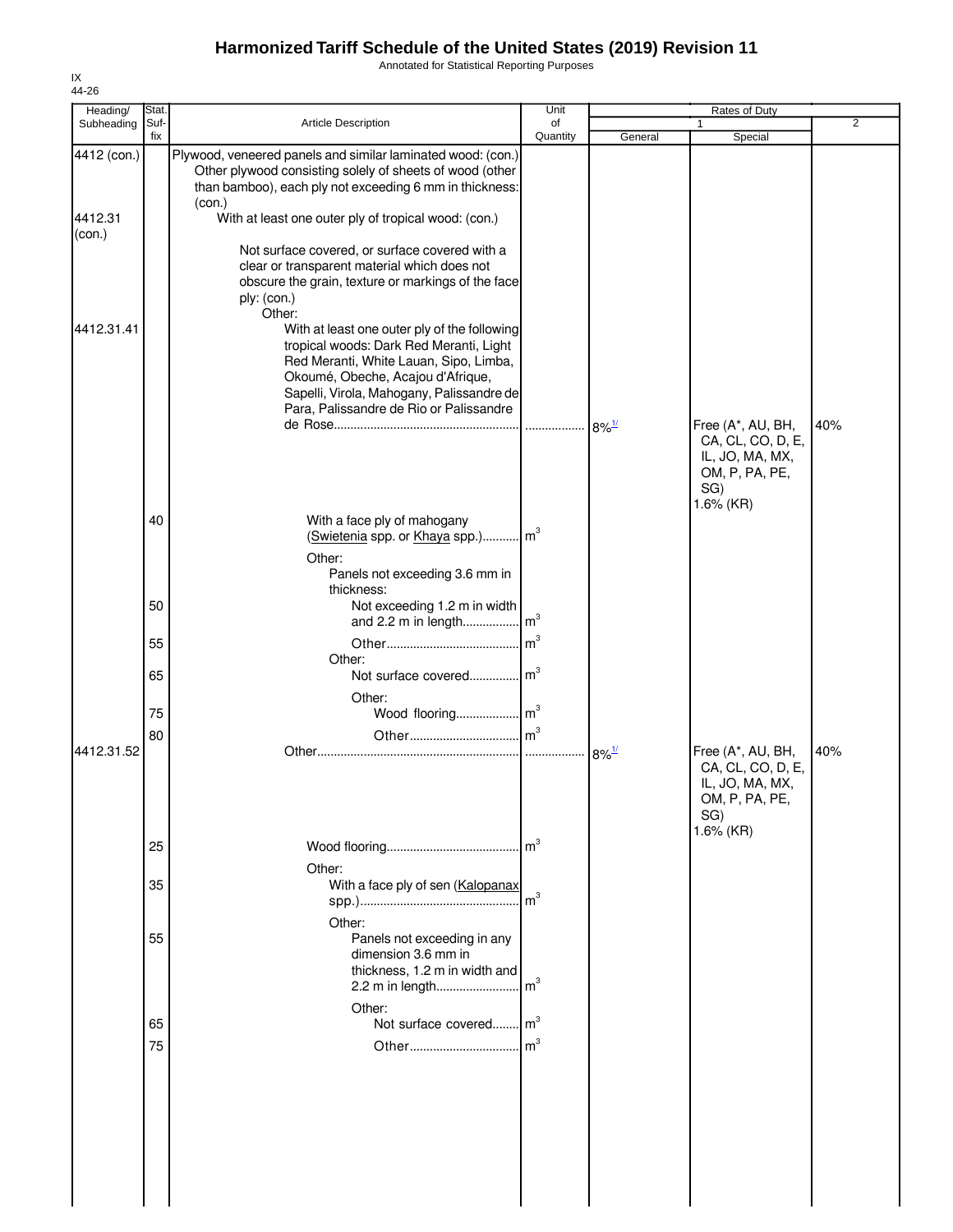Annotated for Statistical Reporting Purposes

| Heading/          | Stat.       |                                                                                                                                                                                                                                                                                                                                                                                                                                                                                                                                                                                                                                                                                                           | Unit               |                       | Rates of Duty                                                                                      |     |
|-------------------|-------------|-----------------------------------------------------------------------------------------------------------------------------------------------------------------------------------------------------------------------------------------------------------------------------------------------------------------------------------------------------------------------------------------------------------------------------------------------------------------------------------------------------------------------------------------------------------------------------------------------------------------------------------------------------------------------------------------------------------|--------------------|-----------------------|----------------------------------------------------------------------------------------------------|-----|
| Subheading        | Suf-<br>fix | <b>Article Description</b>                                                                                                                                                                                                                                                                                                                                                                                                                                                                                                                                                                                                                                                                                | of<br>Quantity     | General               | Special                                                                                            | 2   |
| 4412 (con.)       |             | Plywood, veneered panels and similar laminated wood: (con.)<br>Other plywood consisting solely of sheets of wood (other<br>than bamboo), each ply not exceeding 6 mm in thickness:<br>(con.)                                                                                                                                                                                                                                                                                                                                                                                                                                                                                                              |                    |                       |                                                                                                    |     |
| 4412.31<br>(con.) |             | With at least one outer ply of tropical wood: (con.)                                                                                                                                                                                                                                                                                                                                                                                                                                                                                                                                                                                                                                                      |                    |                       |                                                                                                    |     |
| 4412.31.61 00     |             | Other:<br>With at least one outer ply of the following<br>tropical woods: Dark Red Meranti, Light Red<br>Meranti, White Lauan, Sipo, Limba, Okoumé,<br>Obeche, Acajou d'Afrique, Sapelli, Virola,<br>Mahogany, Palissandre de Para, Palissandre                                                                                                                                                                                                                                                                                                                                                                                                                                                           |                    |                       |                                                                                                    |     |
|                   |             | de Rio or Palissandre de Rose                                                                                                                                                                                                                                                                                                                                                                                                                                                                                                                                                                                                                                                                             | $m^3$              | $8\%$ <sup>1/</sup>   | Free (A*, AU, BH,<br>CA, CL, CO, D, E,<br>IL, JO, MA, MX,<br>OM, P, PA, PE,<br>SG)<br>1.6% (KR)    | 40% |
| 4412.31.92 00     |             |                                                                                                                                                                                                                                                                                                                                                                                                                                                                                                                                                                                                                                                                                                           | $m3$ .             | $8\%$ <sup>1/</sup>   | Free (A*, AU, BH,<br>CA, CL, CO, D, E,<br>IL, JO, MA, MX,<br>OM, P, PA, PE,<br>SG)<br>$1.6\%$ (KR) | 40% |
| 4412.33           |             | Other, with at least one outer ply of nonconiferous<br>wood of the species alder (Alnus spp.), ash (Fraxinus<br>spp.), beech (Fagus spp.), birch (Betula spp.), cherry<br>(Prunus spp.), chestnut (Castanea spp.), elm (Ulmus<br>spp.), eucalyptus (Eucalyptus spp.), hickory (Carya<br>spp.), horse chestnut (Aesculus spp.), lime (Tilia spp.).<br>maple (Acer spp.), oak (Quercus spp.), plane tree<br>(Platanus spp.), poplar and aspen (Populus spp.),<br>robinia (Robinia spp.), tulipwood (Liriodendron spp.)<br>or walnut (Juglans spp.):<br>Not surface covered, or surface covered with a<br>clear or transparent material which does not<br>obscure the grain, texture or markings of the face |                    |                       |                                                                                                    |     |
| 4412.33.06        |             | ply:<br>With a face ply of birch (Betula spp.)                                                                                                                                                                                                                                                                                                                                                                                                                                                                                                                                                                                                                                                            | Free <sup>17</sup> |                       |                                                                                                    | 50% |
|                   | 20          | Panels not exceeding in any dimension 3.6<br>mm in thickness, 1.2 m in width and 2.2 m                                                                                                                                                                                                                                                                                                                                                                                                                                                                                                                                                                                                                    | m <sup>3</sup>     |                       |                                                                                                    |     |
|                   | 40          | Other:                                                                                                                                                                                                                                                                                                                                                                                                                                                                                                                                                                                                                                                                                                    | m <sup>3</sup>     |                       |                                                                                                    |     |
|                   | 65<br>70    | Other:                                                                                                                                                                                                                                                                                                                                                                                                                                                                                                                                                                                                                                                                                                    | m <sup>3</sup>     |                       |                                                                                                    |     |
| 4412.33.26        |             |                                                                                                                                                                                                                                                                                                                                                                                                                                                                                                                                                                                                                                                                                                           |                    | $5.1\%$ <sup>1/</sup> | Free (A*, AU, BH,<br>CA, CL, CO, D, E,<br>IL, JO, MA, MX,<br>OM, P, PA, PE,<br>SG)<br>1% (KR)      | 40% |
|                   | 25          |                                                                                                                                                                                                                                                                                                                                                                                                                                                                                                                                                                                                                                                                                                           | m <sup>3</sup>     |                       |                                                                                                    |     |
|                   | 30          |                                                                                                                                                                                                                                                                                                                                                                                                                                                                                                                                                                                                                                                                                                           | m <sup>3</sup>     |                       |                                                                                                    |     |
|                   |             |                                                                                                                                                                                                                                                                                                                                                                                                                                                                                                                                                                                                                                                                                                           |                    |                       |                                                                                                    |     |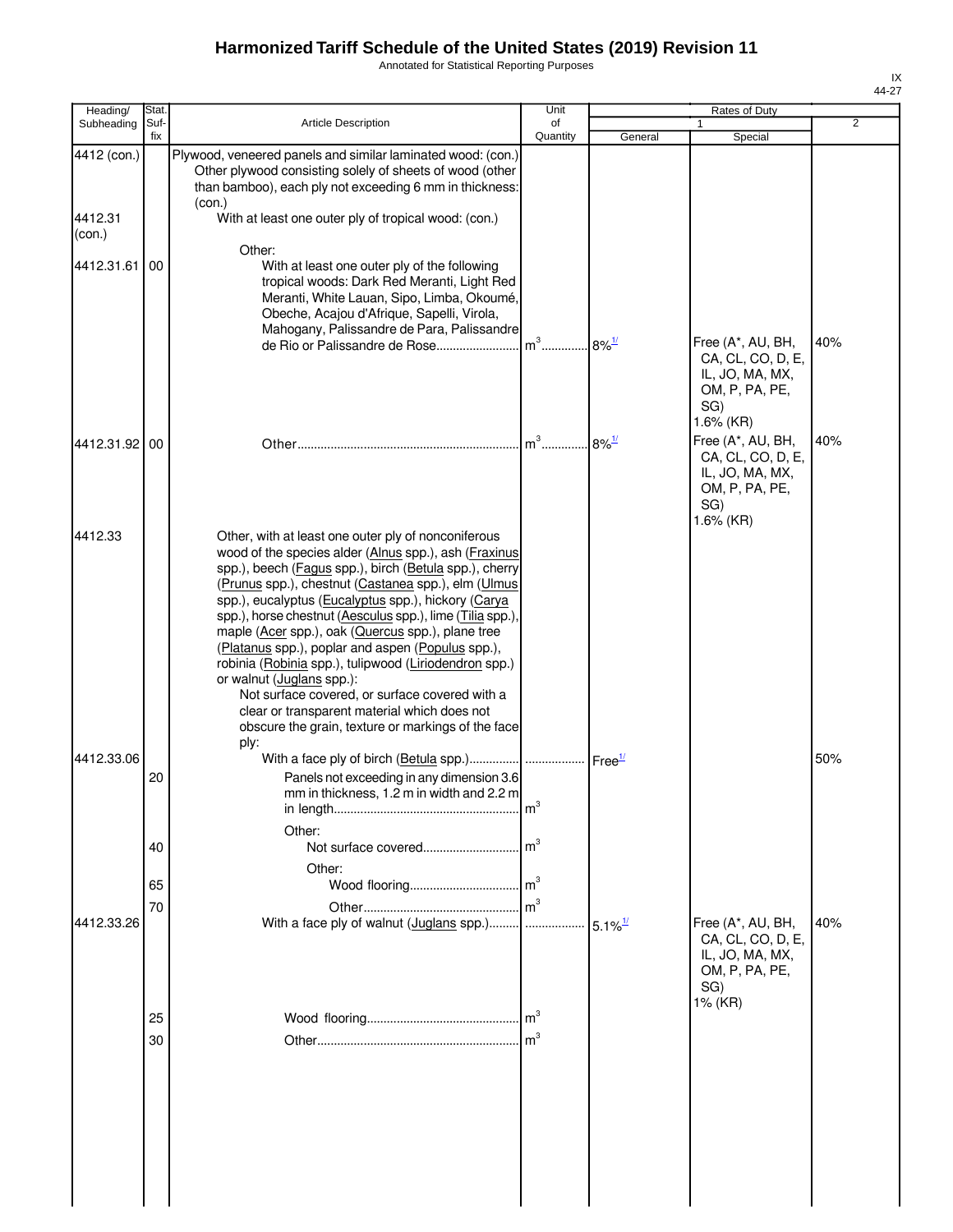Annotated for Statistical Reporting Purposes

| Heading/                         | Stat.       |                                                                                                                                                                                                                                                                                                                                                                                                                                                                                                                                                                                                                 | Unit           |                     | Rates of Duty                                                                                   |                |
|----------------------------------|-------------|-----------------------------------------------------------------------------------------------------------------------------------------------------------------------------------------------------------------------------------------------------------------------------------------------------------------------------------------------------------------------------------------------------------------------------------------------------------------------------------------------------------------------------------------------------------------------------------------------------------------|----------------|---------------------|-------------------------------------------------------------------------------------------------|----------------|
| Subheading                       | Suf-<br>fix | <b>Article Description</b>                                                                                                                                                                                                                                                                                                                                                                                                                                                                                                                                                                                      | of<br>Quantity | General             | Special                                                                                         | $\overline{2}$ |
| 4412 (con.)<br>4412.33<br>(con.) |             | Plywood, veneered panels and similar laminated wood: (con.)<br>Other plywood consisting solely of sheets of wood (other<br>than bamboo), each ply not exceeding 6 mm in thickness:<br>(con.)<br>Other, with at least one outer ply of nonconiferous<br>wood of the species alder (Alnus spp.), ash (Fraxinus                                                                                                                                                                                                                                                                                                    |                |                     |                                                                                                 |                |
| 4412.33.32                       |             | spp.), beech (Fagus spp.), birch (Betula spp.), cherry<br>(Prunus spp.), chestnut (Castanea spp.), elm (Ulmus<br>spp.), eucalyptus (Eucalyptus spp.), hickory (Carya<br>spp.), horse chestnut (Aesculus spp.), lime (Tilia spp.),<br>maple (Acer spp.), oak (Quercus spp.), plane tree<br>(Platanus spp.), poplar and aspen (Populus spp.),<br>robinia (Robinia spp.), tulipwood (Liriodendron spp.)<br>or walnut (Juglans spp.): (con.)<br>Not surface covered, or surface covered with a<br>clear or transparent material which does not<br>obscure the grain, texture or markings of the face<br>ply: (con.) |                |                     | Free (A*, AU, BH,<br>CA, CL, CO, D, E,                                                          | 40%            |
|                                  |             |                                                                                                                                                                                                                                                                                                                                                                                                                                                                                                                                                                                                                 |                |                     | IL, JO, MA, MX,<br>OM, P, PA, PE,<br>SG)<br>1.6% (KR)                                           |                |
|                                  | 25          | Other:                                                                                                                                                                                                                                                                                                                                                                                                                                                                                                                                                                                                          |                |                     |                                                                                                 |                |
|                                  | 35          | With a face ply of sen (Kalopanax                                                                                                                                                                                                                                                                                                                                                                                                                                                                                                                                                                               |                |                     |                                                                                                 |                |
|                                  | 55          | With a face ply of mahogany<br>(Swietenia spp. or Khaya spp.) m <sup>3</sup>                                                                                                                                                                                                                                                                                                                                                                                                                                                                                                                                    |                |                     |                                                                                                 |                |
|                                  | 65<br>75    | Other:<br>Panels not exceeding in any<br>dimension 3.6 mm in thickness,<br>1.2 m in width and 2.2 m in<br>Other:<br>Not surface covered m <sup>3</sup>                                                                                                                                                                                                                                                                                                                                                                                                                                                          |                |                     |                                                                                                 |                |
|                                  | 85          |                                                                                                                                                                                                                                                                                                                                                                                                                                                                                                                                                                                                                 |                |                     |                                                                                                 |                |
| 4412.33.57 00                    |             |                                                                                                                                                                                                                                                                                                                                                                                                                                                                                                                                                                                                                 |                | $8\%$ <sup>1/</sup> | Free (A*, AU, BH,<br>CA, CL, CO, D, E,<br>IL, JO, MA, MX,<br>OM, P, PA, PE,<br>SG)<br>1.6% (KR) | 40%            |
|                                  |             |                                                                                                                                                                                                                                                                                                                                                                                                                                                                                                                                                                                                                 |                |                     |                                                                                                 |                |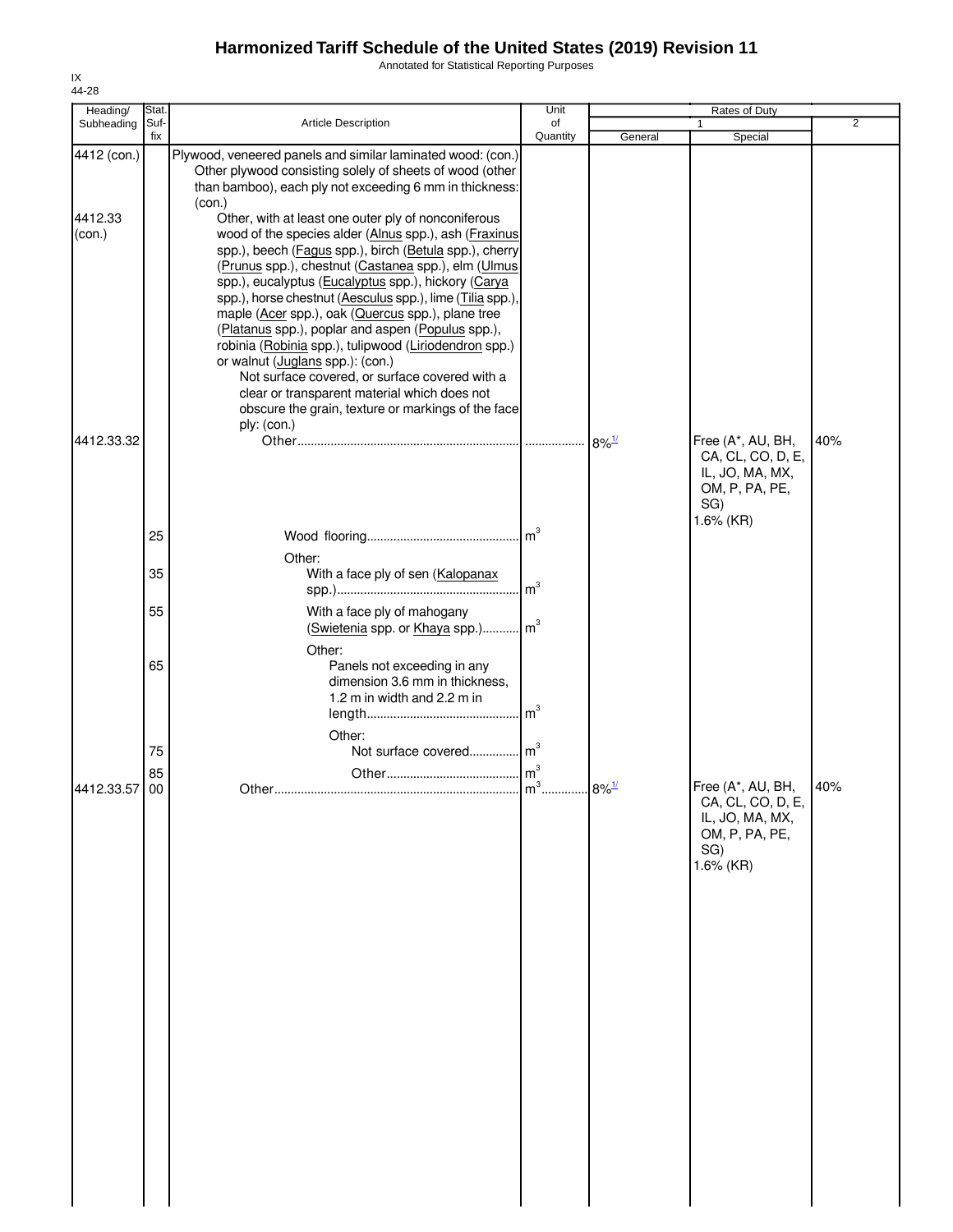Annotated for Statistical Reporting Purposes

| Heading/               | Stat.       |                                                                                                                                                                                                                                                     | Unit                               |                     | Rates of Duty                                                                                   |                |
|------------------------|-------------|-----------------------------------------------------------------------------------------------------------------------------------------------------------------------------------------------------------------------------------------------------|------------------------------------|---------------------|-------------------------------------------------------------------------------------------------|----------------|
| Subheading             | Suf-<br>fix | Article Description                                                                                                                                                                                                                                 | of<br>Quantity                     |                     | 1                                                                                               | $\overline{2}$ |
| 4412 (con.)<br>4412.34 |             | Plywood, veneered panels and similar laminated wood: (con.)<br>Other plywood consisting solely of sheets of wood (other<br>than bamboo), each ply not exceeding 6 mm in thickness:<br>(con.)<br>Other, with at least one outer ply of nonconiferous |                                    | General             | Special                                                                                         |                |
|                        |             | wood not specified under subheading 4412.33:<br>Not surface covered, or surface covered with a<br>clear or transparent material which does not<br>obscure the grain, texture or markings of the face<br>ply:                                        |                                    |                     |                                                                                                 |                |
| 4412.34.26 00          |             | With a face ply of Spanish cedar (Cedrela                                                                                                                                                                                                           | $m^3$ 5.1% <sup>1/</sup>           |                     | Free (A*, AU, BH,<br>CA, CL, CO, D, E,<br>IL, JO, MA, MX,<br>OM, P, PA, PE,<br>SG)<br>1% (KR)   | 40%            |
| 4412.34.32             |             |                                                                                                                                                                                                                                                     |                                    | $8\%$ <sup>1/</sup> | Free (A*, AU, BH,<br>CA, CL, CO, D, E,<br>IL, JO, MA, MX,<br>OM, P, PA, PE,<br>SG)<br>1.6% (KR) | 40%            |
|                        | 25<br>35    | Other:<br>With a face ply of sen (Kalopanax                                                                                                                                                                                                         | $\mathsf{Im}^3$                    |                     |                                                                                                 |                |
|                        | 55          | With a face ply of mahogany<br>(Swietenia spp. or Khaya spp.)                                                                                                                                                                                       | $\mathsf{Im}^3$<br>$\mathsf{Im}^3$ |                     |                                                                                                 |                |
|                        | 65          | Other:<br>Panels not exceeding in any<br>dimension 3.6 mm in thickness,<br>1.2 m in width and 2.2 m in                                                                                                                                              | m <sup>3</sup>                     |                     |                                                                                                 |                |
|                        | 75          | Other:<br>Not surface covered m <sup>3</sup>                                                                                                                                                                                                        |                                    |                     |                                                                                                 |                |
| 4412.34.57             | 85<br>00    |                                                                                                                                                                                                                                                     | $\mathsf{Im}^3$                    | $8\%$ <sup>1/</sup> | Free (A*, AU, BH,<br>CA, CL, CO, D, E,<br>IL, JO, MA, MX,                                       | 40%            |
|                        |             |                                                                                                                                                                                                                                                     |                                    |                     | OM, P, PA, PE,<br>SG)<br>1.6% (KR)                                                              |                |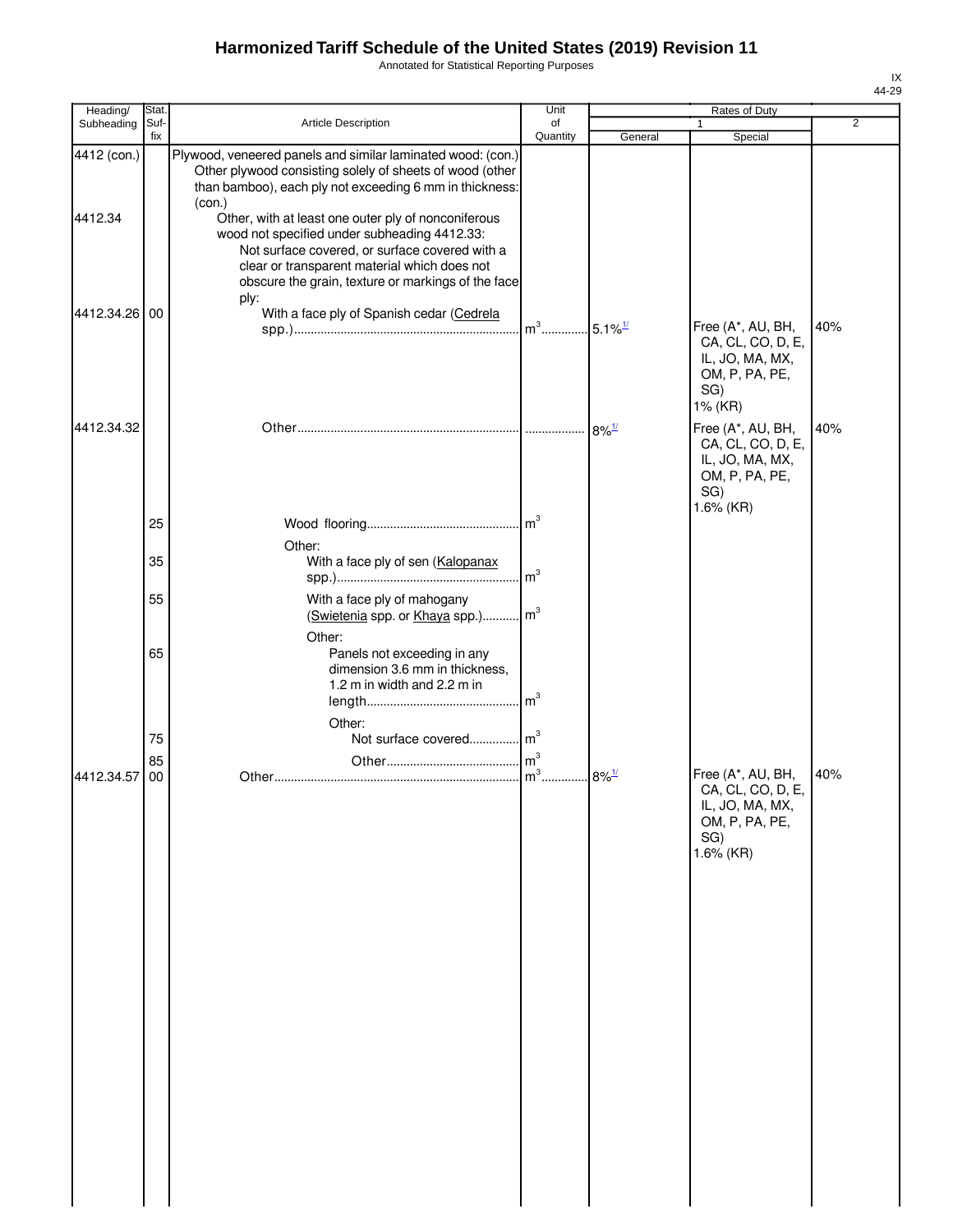Annotated for Statistical Reporting Purposes

| Heading/               | Stat.       |                                                                                                                                                                                                                                                                                                                                                    | Unit                              |                     | Rates of Duty                                                                                   |                |
|------------------------|-------------|----------------------------------------------------------------------------------------------------------------------------------------------------------------------------------------------------------------------------------------------------------------------------------------------------------------------------------------------------|-----------------------------------|---------------------|-------------------------------------------------------------------------------------------------|----------------|
| Subheading             | Suf-<br>fix | <b>Article Description</b>                                                                                                                                                                                                                                                                                                                         | of<br>Quantity                    | General             | Special                                                                                         | $\overline{2}$ |
| 4412 (con.)<br>4412.39 |             | Plywood, veneered panels and similar laminated wood: (con.)<br>Other plywood consisting solely of sheets of wood (other<br>than bamboo), each ply not exceeding 6 mm in thickness:<br>(con.)<br>Other, with both outer plies of coniferous wood:<br>Not surface covered, or surface covered with a<br>clear or transparent material which does not |                                   |                     |                                                                                                 |                |
|                        |             | obscure the grain, texture or markings of the face<br>ply:                                                                                                                                                                                                                                                                                         |                                   |                     |                                                                                                 |                |
| 4412.39.10 00          |             | With a face ply of Parana pine (Araucaria                                                                                                                                                                                                                                                                                                          | m <sup>3</sup> Free <sup>1/</sup> |                     |                                                                                                 | 40%            |
| 4412.39.30 00          |             | With a face ply of European red pine (Pinus                                                                                                                                                                                                                                                                                                        | $m^3$ 3.4% <sup>1/</sup>          |                     | Free (A, AU, BH,<br>CA, CL, CO, D, E,<br>IL, JO, MA, MX,<br>OM, P, PA, PE,                      | 40%            |
|                        |             |                                                                                                                                                                                                                                                                                                                                                    |                                   |                     | SG)<br>$0.6\%$ (KR)                                                                             |                |
| 4412.39.40             |             |                                                                                                                                                                                                                                                                                                                                                    |                                   | $8\%$ <sup>1/</sup> | Free (A*, AU, BH,<br>CA, CL, CO, D, E,<br>IL, JO, MA, MX,<br>OM, P, PA, PE,<br>SG)<br>1.6% (KR) | 40%            |
|                        | 11          | With at least one outer ply of Douglas fir<br>(Pseudotsuga menziesii):<br>Rough, or touch sanded for sizing<br>purposes, but not further                                                                                                                                                                                                           | m <sup>3</sup>                    |                     |                                                                                                 |                |
|                        | 12          | Fully sanded on at least one face, but                                                                                                                                                                                                                                                                                                             | m <sup>3</sup>                    |                     |                                                                                                 |                |
|                        | 19<br>31    | not further processed<br>With at least one outer ply of long leaf pine<br>(Pinus palustris), short leaf pine (Pinus<br>echinata), southern yellow pine (loblolly<br>pine)(Pinus taeda), slash pine (Pinus<br>elliotti), pitch pine (Pinus rigida) or Virginia<br>pine (Pinus virginiana):<br>Rough, or touch sanded for sizing                     | $\mathsf{Im}^3$                   |                     |                                                                                                 |                |
|                        |             | purposes, but not further                                                                                                                                                                                                                                                                                                                          | m <sup>3</sup>                    |                     |                                                                                                 |                |
|                        | 32          | Fully sanded on at least one face, but                                                                                                                                                                                                                                                                                                             |                                   |                     |                                                                                                 |                |
|                        | 39<br>51    | With at least one outer ply of Agathis spp.:<br>Rough, or touch sanded for sizing                                                                                                                                                                                                                                                                  |                                   |                     |                                                                                                 |                |
|                        |             | purposes, but not further                                                                                                                                                                                                                                                                                                                          |                                   |                     |                                                                                                 |                |
|                        | 52          | Fully sanded on at least one face, but<br>not further processed                                                                                                                                                                                                                                                                                    | m <sup>3</sup>                    |                     |                                                                                                 |                |
|                        | 59          |                                                                                                                                                                                                                                                                                                                                                    | m <sup>3</sup>                    |                     |                                                                                                 |                |
|                        | 61          | Other:<br>Rough, or touch sanded for sizing<br>purposes, but not further                                                                                                                                                                                                                                                                           |                                   |                     |                                                                                                 |                |
|                        | 62          | Fully sanded on at least one face, but<br>not further processed                                                                                                                                                                                                                                                                                    | m <sup>3</sup>                    |                     |                                                                                                 |                |
|                        | 69          |                                                                                                                                                                                                                                                                                                                                                    | $\mathsf{Im}^3$                   |                     |                                                                                                 |                |
|                        |             |                                                                                                                                                                                                                                                                                                                                                    |                                   |                     |                                                                                                 |                |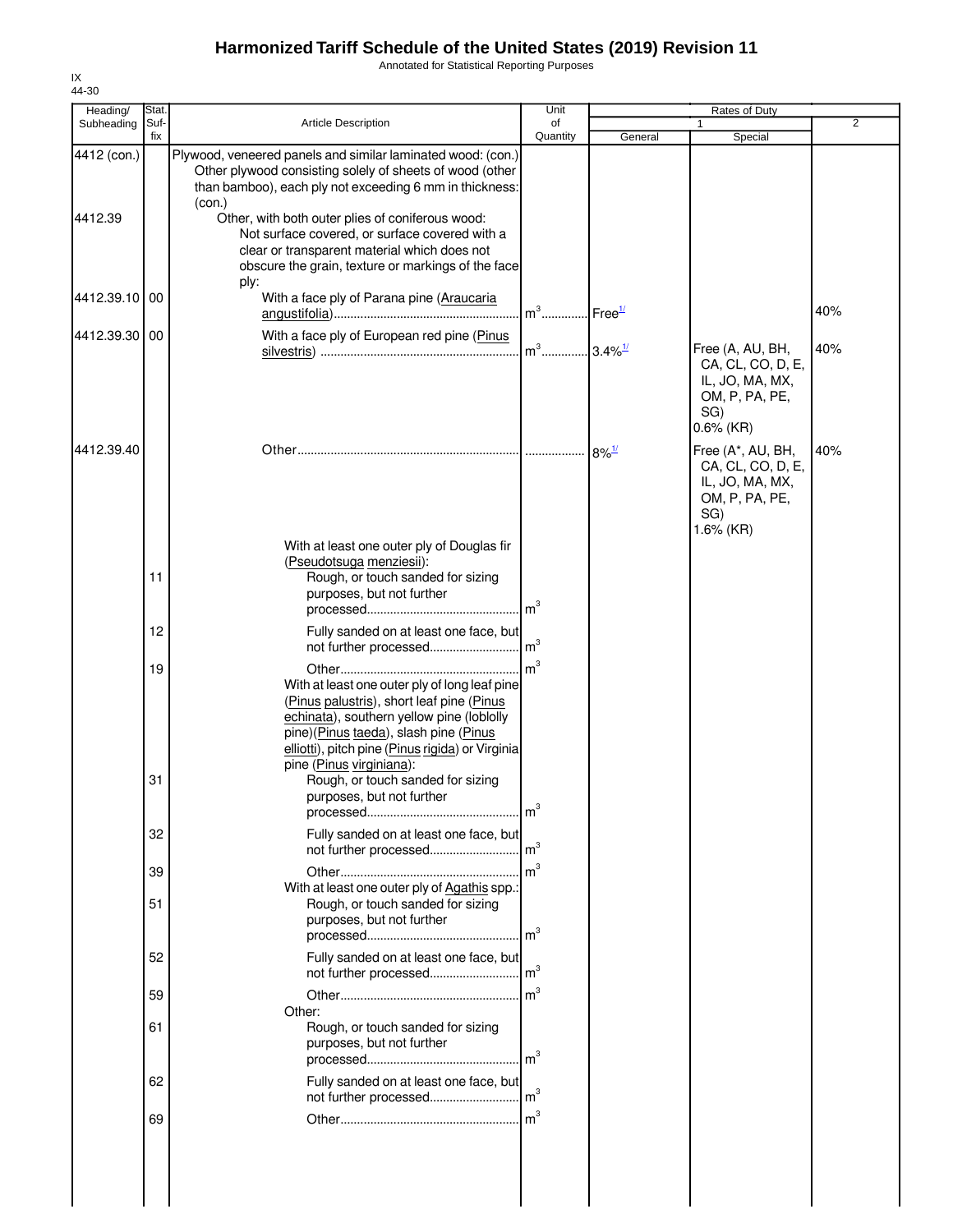Annotated for Statistical Reporting Purposes

| Heading/                         | Stat.       |                                                                                                                                                                                                                                                                                     | Unit                             |         | Rates of Duty                                                                                   |                |
|----------------------------------|-------------|-------------------------------------------------------------------------------------------------------------------------------------------------------------------------------------------------------------------------------------------------------------------------------------|----------------------------------|---------|-------------------------------------------------------------------------------------------------|----------------|
| Subheading                       | Suf-<br>fix | <b>Article Description</b>                                                                                                                                                                                                                                                          | of<br>Quantity                   | General | 1<br>Special                                                                                    | $\overline{2}$ |
| 4412 (con.)<br>4412.39<br>(con.) |             | Plywood, veneered panels and similar laminated wood: (con.)<br>Other plywood consisting solely of sheets of wood (other<br>than bamboo), each ply not exceeding 6 mm in thickness:<br>(con.)<br>Other, with both outer plies of coniferous wood: (con.)                             |                                  |         |                                                                                                 |                |
| 4412.39.50                       |             |                                                                                                                                                                                                                                                                                     |                                  |         | Free (A+, AU, BH,<br>CA, CL, CO, D, E,<br>IL, JO, MA, MX,<br>OM, P, PA, PE,<br>SG)<br>1% (KR)   | 40%            |
|                                  | 10          | With at least one outer ply of Douglas fir<br>(Pseudotsuga menziesii)                                                                                                                                                                                                               | m <sup>3</sup>                   |         |                                                                                                 |                |
|                                  | 30<br>50    | With at least one outer ply of long leaf pine<br>(Pinus palustris), short leaf pine (Pinus<br>echinata), southern yellow pine (loblolly pine)<br>(Pinus taeda), slash pine (Pinus elliotti), pitch<br>pine (Pinus rigida) or Virginia pine (Pinus                                   | m <sup>3</sup>                   |         |                                                                                                 |                |
| 4412.94                          |             | Other:<br>Blockboard, laminboard and battenboard:<br>With at least one outer ply of nonconiferous wood:<br>Plywood:<br>Not surface covered, or surface covered<br>with a clear or transparent material which<br>does not obscure the grain, texture or<br>markings of the face ply: |                                  |         |                                                                                                 |                |
| 4412.94.10                       |             | With a face ply of birch (Betula                                                                                                                                                                                                                                                    |                                  |         |                                                                                                 | 50%            |
|                                  | 30          |                                                                                                                                                                                                                                                                                     |                                  |         |                                                                                                 |                |
|                                  | 50          |                                                                                                                                                                                                                                                                                     |                                  |         |                                                                                                 |                |
| 4412.94.31                       |             |                                                                                                                                                                                                                                                                                     |                                  |         | Free (A*, AU, BH,<br>CA, CL, CO, D, E,<br>IL, JO, MA, MX,<br>OM, P, PA, PE,<br>SG)<br>1.6% (KR) | 40%            |
|                                  | 05          | Wood flooring                                                                                                                                                                                                                                                                       | $n^2$<br>m <sup>3</sup>          |         |                                                                                                 |                |
|                                  | 11          | Other:<br>With a face ply of Spanish<br>cedar (Cedrela spp.)                                                                                                                                                                                                                        | m <sup>2</sup><br>m <sup>3</sup> |         |                                                                                                 |                |
|                                  | 21          | With a face ply of walnut<br>(Juglans spp.)                                                                                                                                                                                                                                         | m <sup>2</sup><br>m <sup>3</sup> |         |                                                                                                 |                |
|                                  | 41          | With a face ply of mahogany<br>(Swietenia spp. or Khaya                                                                                                                                                                                                                             | m <sup>2</sup><br>m <sup>3</sup> |         |                                                                                                 |                |
|                                  | 61          | Other:<br>Not surface covered                                                                                                                                                                                                                                                       | m <sup>2</sup><br>m <sup>3</sup> |         |                                                                                                 |                |
|                                  | 75          | Other                                                                                                                                                                                                                                                                               | m <sup>2</sup><br>m <sup>3</sup> |         |                                                                                                 |                |
|                                  |             |                                                                                                                                                                                                                                                                                     |                                  |         |                                                                                                 |                |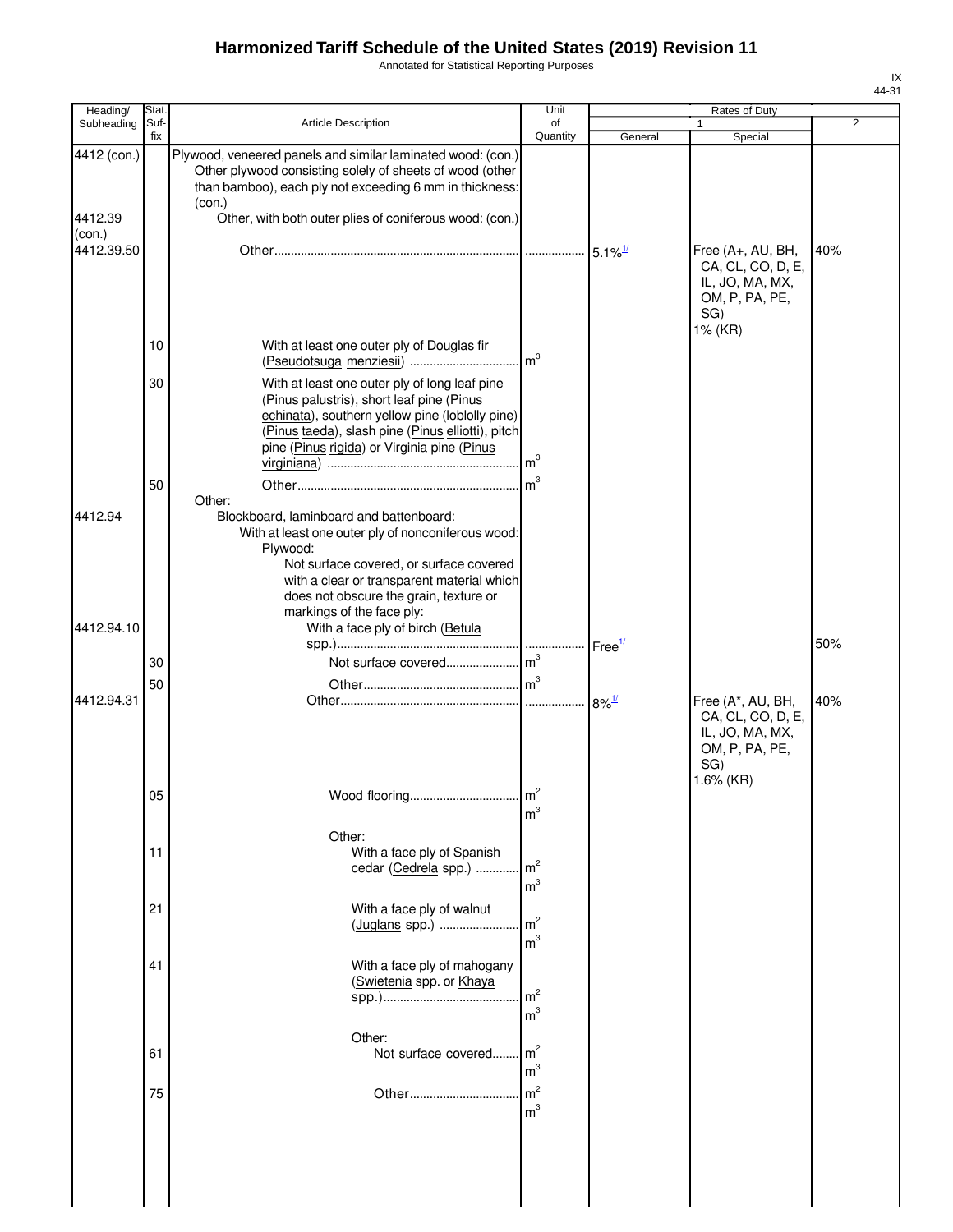Annotated for Statistical Reporting Purposes

| Heading/      | Stat.       |                                                                                       | Unit                     |                        | Rates of Duty                          |     |
|---------------|-------------|---------------------------------------------------------------------------------------|--------------------------|------------------------|----------------------------------------|-----|
| Subheading    | Suf-<br>fix | <b>Article Description</b>                                                            | of<br>Quantity           |                        | $\mathbf{1}$                           | 2   |
| 4412 (con.)   |             | Plywood, veneered panels and similar laminated wood: (con.)                           |                          | General                | Special                                |     |
|               |             | Other: (con.)                                                                         |                          |                        |                                        |     |
| 4412.94       |             | Blockboard, laminboard and battenboard: (con.)                                        |                          |                        |                                        |     |
| (con.)        |             |                                                                                       |                          |                        |                                        |     |
|               |             | With at least one outer ply of nonconiferous wood:                                    |                          |                        |                                        |     |
|               |             | (con.)<br>Plywood: (con.)                                                             |                          |                        |                                        |     |
| 4412.94.41    | 00          |                                                                                       | $m^3$                    | $.8\%$ <sup>1/</sup>   | Free (A*, AU, BH,                      | 40% |
|               |             |                                                                                       |                          |                        | CA, CL, CO, D, E,                      |     |
|               |             |                                                                                       |                          |                        | IL, JO, MA, MX,                        |     |
|               |             |                                                                                       |                          |                        | OM, P, PA, PE,<br>SG)                  |     |
|               |             |                                                                                       |                          |                        | 1.6% (KR)                              |     |
| 4412.94.51    | 00          |                                                                                       | $m^3$                    | $.$ Free $\frac{1}{2}$ |                                        | 40% |
|               |             | Other:                                                                                |                          |                        |                                        |     |
|               |             | Plywood:                                                                              |                          |                        |                                        |     |
|               |             | Not surface covered, or surface covered<br>with a clear or transparent material which |                          |                        |                                        |     |
|               |             | does not obscure the grain, texture or                                                |                          |                        |                                        |     |
|               |             | markings of the face ply:                                                             |                          |                        |                                        |     |
| 4412.94.60 00 |             | With a face ply of Parana pine                                                        |                          |                        |                                        |     |
|               |             | $(Araucaria$ angustifolia) m <sup>3</sup>  Free <sup>1/</sup>                         |                          |                        |                                        | 40% |
| 4412.94.70 00 |             | With a face ply of European red pine                                                  |                          |                        |                                        |     |
|               |             |                                                                                       | $m^3$ 3.4% <sup>1/</sup> |                        | Free (A, AU, BH,<br>CA, CL, CO, D, E,  | 40% |
|               |             |                                                                                       |                          |                        | IL, JO, MA, MX,                        |     |
|               |             |                                                                                       |                          |                        | OM, P, PA, PE,                         |     |
|               |             |                                                                                       |                          |                        | SG)                                    |     |
|               |             |                                                                                       |                          |                        | $0.6\%$ (KR)                           |     |
| 4412.94.80 00 |             |                                                                                       | $m^3$                    | $8\%$ <sup>1/</sup>    | Free (A*, AU, BH,                      | 40% |
|               |             |                                                                                       |                          |                        | CA, CL, CO, D, E,                      |     |
|               |             |                                                                                       |                          |                        | IL, JO, MA, MX,<br>OM, P, PA, PE,      |     |
|               |             |                                                                                       |                          |                        | SG)                                    |     |
|               |             |                                                                                       |                          |                        | 1.6% (KR)                              |     |
| 4412.94.90 00 |             |                                                                                       | $m^3$                    | $.5.1\%$ <sup>1/</sup> | Free (A*, AU, BH,<br>CA, CL, CO, D, E, | 40% |
|               |             |                                                                                       |                          |                        | IL, JO, MA, MX,                        |     |
|               |             |                                                                                       |                          |                        | OM, P, PA, PE,                         |     |
|               |             |                                                                                       |                          |                        | SG)                                    |     |
|               |             |                                                                                       | $m^3$                    |                        | 1% (KR)                                | 40% |
| 4412.94.95 00 |             |                                                                                       |                          | $Free^{\frac{1}{2}}$   |                                        |     |
|               |             |                                                                                       |                          |                        |                                        |     |
|               |             |                                                                                       |                          |                        |                                        |     |
|               |             |                                                                                       |                          |                        |                                        |     |
|               |             |                                                                                       |                          |                        |                                        |     |
|               |             |                                                                                       |                          |                        |                                        |     |
|               |             |                                                                                       |                          |                        |                                        |     |
|               |             |                                                                                       |                          |                        |                                        |     |
|               |             |                                                                                       |                          |                        |                                        |     |
|               |             |                                                                                       |                          |                        |                                        |     |
|               |             |                                                                                       |                          |                        |                                        |     |
|               |             |                                                                                       |                          |                        |                                        |     |
|               |             |                                                                                       |                          |                        |                                        |     |
|               |             |                                                                                       |                          |                        |                                        |     |
|               |             |                                                                                       |                          |                        |                                        |     |
|               |             |                                                                                       |                          |                        |                                        |     |
|               |             |                                                                                       |                          |                        |                                        |     |
|               |             |                                                                                       |                          |                        |                                        |     |
|               |             |                                                                                       |                          |                        |                                        |     |
|               |             |                                                                                       |                          |                        |                                        |     |
|               |             |                                                                                       |                          |                        |                                        |     |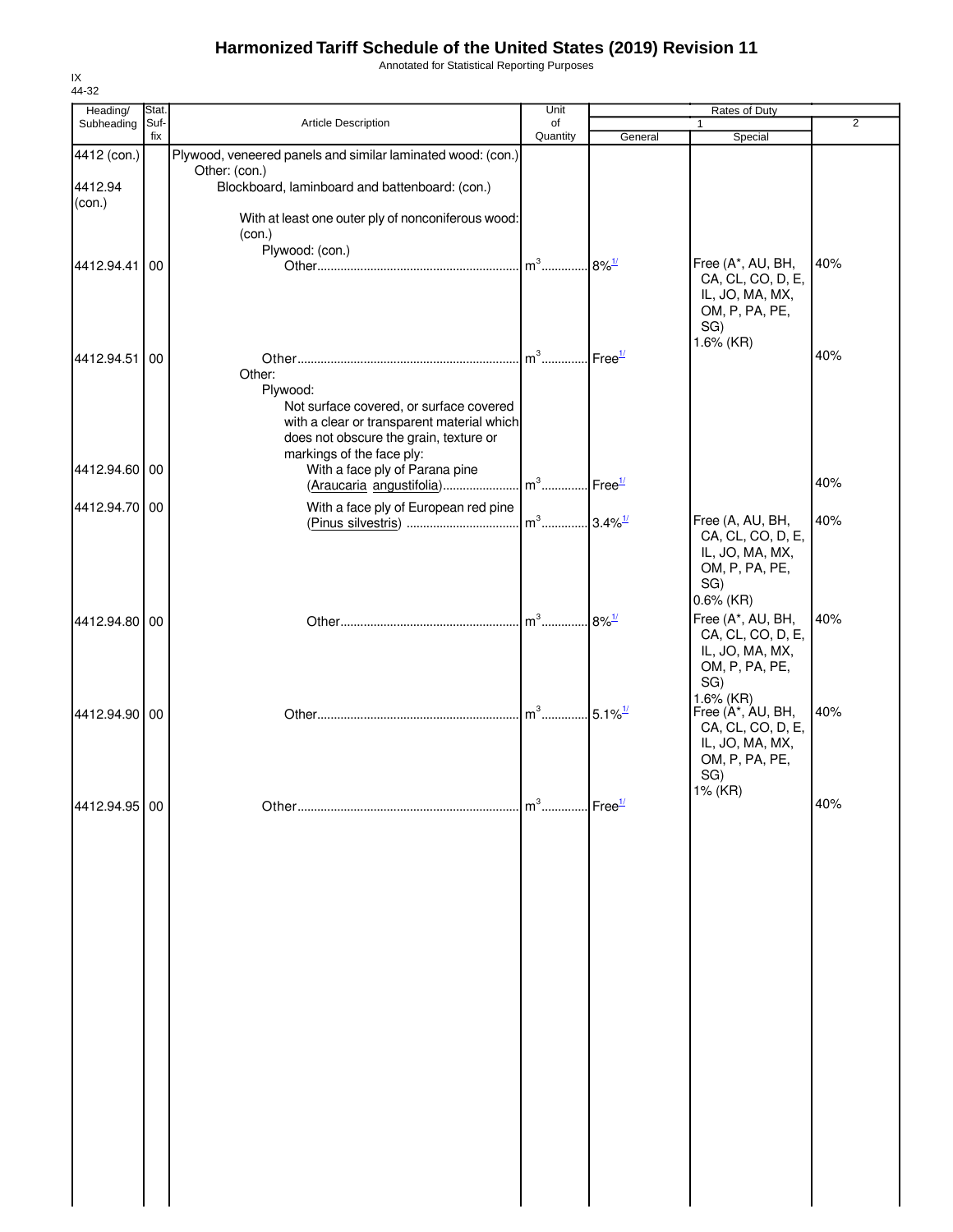Annotated for Statistical Reporting Purposes

| Heading/    | Stat.       |                                                                                                                                                                                       | Unit            |                     | Rates of Duty                                                               |                |
|-------------|-------------|---------------------------------------------------------------------------------------------------------------------------------------------------------------------------------------|-----------------|---------------------|-----------------------------------------------------------------------------|----------------|
| Subheading  | Suf-<br>fix | <b>Article Description</b>                                                                                                                                                            | of<br>Quantity  | General             | 1<br>Special                                                                | $\overline{2}$ |
| 4412 (con.) |             | Plywood, veneered panels and similar laminated wood: (con.)<br>Other: (con.)                                                                                                          |                 |                     |                                                                             |                |
| 4412.99     |             | Other:                                                                                                                                                                                |                 |                     |                                                                             |                |
| 4412.99.06  | 00          | With at least one outer ply of nonconiferous wood:<br>Containing at least one layer of particle                                                                                       | $m^3$           | Free <sup>1/</sup>  |                                                                             | 40%            |
|             |             | Other:<br>Plywood:<br>Not surface covered, or surface<br>covered with a clear or transparent<br>material which does not obscure the<br>grain, texture or markings of the face<br>ply: |                 |                     |                                                                             |                |
| 4412.99.10  |             | With a face ply of birch (Betula                                                                                                                                                      |                 |                     |                                                                             | 50%            |
|             | 20          | Panels not exceeding in any<br>dimension 3.6 mm in<br>thickness, 1.2 m in width and                                                                                                   |                 |                     |                                                                             |                |
|             |             | Other:                                                                                                                                                                                |                 |                     |                                                                             |                |
|             | 30          | Not surface covered m <sup>3</sup>                                                                                                                                                    |                 |                     |                                                                             |                |
| 4412.99.31  | 40          |                                                                                                                                                                                       |                 |                     | Free (A*, AU, BH,                                                           | 40%            |
|             |             |                                                                                                                                                                                       |                 |                     | CA, CL, CO, D, E,<br>IL, JO, MA, MX,<br>OM, P, PA, PE,<br>SG)<br>1.6% (KR)  |                |
|             | 10          | With a face ply of Spanish<br>cedar (Cedrela spp.)  m <sup>3</sup>                                                                                                                    |                 |                     |                                                                             |                |
|             | 20          | With a face ply of walnut<br>(Juglans spp.)  m <sup>3</sup>                                                                                                                           |                 |                     |                                                                             |                |
|             | 30          | With a face ply of sen<br>(Kalopanax spp.)  m <sup>3</sup>                                                                                                                            |                 |                     |                                                                             |                |
|             | 40          | With a face ply of mahogany<br>(Swietenia spp. or Khaya                                                                                                                               | $\mathsf{Im}^3$ |                     |                                                                             |                |
|             | 50          | Other:<br>Panels not exceeding in<br>any dimension 3.6 mm in<br>thickness, 1.2 m in width,<br>and 2.2 m in length m <sup>3</sup>                                                      |                 |                     |                                                                             |                |
|             | 60          | Other, not surface                                                                                                                                                                    |                 |                     |                                                                             |                |
| 4412.99.41  | 70<br>00    |                                                                                                                                                                                       |                 | $8\%$ <sup>1/</sup> | Free (A*, AU, BH,<br>CA, CL, CO, D, E,<br>IL, JO, MA, MX,<br>OM, P, PA, PE, | 40%            |
| 4412.99.51  | 05          |                                                                                                                                                                                       | $\mathsf{Im}^3$ | Free <sup>1/</sup>  | SG)<br>1.6% (KR)                                                            | 40%            |
|             | 15          |                                                                                                                                                                                       |                 |                     |                                                                             |                |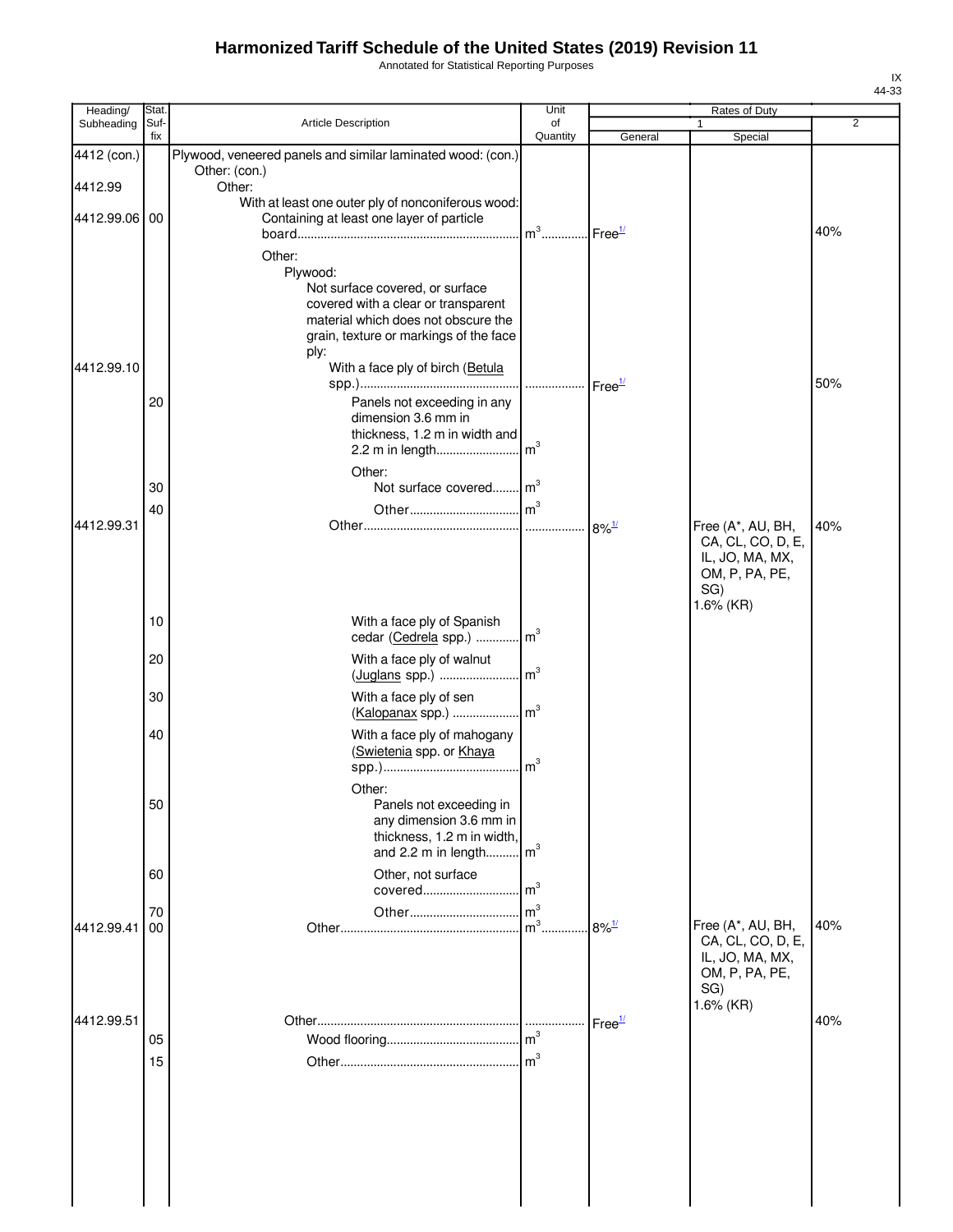Annotated for Statistical Reporting Purposes

| Heading/                         | Stat.       |                                                                                                                                                                | Unit                              |                        | Rates of Duty                                                                                     |                |
|----------------------------------|-------------|----------------------------------------------------------------------------------------------------------------------------------------------------------------|-----------------------------------|------------------------|---------------------------------------------------------------------------------------------------|----------------|
| Subheading                       | Suf-<br>fix | Article Description                                                                                                                                            | of<br>Quantity                    | General                | 1<br>Special                                                                                      | $\overline{2}$ |
| 4412 (con.)<br>4412.99<br>(con.) |             | Plywood, veneered panels and similar laminated wood: (con.)<br>Other: (con.)<br>Other: (con.)                                                                  |                                   |                        |                                                                                                   |                |
| 4412.99.57 10                    |             | Other:<br>Containing at least one layer of particle<br>Other:<br>Plywood:<br>Not surface covered, or surface                                                   | $m^3$                             | $.$ Free $1/$          |                                                                                                   | 40%            |
| 4412.99.60 00                    |             | covered with a clear or transparent<br>material which does not obscure the<br>grain, texture or markings of the face<br>ply:<br>With a face ply of Parana pine |                                   |                        |                                                                                                   |                |
|                                  |             | (Araucaria angustifolia)                                                                                                                                       | m <sup>3</sup> Free <sup>1/</sup> |                        |                                                                                                   | 40%            |
| 4412.99.70 00                    |             | With a face ply of European red<br>pine (Pinus silvestris)                                                                                                     | $m^3$                             | $3.4\%$ <sup>1/</sup>  | Free (A, AU, BH,<br>CA, CL, CO, D, E,<br>IL, JO, MA, MX,<br>OM, P, PA, PE,<br>SG)<br>$0.6\%$ (KR) | 40%            |
| 4412.99.80 00                    |             |                                                                                                                                                                | $\mathsf{Im}^3$                   | $8\%$ <sup>1/</sup>    | Free (A*, AU, BH,<br>CA, CL, CO, D, E,<br>IL, JO, MA, MX,<br>OM, P, PA, PE,<br>SG)<br>1.6% (KR)   | 40%            |
| 4412.99.90 00                    |             |                                                                                                                                                                |                                   | $.5.1\%$ <sup>1/</sup> | Free (A*, AU, BH,<br>CA, CL, CO, D, E,<br>IL, JO, MA, MX,<br>OM, P, PA, PE,<br>SG)<br>1% (KR)     | 40%            |
| 4412.99.95 00                    |             |                                                                                                                                                                |                                   |                        |                                                                                                   | 40%            |
|                                  |             | 4413.00.00 00 Densified wood, in blocks, plates, strips or profile shapes $\vert$ kg] 3.7% <sup>1/</sup>                                                       |                                   |                        | Free (A, AU, BH,<br>CA, CL, CO, D, E,<br>IL, JO, MA, MX,<br>OM, P, PA, PE,<br>SG)<br>$0.7\%$ (KR) | 50%            |
|                                  |             | 4414.00.00   00   Wooden frames for paintings, photographs, mirrors or similar                                                                                 | No 3.9%                           |                        | Free (A, AU, BH,<br>CA, CL, CO, D, E,<br>IL, JO, MA, MX,<br>OM, P, PA, PE,<br>SG)<br>0.7% (KR)    | 33 1/3%        |
|                                  |             |                                                                                                                                                                |                                   |                        |                                                                                                   |                |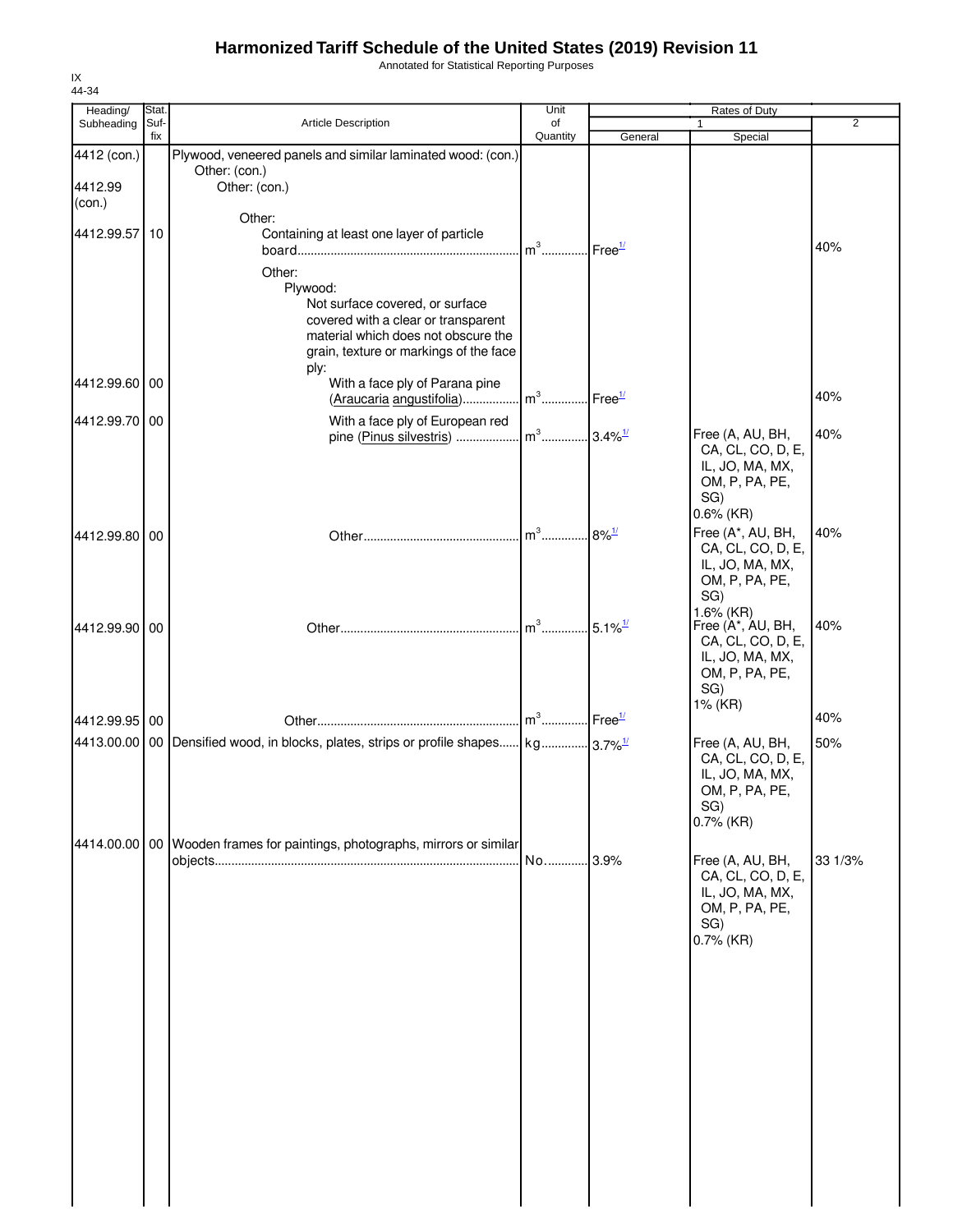Annotated for Statistical Reporting Purposes

| Suf-<br>fix      | <b>Article Description</b><br>Packing cases, boxes, crates, drums and similar packings, of                  | of<br>Quantity                                                      | General                                                                                                                   | 1<br>Special                                                                                  | 2                                             |
|------------------|-------------------------------------------------------------------------------------------------------------|---------------------------------------------------------------------|---------------------------------------------------------------------------------------------------------------------------|-----------------------------------------------------------------------------------------------|-----------------------------------------------|
|                  |                                                                                                             |                                                                     |                                                                                                                           |                                                                                               |                                               |
|                  | wood; cable-drums, of wood; pallets, box-pallets and other<br>load boards, of wood; pallet collars of wood: |                                                                     |                                                                                                                           |                                                                                               |                                               |
|                  | Cases, boxes, crates, drums and similar packings;<br>cable-drums:                                           |                                                                     |                                                                                                                           |                                                                                               |                                               |
| 4415.10.30<br>00 | Packing boxes and cases with solid sides, lids and                                                          |                                                                     |                                                                                                                           |                                                                                               | 15%                                           |
| 4415.10.60 00    |                                                                                                             |                                                                     |                                                                                                                           |                                                                                               | Free                                          |
| 4415.10.90 00    |                                                                                                             |                                                                     |                                                                                                                           | Free (A, AU, BH,<br>CA, CL, CO, D, E,<br>IL, JO, MA, MX,<br>OM, P, PA, PE,<br>SG)             | 33 1/3%                                       |
| 4415.20.40 00    | Pallets, box-pallets and other load boards; pallet collars:                                                 |                                                                     |                                                                                                                           |                                                                                               | Free                                          |
| 4415.20.80 00    |                                                                                                             |                                                                     |                                                                                                                           | Free (A, AU, BH,<br>CA, CL, CO, D, E,<br>IL, JO, MA, MX,<br>OM, P, PA, PE,<br>SG)             | 33 1/3%                                       |
|                  | Casks, barrels, vats, tubs and other coopers' products and                                                  |                                                                     |                                                                                                                           |                                                                                               |                                               |
|                  |                                                                                                             |                                                                     | Free <sup>1/</sup>                                                                                                        |                                                                                               | 15%                                           |
|                  |                                                                                                             |                                                                     |                                                                                                                           |                                                                                               |                                               |
| 20               |                                                                                                             |                                                                     |                                                                                                                           |                                                                                               |                                               |
| 4416.00.60       |                                                                                                             |                                                                     |                                                                                                                           |                                                                                               | Free                                          |
| 10               |                                                                                                             |                                                                     |                                                                                                                           |                                                                                               |                                               |
| 20               |                                                                                                             |                                                                     |                                                                                                                           |                                                                                               |                                               |
| 30               |                                                                                                             |                                                                     |                                                                                                                           |                                                                                               |                                               |
| 40               |                                                                                                             | No.                                                                 |                                                                                                                           |                                                                                               |                                               |
| 50               |                                                                                                             | No.                                                                 |                                                                                                                           |                                                                                               |                                               |
|                  |                                                                                                             |                                                                     |                                                                                                                           | CA, CL, CO, D, E,<br>IL, JO, MA, MX,<br>OM, P, PA, PE,<br>SG)<br>0.6% (KR)                    | 33 1/3%                                       |
|                  |                                                                                                             | l kg                                                                |                                                                                                                           |                                                                                               |                                               |
| 40               |                                                                                                             | kg                                                                  |                                                                                                                           |                                                                                               |                                               |
| 4416.00.90       | 10<br>30<br>20                                                                                              | parts thereof, of wood, including staves:<br>Used:<br>New:<br>Used: | Containers designed for use in the harvesting of fruits<br>Containers designed for use in the harvesting of fruits<br>No. | Staves and hoops; tight barrelheads of softwood   Free <sup>1/</sup><br>$3.2\%$ <sup>1/</sup> | $2.1\%$ (KR)<br>2.1% (KR)<br>Free (A, AU, BH, |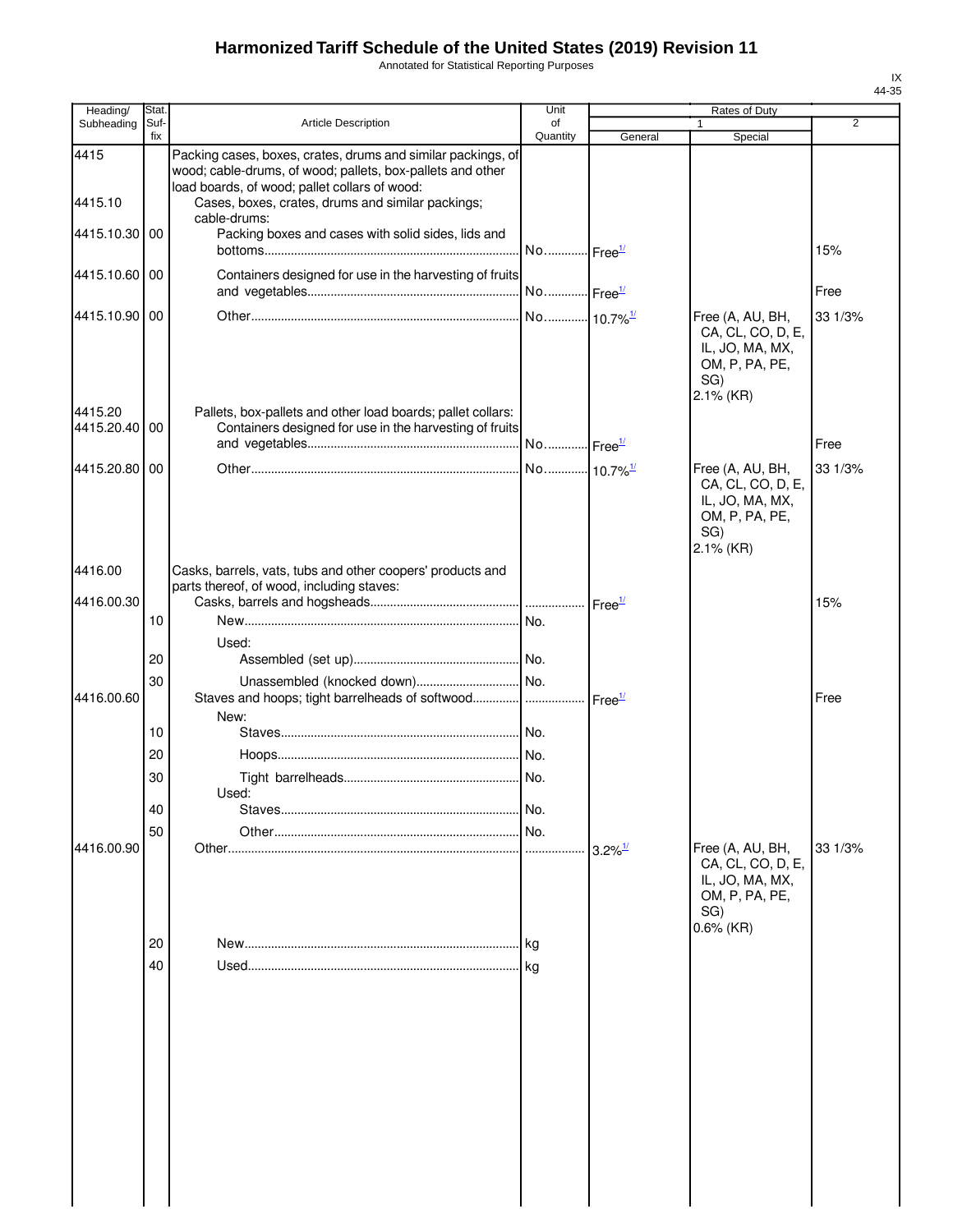Annotated for Statistical Reporting Purposes

| 44-36                  |               |                                                                                                                                |                       |                       |                                                                                                    |         |
|------------------------|---------------|--------------------------------------------------------------------------------------------------------------------------------|-----------------------|-----------------------|----------------------------------------------------------------------------------------------------|---------|
| Heading/<br>Subheading | Stat.<br>Suf- | <b>Article Description</b>                                                                                                     | Unit<br>of            |                       | Rates of Duty<br>1                                                                                 | 2       |
|                        | fix           |                                                                                                                                | Quantity              | General               | Special                                                                                            |         |
| 4417.00                |               | Tools, tool bodies, tool handles, broom or brush bodies and<br>handles, of wood; boot or shoe lasts and trees, of wood:        |                       |                       |                                                                                                    |         |
| 4417.00.20             | 00            | Broom and mop handles, 1.9 cm or more in diameter and                                                                          |                       |                       |                                                                                                    | 33 1/3% |
| 4417.00.40             | 00            |                                                                                                                                |                       |                       |                                                                                                    | 33 1/3% |
| 4417.00.60             | 00            |                                                                                                                                |                       |                       |                                                                                                    |         |
|                        |               |                                                                                                                                |                       |                       |                                                                                                    | 33 1/3% |
| 4417.00.80             |               |                                                                                                                                |                       |                       | Free (A, AU, BH,<br>CA, CL, CO, D, E,<br>IL, JO, MA, MX,<br>OM, P, PA, PE,<br>SG)<br>1% (KR)       | 33 1/3% |
|                        | 10            |                                                                                                                                |                       |                       |                                                                                                    |         |
|                        | 90            |                                                                                                                                |                       |                       |                                                                                                    |         |
| 4418                   |               | Builders' joinery and carpentry of wood, including cellular wood<br>panels and assembled flooring panels; shingles and shakes: |                       |                       |                                                                                                    |         |
| 4418.10.00             | 00            | Windows, French-windows and their frames                                                                                       | No 3.2% <sup>1/</sup> |                       | Free (A, AU, BH,<br>CA, CL, CO, D, E,<br>IL, JO, MA, MX,<br>OM, P, PA, PE,<br>SG)<br>$0.6\%$ (KR)  | 33 1/3% |
| 4418.20                |               | Doors and their frames and thresholds:                                                                                         |                       |                       |                                                                                                    |         |
| 4418.20.40             | 00            |                                                                                                                                |                       |                       | Free (A, AU, BH,<br>CA, CL, CO, D, E,<br>IL, JO, MA, MX,<br>OM, P, PA, PE,<br>SG)<br>$0.9%$ (KR)   | 33 1/3% |
| 4418.20.80             |               |                                                                                                                                |                       | $4.8\%$ <sup>1/</sup> | Free (A, AU, BH,<br>CA, CL, CO, D, E,<br>IL, JO, MA, MX,<br>OM, P, PA, PE,<br>SG)<br>$0.9%$ (KR)   | 33 1/3% |
|                        | 30            |                                                                                                                                |                       |                       |                                                                                                    |         |
|                        | 60            |                                                                                                                                |                       |                       |                                                                                                    |         |
| 4418.40.00 00          |               | Formwork (shuttering) for concrete constructional work kg 3.2% <sup>1/</sup>                                                   |                       |                       | Free (A, AU, BH,<br>CA, CL, CO, D, E,<br>IL, JO, MA, MX,<br>OM, P, PA, PE,<br>SG)<br>$0.6\%$ (KR)  | 33 1/3% |
| 4418.50.00             |               |                                                                                                                                |                       | Free <sup>1/</sup>    |                                                                                                    | Free    |
|                        | 10            | Shingles:                                                                                                                      | square                |                       |                                                                                                    |         |
|                        | 30            |                                                                                                                                | kg<br>square          |                       |                                                                                                    |         |
|                        | 50            |                                                                                                                                | kg<br>square          |                       |                                                                                                    |         |
|                        |               |                                                                                                                                | kg                    |                       |                                                                                                    |         |
| 4418.60.00             | 00            |                                                                                                                                | kg                    | $3.2\%$ <sup>1/</sup> | Free (A*, AU, BH,<br>CA, CL, CO, D, E,<br>IL, JO, MA, MX,<br>OM, P, PA, PE,<br>SG)<br>$0.6\%$ (KR) | 33 1/3% |
|                        |               |                                                                                                                                |                       |                       |                                                                                                    |         |

IX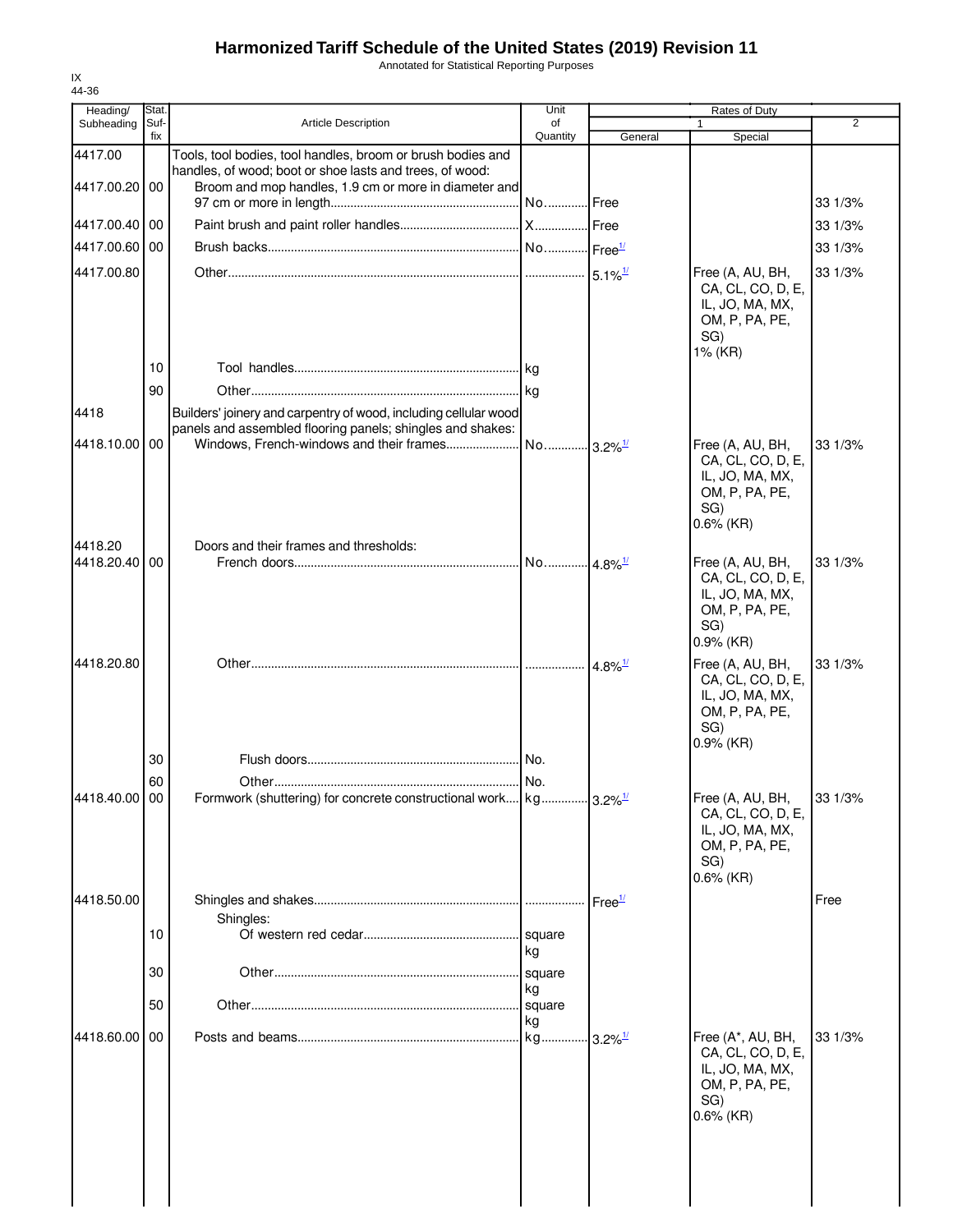Annotated for Statistical Reporting Purposes

| Heading/      | Stat.       |                                                                  | Unit                              |                                           | Rates of Duty                        |                |
|---------------|-------------|------------------------------------------------------------------|-----------------------------------|-------------------------------------------|--------------------------------------|----------------|
| Subheading    | Suf-<br>fix | Article Description                                              | of<br>Quantity                    | General                                   | 1<br>Special                         | $\overline{2}$ |
| 4418 (con.)   |             | Builders' joinery and carpentry of wood, including cellular wood |                                   |                                           |                                      |                |
|               |             | panels and assembled flooring panels; shingles and shakes:       |                                   |                                           |                                      |                |
|               |             | (con.)                                                           |                                   |                                           |                                      |                |
|               |             | Assembled flooring panels:                                       |                                   |                                           |                                      |                |
| 4418.73       |             | Of bamboo or with at least the top layer (wear layer)            |                                   |                                           |                                      |                |
|               |             | of bamboo:                                                       |                                   |                                           |                                      |                |
|               |             | For mosaic floors:                                               | m <sup>2</sup> Free <sup>1/</sup> |                                           |                                      | 33 1/3%        |
| 4418.73.10 00 |             |                                                                  |                                   |                                           |                                      |                |
|               |             | Other:                                                           |                                   |                                           |                                      |                |
| 4418.73.20 00 |             | Having a face ply more than 6 mm in                              | $m2$                              |                                           |                                      | 33 1/3%        |
|               |             |                                                                  |                                   | $Free^1$                                  |                                      |                |
| 4418.73.30 00 |             |                                                                  | $m2$                              | $8\%$ <sup>1/</sup>                       | Free (A*, AU, BH,                    | 40%            |
|               |             |                                                                  |                                   |                                           | CA, CL, CO, D, E,                    |                |
|               |             |                                                                  |                                   |                                           | IL, JO, MA, MX,<br>OM, P, PA, PE,    |                |
|               |             |                                                                  |                                   |                                           | SG)                                  |                |
|               |             |                                                                  |                                   |                                           | 1.6% (KR)                            |                |
|               |             | Other, multilayer:                                               |                                   |                                           |                                      |                |
| 4418.73.40 00 |             | Having a face ply more than 6 mm in                              |                                   |                                           |                                      |                |
|               |             |                                                                  | $m2$                              | $.3.2\%$ <sup>1/</sup>                    | Free (A*, AU, BH,                    | 33 1/3%        |
|               |             |                                                                  |                                   |                                           | CA, CL, CO, D, E,                    |                |
|               |             |                                                                  |                                   |                                           | IL, JO, MA, MX,<br>OM, P, PA, PE,    |                |
|               |             |                                                                  |                                   |                                           | SG)                                  |                |
|               |             |                                                                  |                                   |                                           | $0.6\%$ (KR)                         |                |
|               |             | Other:                                                           |                                   |                                           |                                      |                |
| 4418.73.60 00 |             |                                                                  |                                   | Free <sup>1/</sup>                        |                                      | 40%            |
|               |             |                                                                  |                                   |                                           | Free (A*, AU, BH,                    | 40%            |
| 4418.73.70 00 |             |                                                                  |                                   | $5\%$ <sup><math>\frac{1}{2}</math></sup> | CA, CL, CO, D, E,                    |                |
|               |             |                                                                  |                                   |                                           | IL, JO, MA, MX,                      |                |
|               |             |                                                                  |                                   |                                           | OM, P, PA, PE,                       |                |
|               |             |                                                                  |                                   |                                           | SG)                                  |                |
|               |             |                                                                  |                                   |                                           | 1.6% (KR)                            |                |
| 4418.73.90 00 |             |                                                                  | $\ln^2$ 3.2% <sup>1/1</sup>       |                                           | Free (A*, AU, BH,                    | 33 1/3%        |
|               |             |                                                                  |                                   |                                           | CA, CL, CO, D, E,<br>IL, JO, MA, MX, |                |
|               |             |                                                                  |                                   |                                           | OM, P, PA, PE,                       |                |
|               |             |                                                                  |                                   |                                           | SG)                                  |                |
|               |             |                                                                  |                                   |                                           | $0.6\%$ (KR)                         |                |
| 4418.74       |             | Other, for mosaic floors:                                        |                                   |                                           |                                      |                |
| 4418.74.10 00 |             |                                                                  |                                   |                                           |                                      | 33 1/3%        |
|               |             | Other:                                                           |                                   |                                           |                                      |                |
| 4418.74.20 00 |             | Having a face ply more than 6 mm in                              |                                   |                                           |                                      |                |
|               |             |                                                                  | $m2$                              | Free <sup>1/</sup>                        |                                      | 33 1/3%        |
| 4418.74.90 00 |             |                                                                  |                                   |                                           | Free (A*, AU, BH,                    | 40%            |
|               |             |                                                                  |                                   |                                           | CA, CL, CO, D, E,                    |                |
|               |             |                                                                  |                                   |                                           | IL, JO, MA, MX,                      |                |
|               |             |                                                                  |                                   |                                           | OM, P, PA, PE,                       |                |
|               |             |                                                                  |                                   |                                           | SG)                                  |                |
|               |             |                                                                  |                                   |                                           | 1.6% (KR)                            |                |
|               |             |                                                                  |                                   |                                           |                                      |                |
|               |             |                                                                  |                                   |                                           |                                      |                |
|               |             |                                                                  |                                   |                                           |                                      |                |
|               |             |                                                                  |                                   |                                           |                                      |                |
|               |             |                                                                  |                                   |                                           |                                      |                |
|               |             |                                                                  |                                   |                                           |                                      |                |
|               |             |                                                                  |                                   |                                           |                                      |                |
|               |             |                                                                  |                                   |                                           |                                      |                |
|               |             |                                                                  |                                   |                                           |                                      |                |
|               |             |                                                                  |                                   |                                           |                                      |                |
|               |             |                                                                  |                                   |                                           |                                      |                |
|               |             |                                                                  |                                   |                                           |                                      |                |
|               |             |                                                                  |                                   |                                           |                                      |                |
|               |             |                                                                  |                                   |                                           |                                      |                |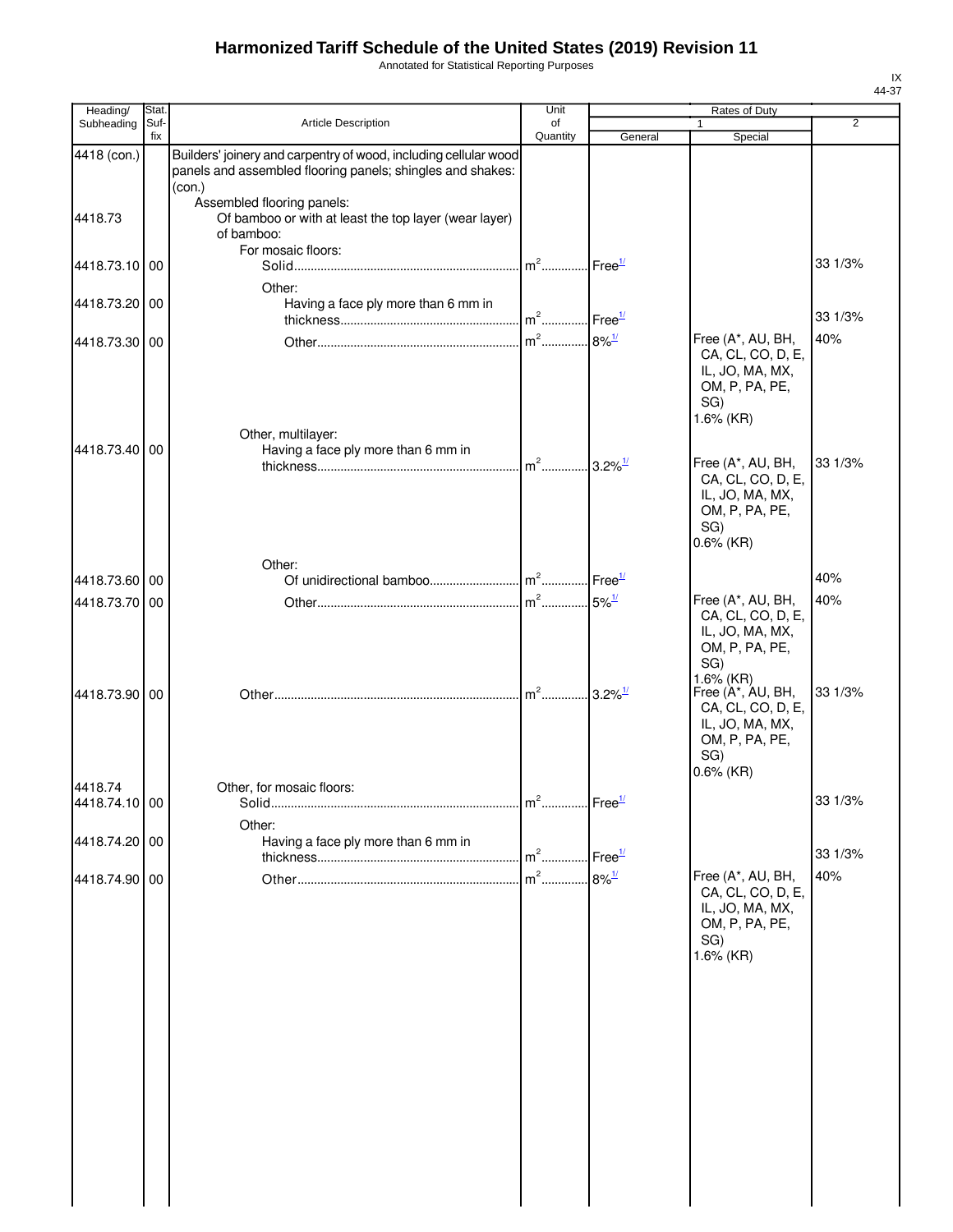Annotated for Statistical Reporting Purposes

| Heading/                 | Stat. |                                                                                                                                | Unit     |                                           |                                                                                                    |                |
|--------------------------|-------|--------------------------------------------------------------------------------------------------------------------------------|----------|-------------------------------------------|----------------------------------------------------------------------------------------------------|----------------|
| Subheading               | Suf-  | Article Description                                                                                                            | of       |                                           | $\mathbf{1}$                                                                                       | $\overline{2}$ |
| 4418 (con.)              | fix   | Builders' joinery and carpentry of wood, including cellular wood<br>panels and assembled flooring panels; shingles and shakes: | Quantity | General                                   | Special                                                                                            |                |
| 4418.75<br>4418.75.40 00 |       | (con.)<br>Assembled flooring panels: (con.)<br>Other, multilayer:<br>Having a face ply more than 6 mm in thickness             | $m2$     | $3.2\%$ <sup>1/</sup>                     | Free (A*, AU, BH,<br>CA, CL, CO, D, E,                                                             | 33 1/3%        |
|                          |       |                                                                                                                                |          |                                           | IL, JO, MA, MX,<br>OM, P, PA, PE,<br>SG)<br>$0.6\%$ (KR)                                           |                |
| 4418.75.70 00            |       |                                                                                                                                | $m2$     | $5\%$ <sup><math>\frac{1}{2}</math></sup> | Free (A*, AU, BH,<br>CA, CL, CO, D, E,<br>IL, JO, MA, MX,<br>OM, P, PA, PE,<br>SG)                 | 40%            |
| 4418.79.01               | 00    |                                                                                                                                | $m2$     | $.3.2\%$ <sup>1/</sup>                    | $1.6\%$ (KR)<br>Free (A*, AU, BH,<br>CA, CL, CO, D, E,<br>IL, JO, MA, MX,<br>OM, P, PA, PE,<br>SG) | 33 1/3%        |
|                          |       |                                                                                                                                |          |                                           | $0.6\%$ (KR)                                                                                       |                |
|                          |       |                                                                                                                                |          |                                           |                                                                                                    |                |
|                          |       |                                                                                                                                |          |                                           |                                                                                                    |                |
|                          |       |                                                                                                                                |          |                                           |                                                                                                    |                |
|                          |       |                                                                                                                                |          |                                           |                                                                                                    |                |
|                          |       |                                                                                                                                |          |                                           |                                                                                                    |                |
|                          |       |                                                                                                                                |          |                                           |                                                                                                    |                |
|                          |       |                                                                                                                                |          |                                           |                                                                                                    |                |
|                          |       |                                                                                                                                |          |                                           |                                                                                                    |                |
|                          |       |                                                                                                                                |          |                                           |                                                                                                    |                |
|                          |       |                                                                                                                                |          |                                           |                                                                                                    |                |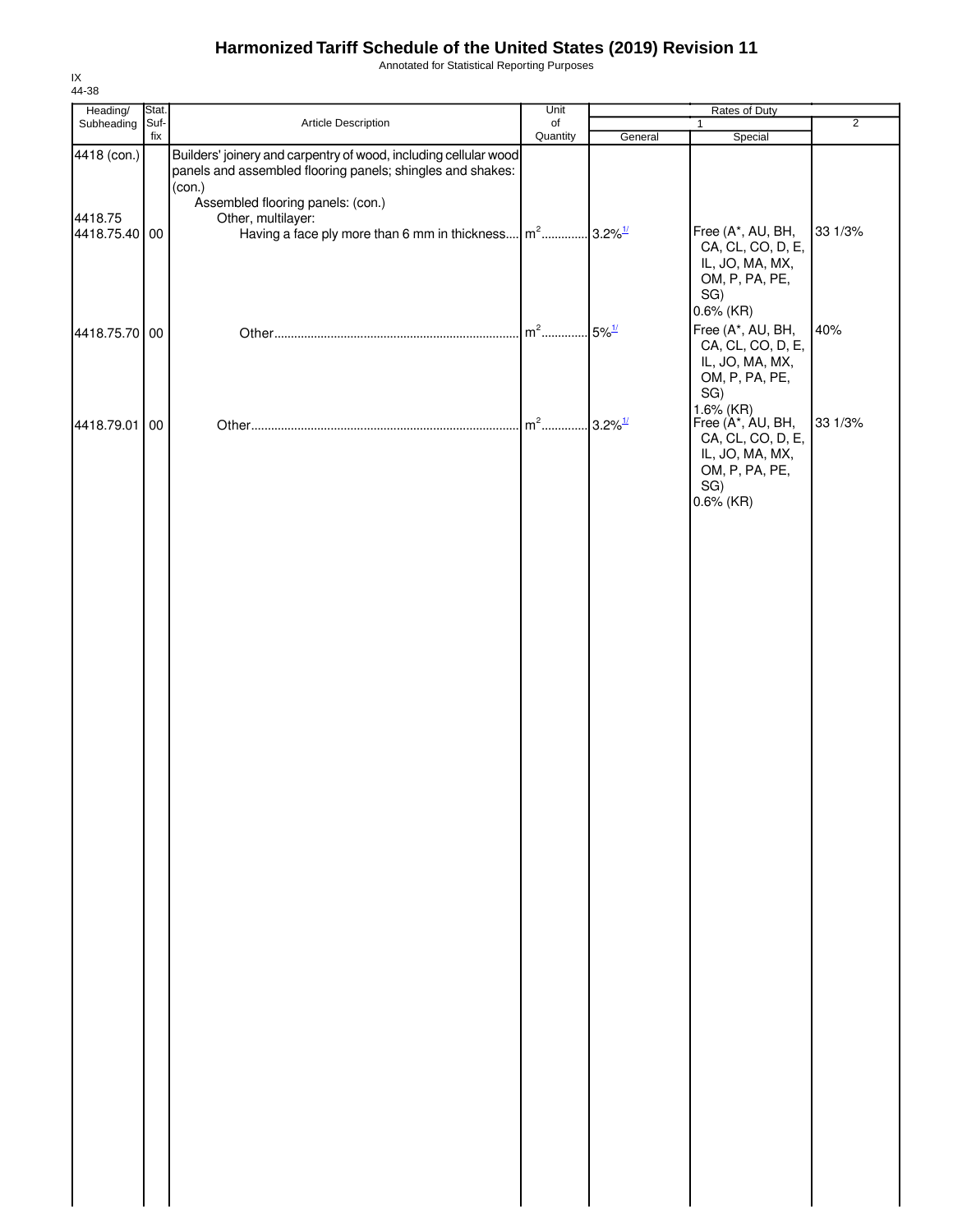Annotated for Statistical Reporting Purposes

| Heading/                 | Stat.       |                                                                                                                                                    | Unit                              |         | <b>Rates of Duty</b>                                                                               |                       |
|--------------------------|-------------|----------------------------------------------------------------------------------------------------------------------------------------------------|-----------------------------------|---------|----------------------------------------------------------------------------------------------------|-----------------------|
| Subheading               | Suf-<br>fix | Article Description                                                                                                                                | of<br>Quantity                    | General | 1<br>Special                                                                                       | $\overline{2}$        |
| 4418 (con.)              |             | Builders' joinery and carpentry of wood, including cellular wood<br>panels and assembled flooring panels; shingles and shakes:<br>(con.)<br>Other: |                                   |         |                                                                                                    |                       |
| 4418.91<br>4418.91.10 00 |             | Of bamboo:                                                                                                                                         |                                   |         |                                                                                                    | \$1.70/m <sup>3</sup> |
| 4418.91.90               |             |                                                                                                                                                    |                                   |         | Free (A*, AU, BH,<br>CA, CL, CO, D, E,<br>IL, JO, MA, MX,<br>OM, P, PA, PE,<br>SG)                 | 33 1/3%               |
|                          | 05          |                                                                                                                                                    | m <sup>3</sup>                    |         | $0.6\%$ (KR)                                                                                       |                       |
|                          | 10          | Other:                                                                                                                                             |                                   |         |                                                                                                    |                       |
|                          | 20          |                                                                                                                                                    |                                   |         |                                                                                                    |                       |
|                          | 40          | Other fabricated structural wood                                                                                                                   |                                   |         |                                                                                                    |                       |
|                          | 50          | Prefabricated partitions and panels for                                                                                                            |                                   |         |                                                                                                    |                       |
|                          | 95          |                                                                                                                                                    |                                   |         |                                                                                                    |                       |
| 4418.99<br>4418.99.10 00 |             | Other:                                                                                                                                             |                                   |         |                                                                                                    | \$1.70/m <sup>3</sup> |
| 4418.99.90               |             |                                                                                                                                                    |                                   |         | Free (A*, AU, BH,<br>CA, CL, CO, D, E,<br>IL, JO, MA, MX,<br>OM, P, PA, PE,<br>SG)<br>$0.6\%$ (KR) | 33 1/3%               |
|                          | 05          |                                                                                                                                                    | $\mathsf{Im}^2$<br>m <sup>3</sup> |         |                                                                                                    |                       |
|                          |             | Other:                                                                                                                                             |                                   |         |                                                                                                    |                       |
|                          | 10          |                                                                                                                                                    |                                   |         |                                                                                                    |                       |
|                          | 20          |                                                                                                                                                    |                                   |         |                                                                                                    |                       |
|                          | 40          | Other fabricated structural wood                                                                                                                   |                                   |         |                                                                                                    |                       |
|                          | 50          | Prefabricated partitions and panels for                                                                                                            |                                   |         |                                                                                                    |                       |
|                          | 95          |                                                                                                                                                    |                                   |         |                                                                                                    |                       |
|                          |             |                                                                                                                                                    |                                   |         |                                                                                                    |                       |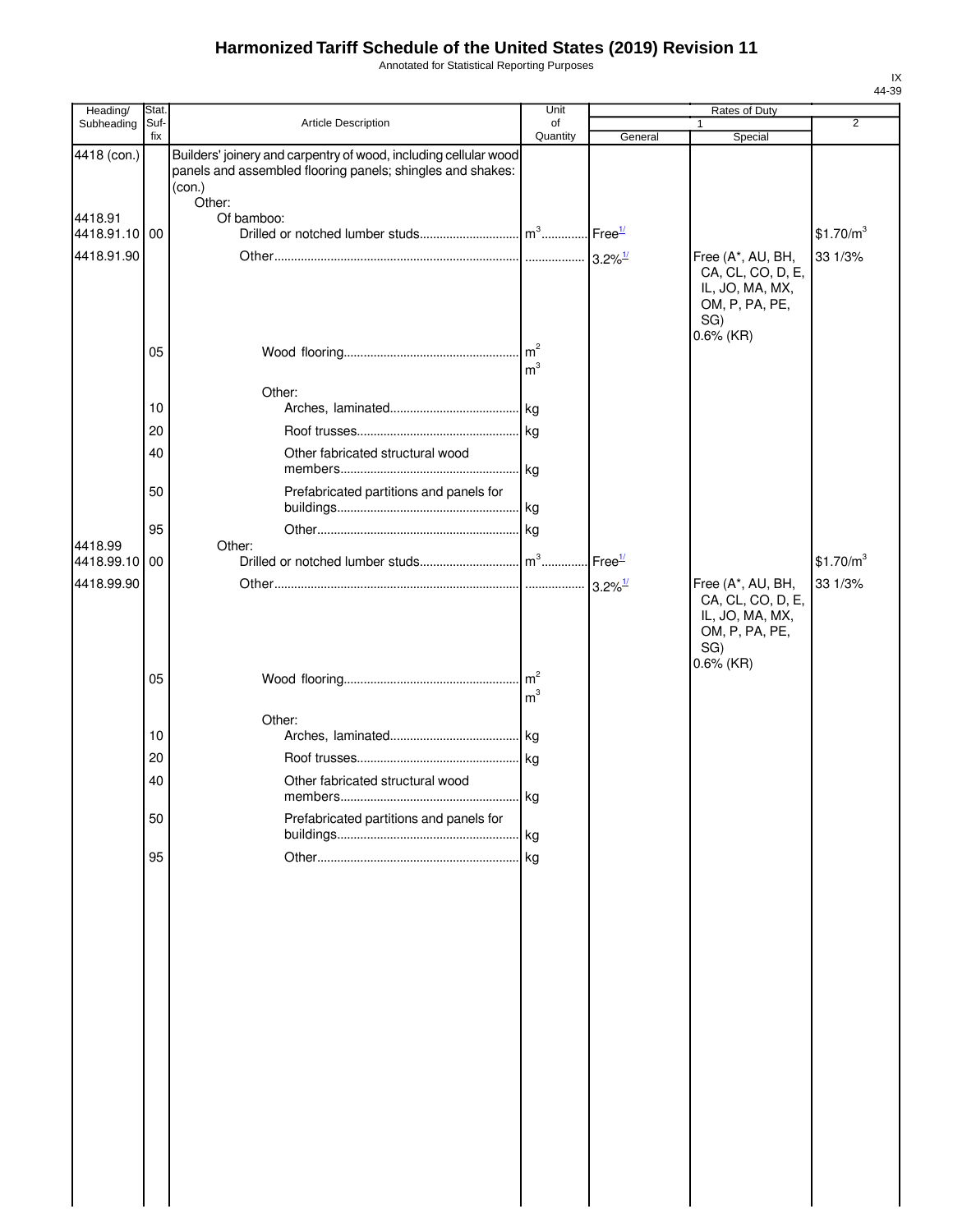Annotated for Statistical Reporting Purposes

| Heading/                 | Stat.       |                                                                                                                                                                                                                       | Unit                         |         | Rates of Duty                                                                          |                |
|--------------------------|-------------|-----------------------------------------------------------------------------------------------------------------------------------------------------------------------------------------------------------------------|------------------------------|---------|----------------------------------------------------------------------------------------|----------------|
| Subheading               | Suf-<br>fix | <b>Article Description</b>                                                                                                                                                                                            | of<br>Quantity               | General | $\mathbf{1}$<br>Special                                                                | 2              |
| 4419                     |             | Tableware and kitchenware, of wood:                                                                                                                                                                                   |                              |         |                                                                                        |                |
| 4419.11.00 00            |             | Of bamboo:<br>Bread boards, chopping boards and similar boards No 3.2%                                                                                                                                                |                              |         | Free (A*, AU, BH,<br>CA, CL, CO, D, E,<br>IL, JO, KR, MA,<br>MX, OM, P, PA,<br>PE, SG) | 33 1/3%        |
| 4419.12.00 00            |             |                                                                                                                                                                                                                       |                              |         | Free (A*, AU, BH,<br>CA, CL, CO, D, E,<br>IL, JO, KR, MA,<br>MX, OM, P, PA,<br>PE, SG) | 33 1/3%        |
| 4419.19<br>4419.19.10 00 |             | Other:                                                                                                                                                                                                                |                              |         | Free (A, AU, BH,<br>CA, CL, CO, D, E,<br>IL, JO, KR, MA,<br>MX, OM, P, PA,<br>PE, SG)  | 33 1/3%        |
| 4419.19.90 00<br>4419.90 |             | Other:                                                                                                                                                                                                                |                              |         | Free (A*, AU, BH,<br>CA, CL, CO, D, E,<br>IL, JO, KR, MA,<br>MX, OM, P, PA,<br>PE, SG) | 33 1/3%        |
| 4419.90.10 00            |             |                                                                                                                                                                                                                       |                              |         | Free (A, AU, BH,<br>CA, CL, CO, D, E,<br>IL, JO, KR, MA,<br>MX, OM, P, PA,<br>PE, SG)  | 33 1/3%        |
| 4419.90.90 00            |             |                                                                                                                                                                                                                       |                              |         | Free (A*, AU, BH,<br>CA, CL, CO, D, E,<br>IL, JO, KR, MA,<br>MX, OM, P, PA,<br>PE, SG) | 33 1/3%        |
| 4420<br>4420.10.00 00    |             | Wood marquetry and inlaid wood; caskets and cases for<br>jewelry or cutlery and similar articles, of wood; statuettes and<br>other ornaments, of wood; wooden articles of furniture not<br>falling within chapter 94: |                              | .3.2%   | Free (A*, AU, BH,<br>CA, CL, CO, D, E,<br>IL, JO, KR, MA,                              | 33 1/3%        |
| 4420.90                  |             | Other:<br>Jewelry boxes, silverware chests, cigar and cigarette<br>boxes, microscope cases, tool or utensil cases and<br>similar boxes, cases and chests, all the foregoing of                                        |                              |         | MX, OM, P, PA,<br>PE, SG)                                                              |                |
| 4420.90.20 00            |             | wood:<br>Other:                                                                                                                                                                                                       |                              |         |                                                                                        | 60%            |
| 4420.90.45 00            |             |                                                                                                                                                                                                                       |                              |         | Free (A, AU, BH,<br>CA, CL, CO, D, E,<br>IL, JO, KR, MA,<br>MX, OM, P, PA,<br>PE, SG)  | 33 1/3%        |
| 4420.90.65 00            |             |                                                                                                                                                                                                                       | kg Free <sup>11</sup><br>No. |         |                                                                                        | $11¢/kg + 20%$ |
| 4420.90.80 00            |             |                                                                                                                                                                                                                       |                              |         | Free (A*, AU, BH,<br>CA, CL, CO, D, E,<br>IL, JO, KR, MA,<br>MX, OM, P, PA,<br>PE, SG) | 33 1/3%        |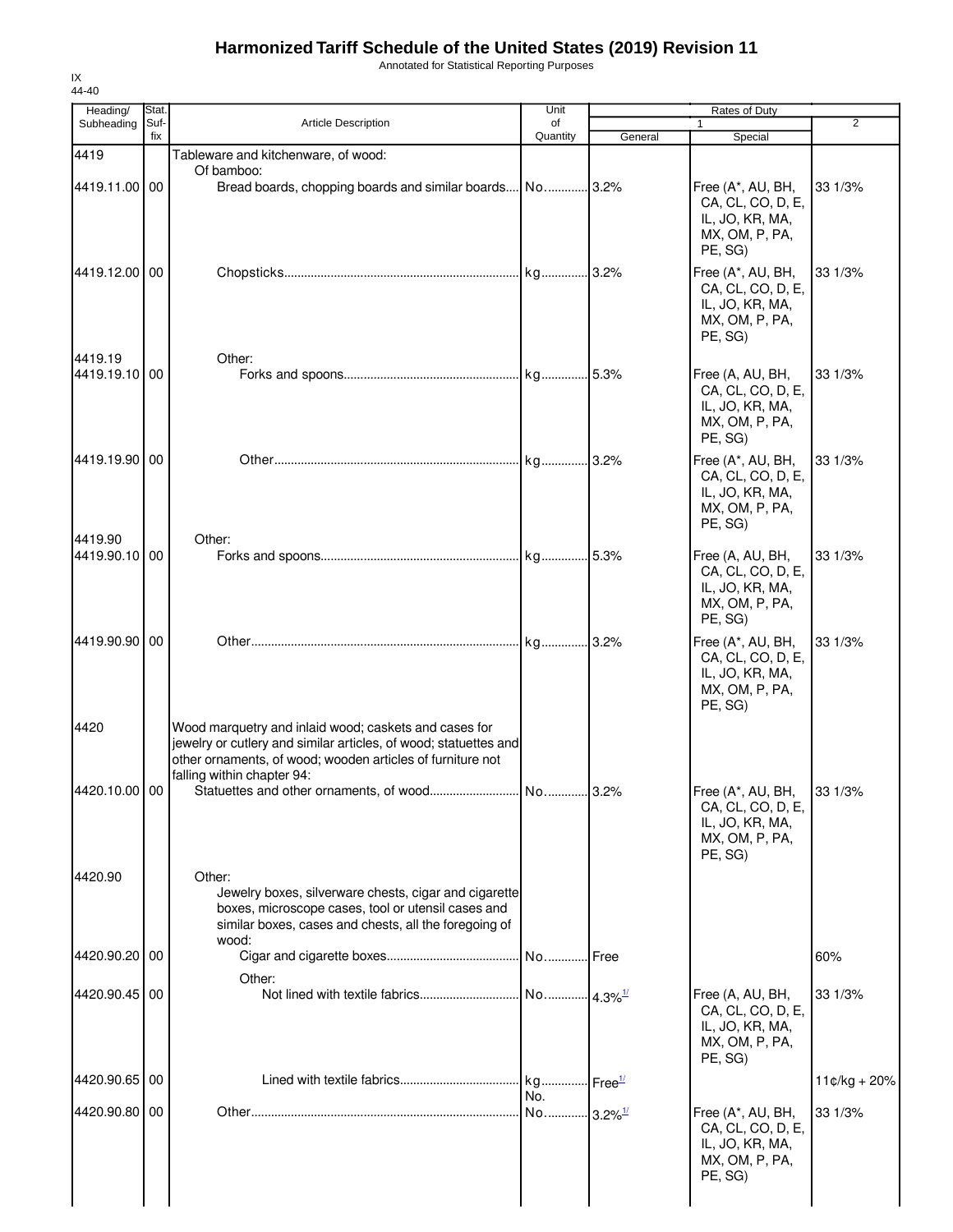Annotated for Statistical Reporting Purposes

| Heading/                    | Stat.       |                                                                                                                                              | Unit                    |                    | Rates of Duty                                                                          |                |
|-----------------------------|-------------|----------------------------------------------------------------------------------------------------------------------------------------------|-------------------------|--------------------|----------------------------------------------------------------------------------------|----------------|
| Subheading                  | Suf-<br>fix | <b>Article Description</b>                                                                                                                   | of<br>Quantity          | General            | 1<br>Special                                                                           | $\overline{2}$ |
| 4421<br>4421.10.00          | 00          | Other articles of wood:                                                                                                                      | Hundreds. 3.2%          |                    | Free (A+, AU, BH,<br>CA, CL, CO, D, E,<br>IL, JO, KR, MA,<br>MX, OM, P, PA,<br>PE, SG) | 33 1/3%        |
| 4421.91                     |             | Other:<br>Of bamboo:                                                                                                                         |                         |                    |                                                                                        |                |
| 4421.91.10 00               |             | Wood dowel pins:                                                                                                                             | m  Free <sup>1/</sup>   |                    |                                                                                        | 5%             |
| 4421.91.20                  | 00          | Sanded, grooved or otherwise advanced in                                                                                                     |                         |                    |                                                                                        |                |
|                             |             | Wood blinds, shutters, screens and shades, all the                                                                                           | m 4.9% <sup>1/</sup>    |                    | Free (A+, AU, BH,<br>CA, CL, CO, D, E,<br>IL, JO, KR, MA,<br>MX, OM, P, PA,<br>PE, SG) | 33 1/3%        |
| 4421.91.30                  | 00          | foregoing with or without their hardware:<br>Consisting of wooden frames in the center of<br>which are fixed louver boards or slats, with or |                         |                    |                                                                                        |                |
|                             |             |                                                                                                                                              | .l No…………l 10.7%        |                    | Free (A, AU, BH,<br>CA, CL, CO, D, E,<br>IL, JO, KR, MA,<br>MX, OM, P, PA,<br>PE, SG)  | 33 1/3%        |
| 4421.91.40 00               |             |                                                                                                                                              |                         |                    | Free (A+, AU, BH,<br>CA, CL, CO, D, E,<br>IL, JO, KR, MA,<br>MX, OM, P, PA,<br>PE, SG) | 50%            |
|                             |             | Toothpicks, skewers, candy sticks, ice cream<br>sticks, tongue depressors, drink mixers and similar<br>small wares:                          |                         |                    |                                                                                        |                |
| 4421.91.50                  | 00          |                                                                                                                                              |                         |                    |                                                                                        | 25%            |
| 4421.91.60 00<br>4421.91.70 |             |                                                                                                                                              |                         |                    | Free (A*, AU, BH,<br>CA, CL, CO, D, E,<br>IL, JO, KR, MA,<br>MX, OM, P, PA,<br>PE, SG) | 33 1/3%        |
|                             |             | Pickets, palings, posts and rails, the foregoing                                                                                             |                         | Free <sup>1/</sup> |                                                                                        | Free           |
|                             | 20          |                                                                                                                                              | $\overline{\mathsf{x}}$ |                    |                                                                                        |                |
|                             | 40          |                                                                                                                                              |                         |                    |                                                                                        |                |
| 4421.91.80                  |             | Clothespins:                                                                                                                                 |                         | 6.5¢/gross         | Free (A+, BH, CA,<br>CL, CO, D, E, IL,<br>JO, KR, MA, MX,<br>OM, P, PA, PE,<br>SG)     | 20¢/gross      |
|                             | 24          |                                                                                                                                              |                         |                    |                                                                                        |                |
|                             | 27          | Valued over 80¢ but not over                                                                                                                 | Gross                   |                    |                                                                                        |                |
|                             | 30          | Valued over \$1.35 but not over                                                                                                              | Gross                   |                    |                                                                                        |                |
| 4421.91.85                  | 33<br>00    | Valued over \$1.70/gross                                                                                                                     | Gross<br>Gross          | .4.8%              | Free (A+, AU, BH,<br>CA, CL, CO, D, E,<br>IL, JO, KR, MA,<br>MX, OM, P, PA,            | 35%            |
| 4421.91.88 00               |             |                                                                                                                                              |                         |                    | PE, SG)                                                                                | 35%            |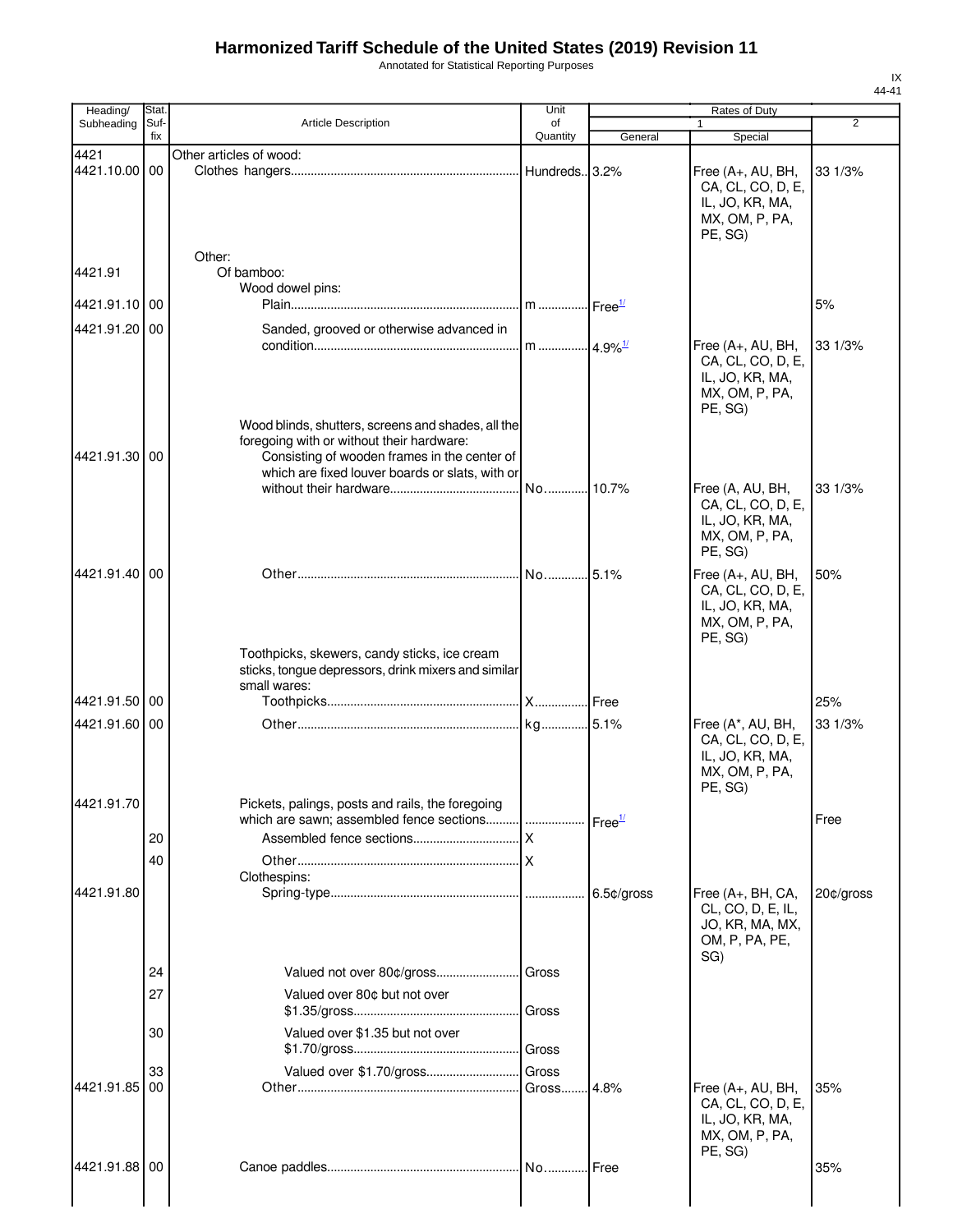Annotated for Statistical Reporting Purposes

| Heading/<br>Subheading | Stat<br>Suf- | <b>Article Description</b>                                                                | Unit<br>of |                    | <b>Rates of Duty</b>                 | 2       |
|------------------------|--------------|-------------------------------------------------------------------------------------------|------------|--------------------|--------------------------------------|---------|
|                        | fix          |                                                                                           | Quantity   | General            | Special                              |         |
| 4421 (con.)            |              | Other articles of wood: (con.)                                                            |            |                    |                                      |         |
| 4421.91                |              | Other: (con.)<br>Of bamboo: (con.)                                                        |            |                    |                                      |         |
| (con.)                 |              |                                                                                           |            |                    |                                      |         |
|                        |              | Other:                                                                                    |            |                    |                                      |         |
| 4421.91.93 00          |              | Theatrical, ballet, and operatic scenery and                                              |            |                    |                                      |         |
|                        |              |                                                                                           |            |                    |                                      | 33 1/3% |
| 4421.91.94 00          |              |                                                                                           |            |                    |                                      | 10%     |
| 4421.91.97             |              |                                                                                           |            |                    | Free (A, AU, B, BH, 33 1/3%          |         |
|                        |              |                                                                                           |            |                    | CA, CL, CO, D, E,<br>IL, JO, KR, MA, |         |
|                        |              |                                                                                           |            |                    | MX, OM, P, PA,                       |         |
|                        |              |                                                                                           |            |                    | PE, SG)                              |         |
|                        | 20           |                                                                                           |            |                    |                                      |         |
|                        | 30           |                                                                                           |            |                    |                                      |         |
|                        | 70           | Gates for confining children or pets No.                                                  |            |                    |                                      |         |
|                        | 80           |                                                                                           |            |                    |                                      |         |
| 4421.99                |              | Other:<br>Wood dowel pins:                                                                |            |                    |                                      |         |
|                        |              | Plain:                                                                                    |            |                    |                                      |         |
| 4421.99.10 00          |              |                                                                                           |            |                    |                                      | 5%      |
| 4421.99.15 00          |              |                                                                                           |            |                    |                                      | 5%      |
| 4421.99.20 00          |              | Sanded, grooved or otherwise advanced in                                                  |            |                    |                                      |         |
|                        |              |                                                                                           |            |                    | Free (A+, AU, BH,                    | 33 1/3% |
|                        |              |                                                                                           |            |                    | CA, CL, CO, D, E,<br>IL, JO, KR, MA, |         |
|                        |              |                                                                                           |            |                    | MX, OM, P, PA,                       |         |
|                        |              |                                                                                           |            |                    | PE, SG)                              |         |
|                        |              | Wood blinds, shutters, screens and shades, all the                                        |            |                    |                                      |         |
| 4421.99.30 00          |              | foregoing with or without their hardware:<br>Consisting of wooden frames in the center of |            |                    |                                      |         |
|                        |              | which are fixed louver boards or slats, with or                                           |            |                    |                                      |         |
|                        |              |                                                                                           |            |                    | Free (A, AU, BH,                     | 33 1/3% |
|                        |              |                                                                                           |            |                    | CA, CL, CO, D, E,<br>IL, JO, KR, MA, |         |
|                        |              |                                                                                           |            |                    | MX, OM, P, PA,                       |         |
|                        |              |                                                                                           |            |                    | PE, SG)                              |         |
| 4421.99.40 00          |              |                                                                                           | No 5.1%    |                    | Free (A+, AU, BH,                    | 50%     |
|                        |              |                                                                                           |            |                    | CA, CL, CO, D, E,                    |         |
|                        |              |                                                                                           |            |                    | IL, JO, KR, MA,<br>MX, OM, P, PA,    |         |
|                        |              |                                                                                           |            |                    | PE, SG)                              |         |
|                        |              | Toothpicks, skewers, candy sticks, ice cream                                              |            |                    |                                      |         |
|                        |              | sticks, tongue depressors, drink mixers and similar<br>small wares:                       |            |                    |                                      |         |
| 4421.99.50 00          |              |                                                                                           |            | <b>.I</b> Free     |                                      | 25%     |
| 4421.99.60 00          |              |                                                                                           |            |                    | Free (A*, AU, BH,                    | 33 1/3% |
|                        |              |                                                                                           |            |                    | CA, CL, CO, D, E,                    |         |
|                        |              |                                                                                           |            |                    | IL, JO, KR, MA,<br>MX, OM, P, PA,    |         |
|                        |              |                                                                                           |            |                    | PE, SG)                              |         |
| 4421.99.70             |              | Pickets, palings, posts and rails, the foregoing                                          |            |                    |                                      |         |
|                        |              |                                                                                           |            | Free <sup>1/</sup> |                                      | Free    |
|                        | 20           |                                                                                           |            |                    |                                      |         |
|                        | 40           |                                                                                           |            |                    |                                      |         |
|                        |              |                                                                                           |            |                    |                                      |         |
|                        |              |                                                                                           |            |                    |                                      |         |
|                        |              |                                                                                           |            |                    |                                      |         |
|                        |              |                                                                                           |            |                    |                                      |         |
|                        |              |                                                                                           |            |                    |                                      |         |
|                        |              |                                                                                           |            |                    |                                      |         |

IX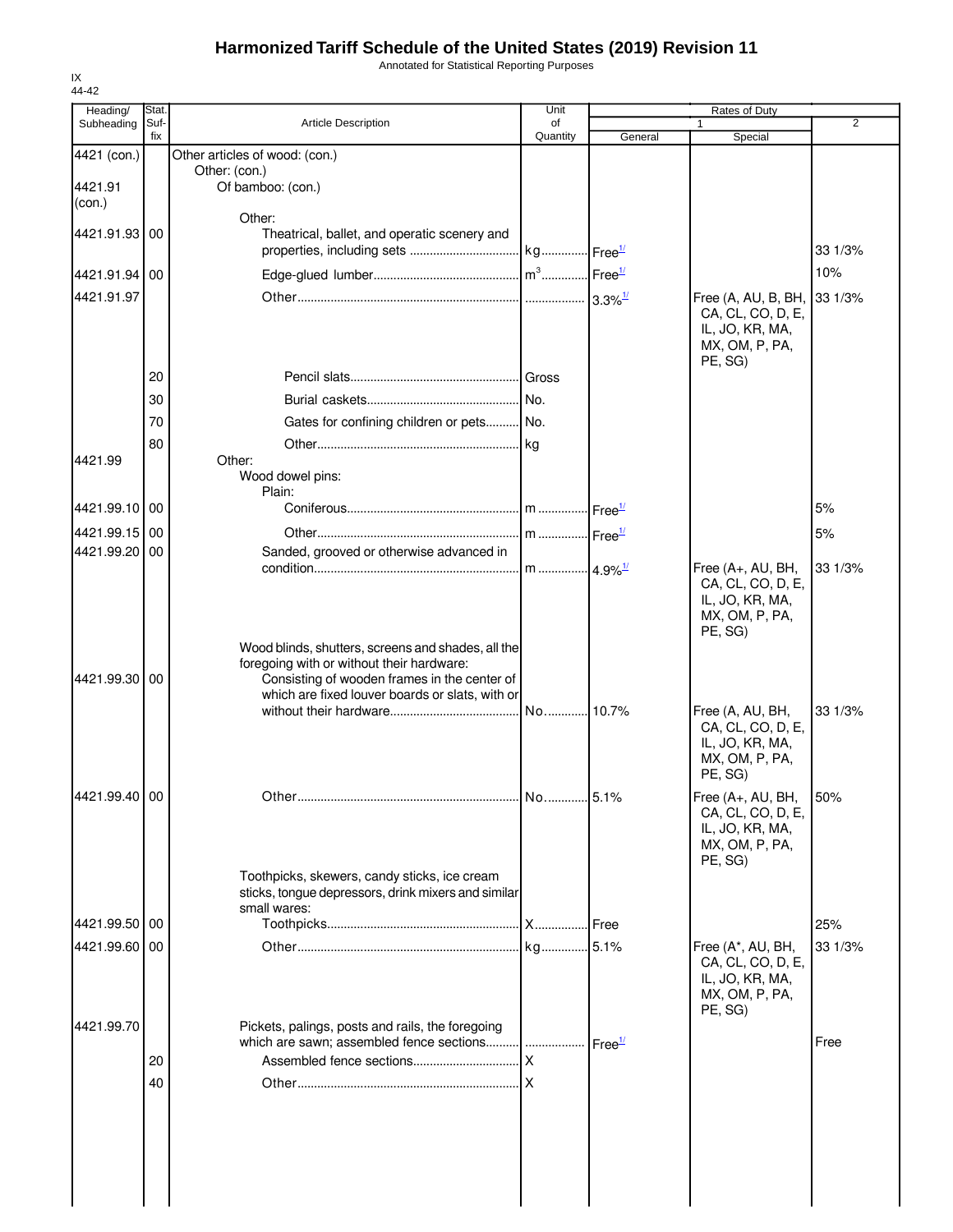Annotated for Statistical Reporting Purposes

| Heading/          | Stat.       |                                                        | Unit           | Rates of Duty              |                                      |                |
|-------------------|-------------|--------------------------------------------------------|----------------|----------------------------|--------------------------------------|----------------|
| Subheading        | Suf-<br>fix | Article Description                                    | of<br>Quantity | General                    | 1<br>Special                         | $\overline{2}$ |
| 4421 (con.)       |             | Other articles of wood: (con.)                         |                |                            |                                      |                |
|                   |             | Other: (con.)                                          |                |                            |                                      |                |
| 4421.99<br>(con.) |             | Other: (con.)                                          |                |                            |                                      |                |
|                   |             | Clothespins:                                           |                |                            |                                      |                |
| 4421.99.80        |             |                                                        |                |                            | Free (A+, BH, CA,                    | 20¢/gross      |
|                   |             |                                                        |                |                            | CL, CO, D, E, IL,<br>JO, KR, MA, MX, |                |
|                   |             |                                                        |                |                            | OM, P, PA, PE,                       |                |
|                   |             |                                                        |                |                            | SG)                                  |                |
|                   | 24          |                                                        |                |                            |                                      |                |
|                   | 27          | Valued over 80¢ but not over                           |                |                            |                                      |                |
|                   |             |                                                        | Gross          |                            |                                      |                |
|                   | 30          | Valued over \$1.35 but not over                        |                |                            |                                      |                |
|                   |             |                                                        | Gross          |                            |                                      |                |
| 4421.99.85 00     | 33          | Valued over \$1.70/gross                               | Gross<br>Gross | 4.8%                       | Free (A+, AU, BH,                    | 35%            |
|                   |             |                                                        |                |                            | CA, CL, CO, D, E,                    |                |
|                   |             |                                                        |                |                            | IL, JO, KR, MA,                      |                |
|                   |             |                                                        |                |                            | MX, OM, P, PA,                       |                |
| 4421.99.88 00     |             |                                                        |                | .Free                      | PE, SG)                              | 35%            |
|                   |             |                                                        |                |                            |                                      |                |
| 4421.99.93 00     |             | Other:<br>Theatrical, ballet, and operatic scenery and |                |                            |                                      |                |
|                   |             |                                                        |                | $\cdot$ Free $\frac{1}{2}$ |                                      | 33 1/3%        |
| 4421.99.94 00     |             |                                                        |                |                            |                                      | 10%            |
| 4421.99.97        |             |                                                        |                |                            | Free (A, AU, B, BH, 33 1/3%          |                |
|                   |             |                                                        |                |                            | CA, CL, CO, D, E,                    |                |
|                   |             |                                                        |                |                            | IL, JO, KR, MA,                      |                |
|                   |             |                                                        |                |                            | MX, OM, P, PA,                       |                |
|                   | 20          |                                                        | Gross          |                            | PE, SG)                              |                |
|                   | 30          |                                                        | No.            |                            |                                      |                |
|                   | 70          | Gates for confining children or pets No.               |                |                            |                                      |                |
|                   |             |                                                        |                |                            |                                      |                |
|                   | 80          |                                                        | . kg           |                            |                                      |                |
|                   |             |                                                        |                |                            |                                      |                |
|                   |             |                                                        |                |                            |                                      |                |
|                   |             |                                                        |                |                            |                                      |                |
|                   |             |                                                        |                |                            |                                      |                |
|                   |             |                                                        |                |                            |                                      |                |
|                   |             |                                                        |                |                            |                                      |                |
|                   |             |                                                        |                |                            |                                      |                |
|                   |             |                                                        |                |                            |                                      |                |
|                   |             |                                                        |                |                            |                                      |                |
|                   |             |                                                        |                |                            |                                      |                |
|                   |             |                                                        |                |                            |                                      |                |
|                   |             |                                                        |                |                            |                                      |                |
|                   |             |                                                        |                |                            |                                      |                |
|                   |             |                                                        |                |                            |                                      |                |
|                   |             |                                                        |                |                            |                                      |                |
|                   |             |                                                        |                |                            |                                      |                |
|                   |             |                                                        |                |                            |                                      |                |
|                   |             |                                                        |                |                            |                                      |                |
|                   |             |                                                        |                |                            |                                      |                |
|                   |             |                                                        |                |                            |                                      |                |
|                   |             |                                                        |                |                            |                                      |                |
|                   |             |                                                        |                |                            |                                      |                |